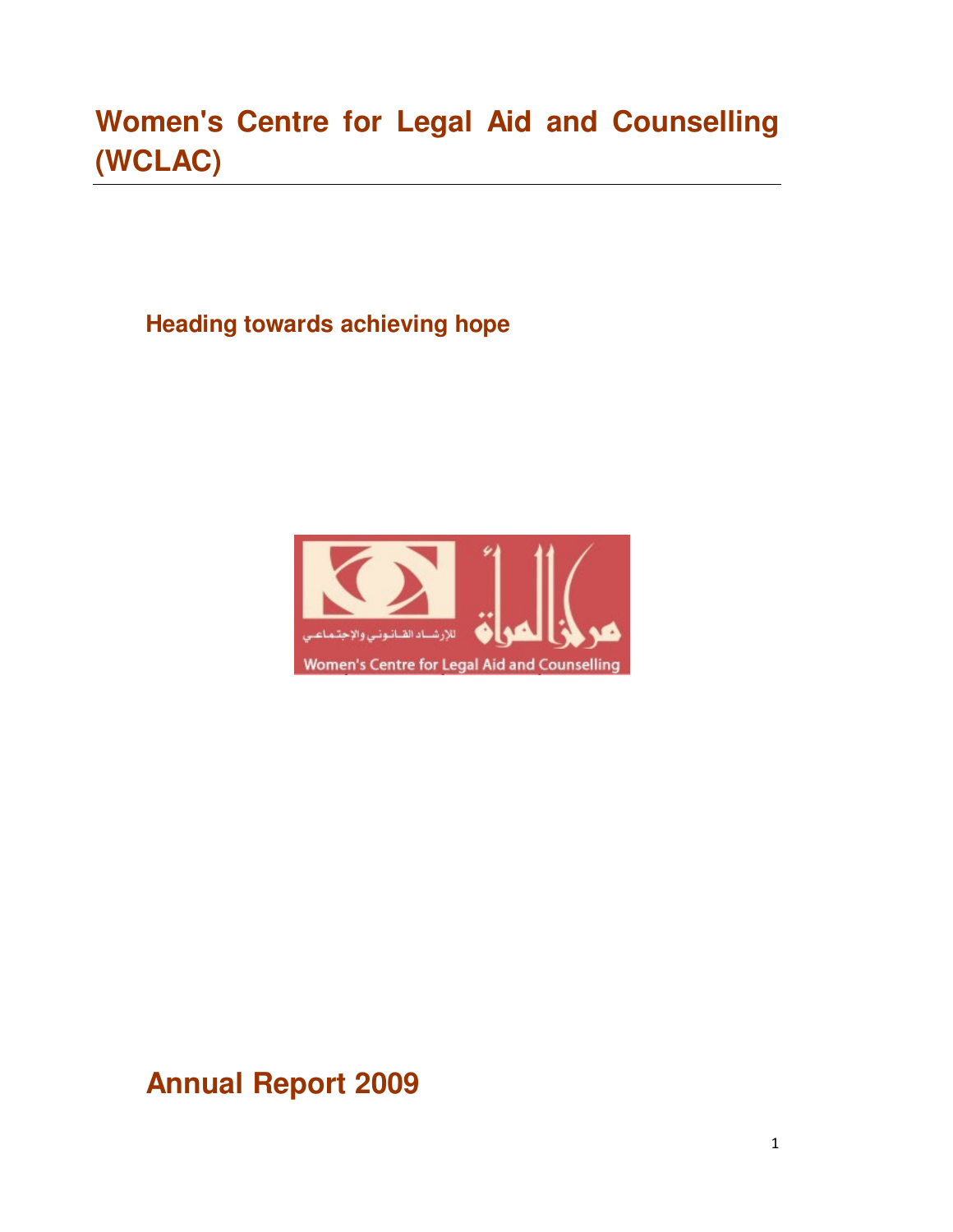# **Contents**

| First Strategic Objective: Contribute to the development of legislation and institutional                                                               |
|---------------------------------------------------------------------------------------------------------------------------------------------------------|
| Second Strategic Objective: Develop local cultural and moral resources in order to<br>eradicate negative social attitudes and practices against women28 |
| Third Strategic Objective: Build the capacity of relevant official and grassroots                                                                       |
| Fourth Strategic Objective: Expose, locally and internationally, the practices of the                                                                   |
| Fifth Strategic Objective: Develop WCLAC's own capacity, performance and                                                                                |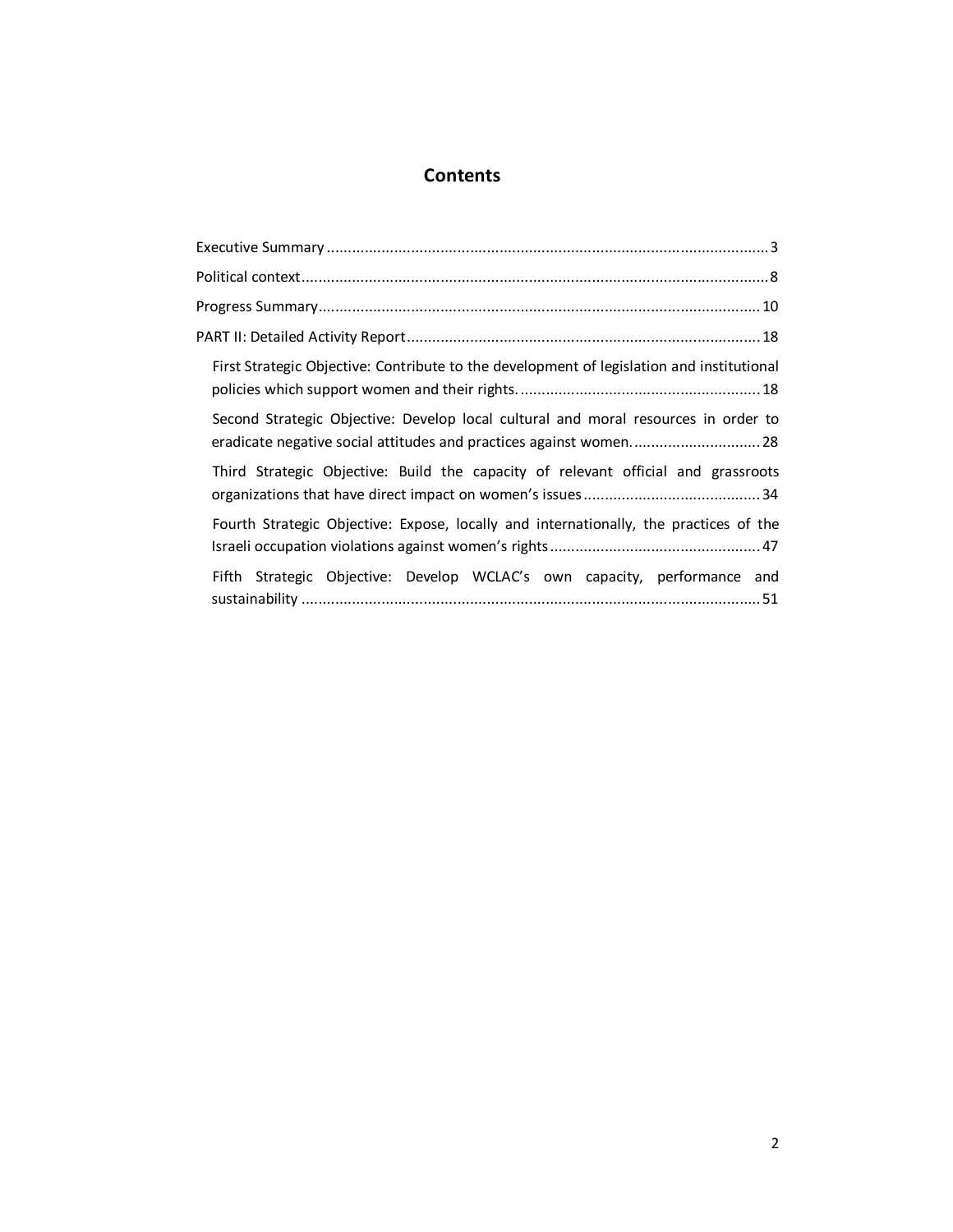Annual Report: 1 Jan 2009 – 31 Dec 2009 Submitted: March 2010 Date of Last Report: Sept 2009

## Executive Summary

This report covers the fifth and final annual period of WCLAC's 5 year strategy: "Heading towards achieving hope" (2005 – 2009). The plan outlines five strategic objectives, under each of which notable successes were achieved this year as can be seen below. WCLAC has initiated the process of an external evaluation of its work in all areas. It will also be submitting a five-year report, record, reviewing and evaluating the implementation of the strategy begun in 2005.

During 2009, WCLAC its next strategic plan: "Consolidating the Past, Growing the Future." This three year plan (2010-2012) builds on the experience and successes of the past five years, and looks to enhance and expand work in areas such as protection, in linking documentation to advocacy outputs and in working with community-based partners to increase service provision for women in remote areas.

Notable achievements of the past year under each strategic objective as follows:

- **1. Contribute to the development of legislation and institutional policies which support women and their rights.** 
	- Continued to participate in 9 coalitions:
		- o Personal Status Law Coalition,
		- o Criminal Law Coalition,
		- o Family Protection from Violence Law Coalition,
		- o Coalition against Violence Against Women (Al-Muntada),
		- o Media Forum (Media Forum to support women's rights (OMQ),
		- o Coalition for monitoring human rights' violations under the current conditions (Council of Palestinian Human Rights Organisations),
		- o Coalition against Capital Punishment,
		- o Palestinian Forum for Safe Abortion, and
		- o Palestinian Forum to Combat violence against children.
	- Maintained a database of over 500 influential persons and decision-makers in contact with WCLAC.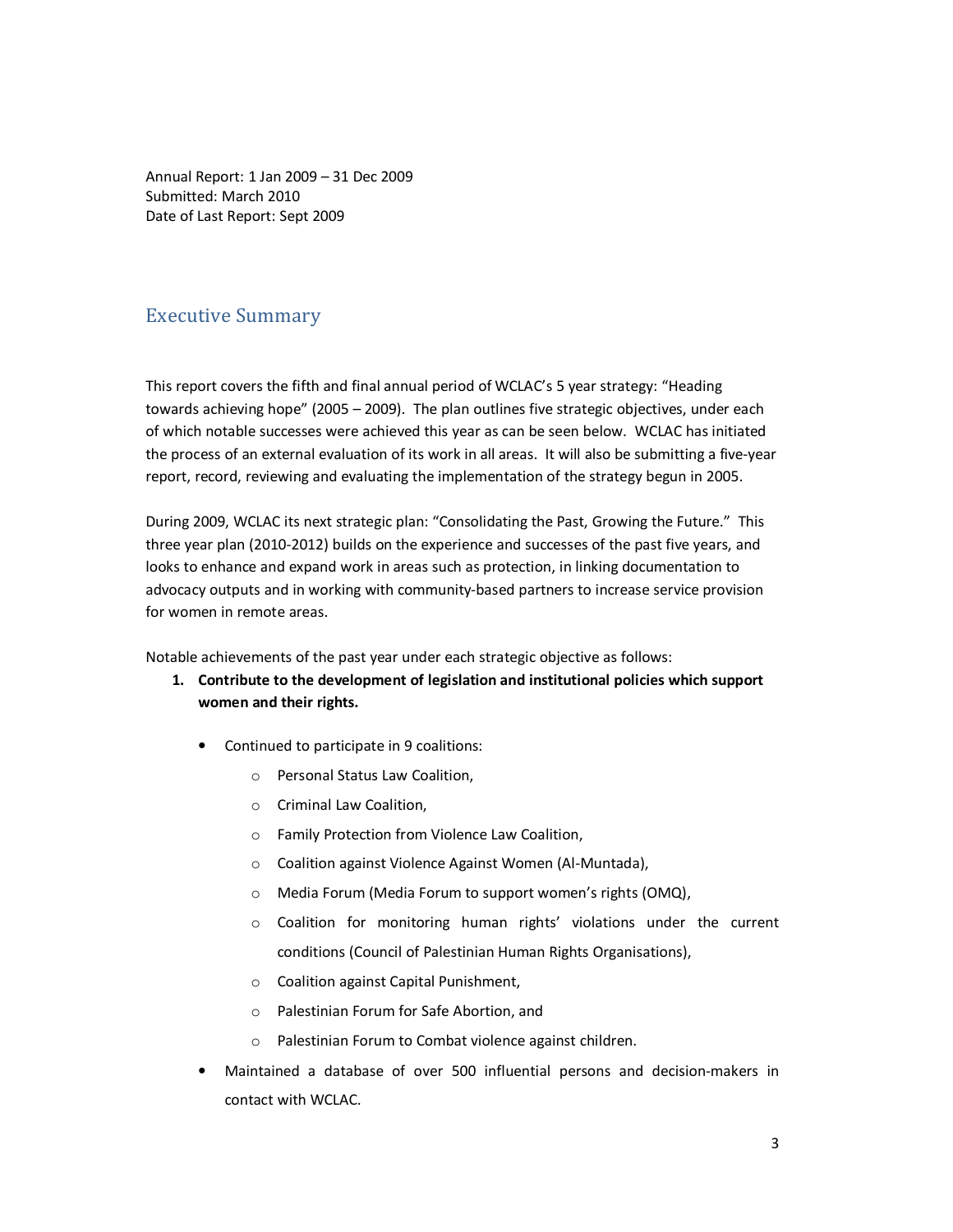- Continued work on 6 major research portfolios, completing a Study on the Palestinian Constitution, and advancing significantly on:
	- o A Study on the Personal Status Law;
	- o A Report on Femicide (this has included the documentation of 11 cases of femicide (7 in West Bank and 4 in Gaza) and a further 2 reported suicides);
	- o Research on Women's Needs;
	- o Study on the Model Parliament; and
	- o Study on the concept of protection, violence against women/The relation of the occupation's violence to domestic violence.
- Launched 1 media campaign sharing the findings in the Study of Women's Needs, through 5 workshops (in Nablus, Hebron, Jerusalem, Jenin and Gaza) with around 100 participants, among them journalists to report on the event ensuring media profile.

## **2. Develop local cultural and moral resources in order to eradicate negative social attitudes/practices against women.**

- Implemented 83 awareness-raising activities throughout the West Bank for 1930 participants, including 123 males.
- Maintained media profile, with WCLAC making, on average, at least one radio or television appearance per month.
- In addition to media appearances and participation in demonstrations marking International Women's Day, WCLAC held several workshops with around 200 participants in all.
- Marked the International Week Combating Violence Against Women, not least with a particularly popular event of a moot court, held in association with Al Muntada and under the auspices of the Ministry of Women's Affairs.
- Trained 35 media students at Al Najdah University, Nablus, (22 female, 13 male) on reporting on women's issues and on national and international legal texts regarding the rights of women.
- Trained 120 volunteers on women's rights issues (71 women, 41 men).
- Supported 94 voluntary activities in 5 locations (Hebron region, Salfit region, Bethlehem , Tulkarem and Jericho) number of participants was 1709 , 255 males and 1274 females.
- Held a 50-hour training of trainers for 25 volunteers, covering topics such as CEDAW, Personal Status Law and other issues affecting women's rights in Palestine.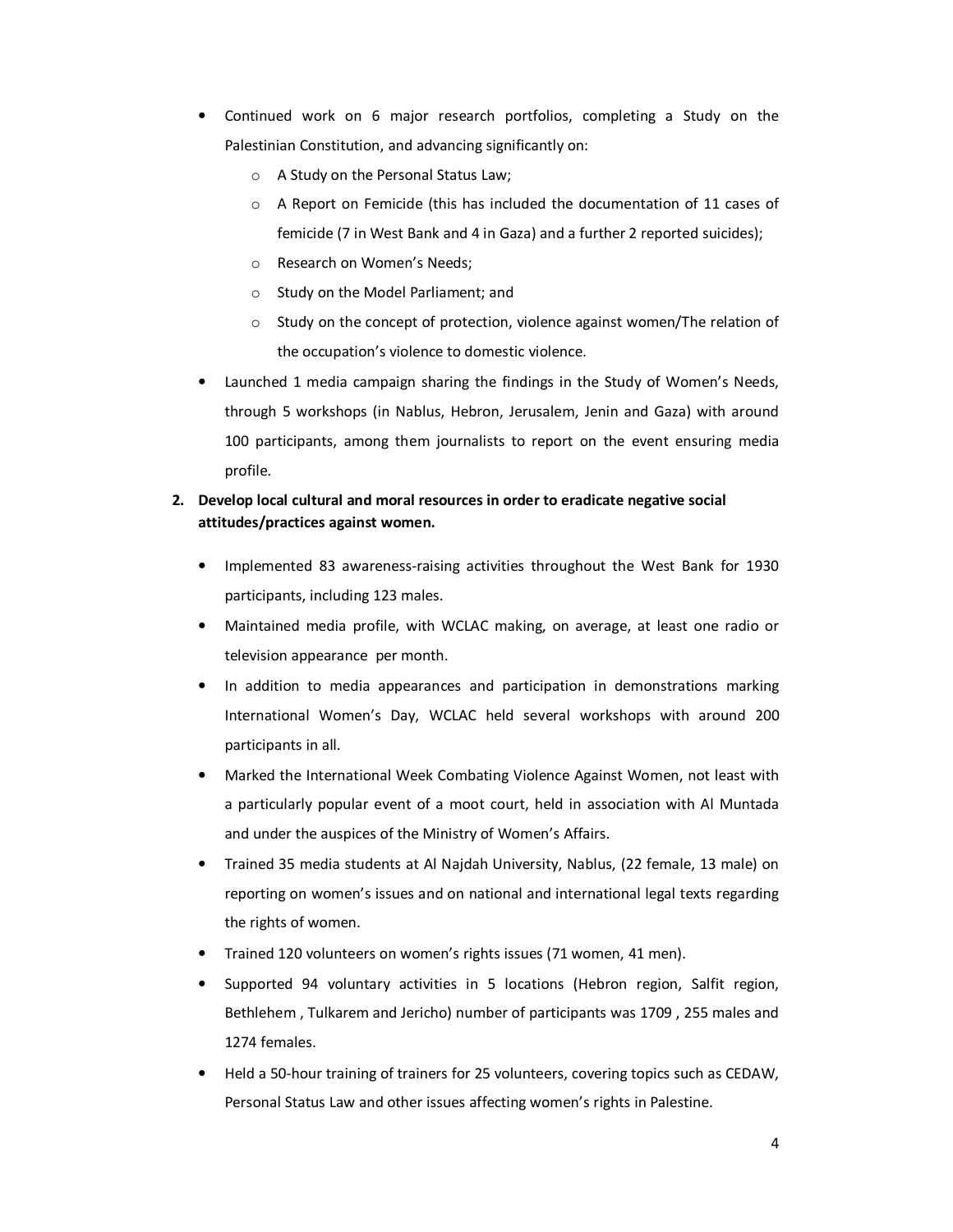- Trained 5 Jericho Shelter staff and 11 volunteers, through numerous meetings, 8 supervision sessions, and 3 training sessions, each of which was 4 days long.
- **3. Build the capacity of relevant official and grassroots organizations that have direct impact on women's issues.** 
	- Provided emergency protection to 27 women and 5 children in WCLAC's emergency shelter.
	- Supported 2 grassroots associations helping them in turn to provide services to women and to raise awareness of women's rights in their communities:
		- o In partnership with WCLAC, Women for Life provided services to 77 women, and held 57 workshops on issues of women's rights with 255 participants;
		- o In partnerships with WCLAC, Al Najdah Society, Tulkarem, provided services to 73 women and organized 69 workshops on women's rights, with 184 participants, and a further 3 workshops on women's health issues, and 3 workshops on women's participation in the political process, with 97 and 54 participants respectively.
	- Given further training to 24 social work graduates (12 from the West Bank and 12 from Gaza) who were first trained by WCLAC last year. Training comprised 30 hours of training as trainers, followed by 50-hour placements in local organizations.
	- Recruited and trained new cohort of 36 graduates, (15 in Gaza, 21 in Nablus area); of these, 24 graduates (12 from each group) were selected after a workshop, to be involved in the second phase of training, being placed in with local organizations and also supporting school counsellors.
	- Brought together Heads of School Counselling Units, in Gaza and the West Bank, to share experience and best practices in their work.
	- Provided social and legal services for 283 women (Ramallah 100, Jerusalem 41 and 142 in Hebron and Bethlehem).
	- Worked on 303 legal cases, taking 140 cases to court, and assisting women to take 147 cases to court by themselves.
	- Processed 19 cases that were resolved through mediation without going to court.
	- Provided one-time counselling sessions for 252 women; of these cases 77 were seeking advice on social issues, 153 sought legal advice, and 50 sought a combination of both legal and social.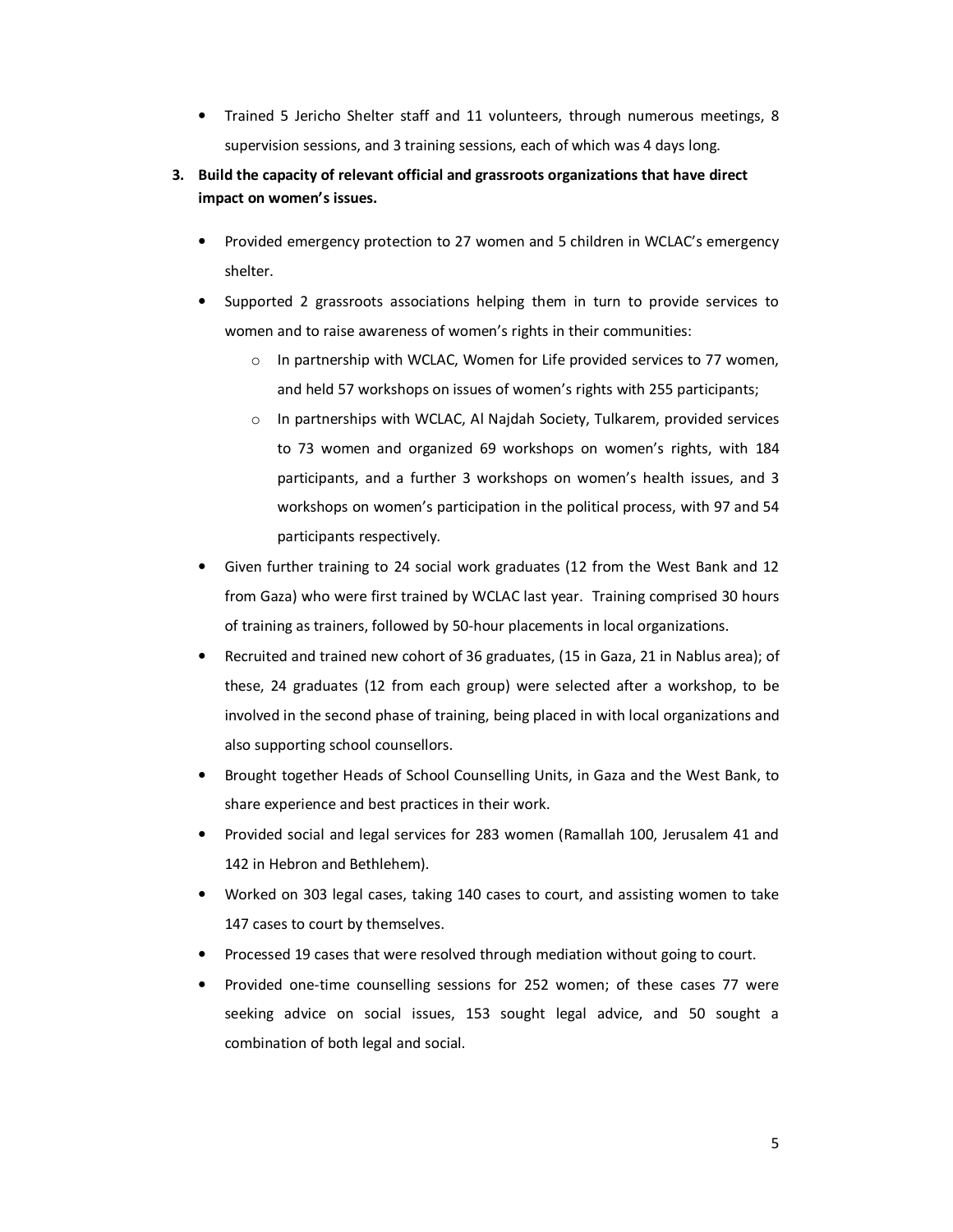- Conducted a community awareness campaign of 136 sessions led by WCLAC's Service Unit. Of the 607 participants in these workshops, 110 subsequently sought legal consultations with WCLAC.
- Conducted a series workshops in Abu Dis University, Hebron University and Bir Zeit University, reaching 89 participants, and resulting in a further 95 students seeking either to volunteer with or be trained by WCLAC subsequently.
- Trained 12 female police officers in Hebron.
- Distributed 510 legal self-help guides on child maintenance rights for wives and children.
- **4. Expose, locally and internationally, the practices of the Israeli occupation violations against women's rights.** 
	- Provided training workshop for 14 fieldworkers on practical skills in interviewing, documenting and writing affidavits.
	- Documented 80 cases of Israeli human rights violations against women.
	- Completed an 80 page study for use in international human rights advocacy work using analysis and quotation of the affidavits recorded by the fieldworkers. (This study is in addition to the 6 research portfolios mention previously).
	- Attended the  $11<sup>th</sup>$  Session of the Human Rights Council in Geneva.
	- Prepared and submitted an Alternative Report for consideration regarding Israel's Third Periodic Report to the United Nations Human Rights Committee which will meet in August 2010.
	- Gave evidence including a written report to the UN Special Committee to Investigate Israeli Practices Affecting the Human Rights of the Palestinian People and Other Arabs of the Occupied Territories.
- **5. Develop WCLAC's own capacity, performance, and sustainability.** 
	- Developed and finalized the Three Years Strategic Plan 2010-1012: "Consolidating the Past, Growing the Future."
	- Maintained links with 27 past, current and potential donors.
	- Trained and developed the capacity of the Centre's staff through 16 local workshop and training events and in 14 regional and international visits, workshops, conferences and training events.
	- Developed a Media and Communications Strategy.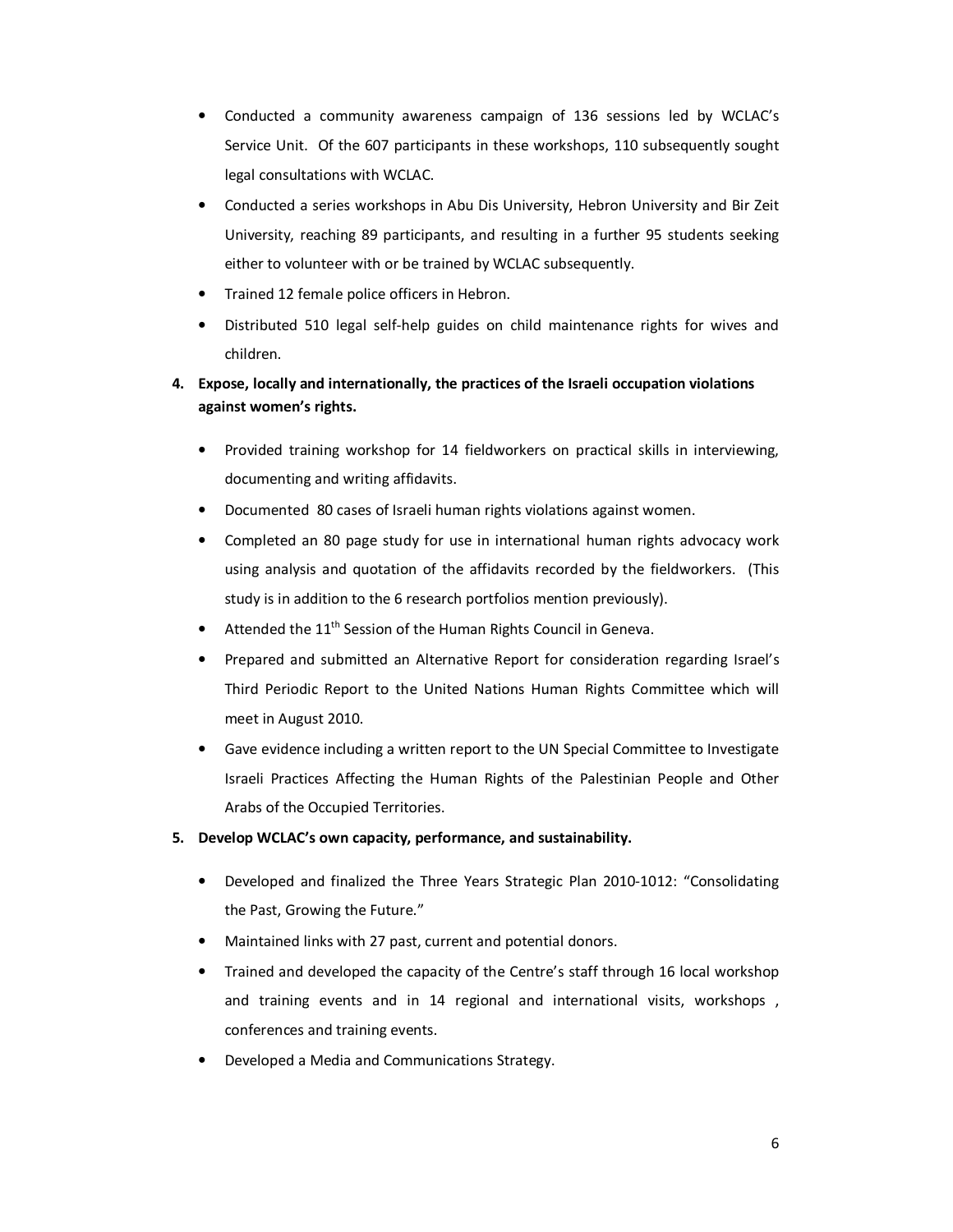• Provided library resources for WCLAC staff on 107 occasions, and welcomed 76 external visitors, with 92 visitors to the WCLAC library resource in Hebron.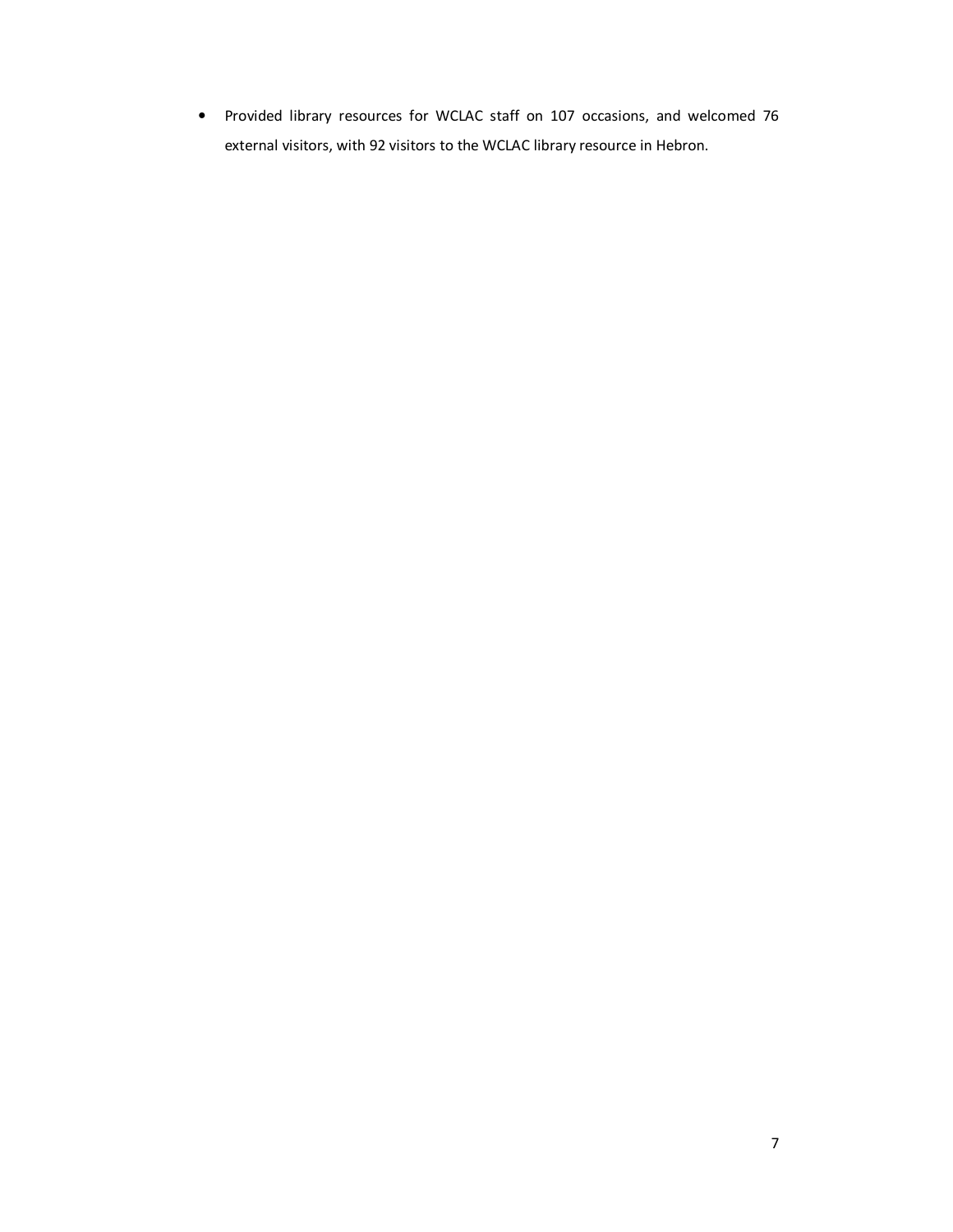## **Political context**

l,

The political landscape throughout the year has been marked by the suspension of the Palestinian Legislative Council (PLC) and by schism between Hamas and Fatah, evidenced by the failure to hold Presidential elections in January or to reconcile and reunite the leadership of Gaza and leadership of the West Bank. Gaza suffered under blockade throughout the year as well as the continued death, destruction and humanitarian impact caused by the military operation launched by Israeli forces in late 2008. The Peace Process made little progress in 2009 and the government of Israel has not implemented a settlement freeze.

The impact of the Gaza War of 2008-09 has been widely researched with many reports confirming the state of deprivation and humanitarian crisis in the Gaza Strip.<sup>1</sup> Commenting on the particular impact on women and children, the Goldstone Report noted that 116 women were killed (according to WHO figures) while a further 300 were widowed by the war. The researchers heard that "the blockade and the military operations had aggravated poverty, which particularly affected women, who must find food and other essentials for their families. Women were often the sole breadwinners (for instance, if male family members had died or been injured as a result of conflict or violence, or were imprisoned) but jobs were hard to come by."<sup>2</sup> UNIFEM highlight also the plight of women suffering domestic violence: "Respondents express a similar high level of concern over domestic violence as they do towards Israeli military violence. The highest perceived rise in domestic violence against women is among households displaced by the war and in the southern Gaza strip, where there is also the highest level of perception of an increase of domestic violence against children."<sup>3</sup>

The siege on Gaza continued through 2009, undermining economic activity and hindering recovery from Operation Cast Lead. Creating immeasurable socio-economic instability, as well as issues of shelter, as many as 100,000 people were displaced in Gaza at the height of the Israeli offensive, and estimates suggest that 20,000 of those were still displaced near the end of the year.<sup>4</sup> In light of the context in Gaza, a major factor affecting WCLAC's work has been the limited

<sup>&</sup>lt;sup>1</sup> Human Rights Watch, "Deprived and Endangered: Humanitarian Crisis in the Gaza Strip", January 2009, http://www.hrw.org/sites/default/files/related\_material/2009\_OPT\_MENA.PDF (accessed 16 Feb 2010); United Nations Fact Finding Mission on the Gaza Conflict, "Human Rights in Palestine and Other Occupied Arab Territory: Report of the Fact-Finding Mission on the Gaza Conflict", 25 September 2009, http://www2.ohchr.org/english/bodies/hrcouncil/docs/12session/A-HRC-12-48.pdf (accessed 16 Feb 2010)

 $2$  United Nations Fact Finding Mission on the Gaza Conflict, "Human Rights in Palestine and Other Occupied Arab Territory: Report of the Fact-Finding Mission on the Gaza Conflict", 25 September 2009, http://www2.ohchr.org/english/bodies/hrcouncil/docs/12session/A-HRC-12-48.pdf (accessed 16 Feb 2010), Paragraph 1276

<sup>&</sup>lt;sup>3</sup> UNIFEM, "Voicing the needs of Women and Men in Gaza", 2009,

http://www.unifem.org/attachments/products/UN\_Gender\_Needs\_Survey\_for\_the\_Gaza\_Strip.pdf (accessed 16 Feb 2010)

<sup>&</sup>lt;sup>4</sup> Internal Displacement Monitoring Centre "Gaza Offensive Adds to the Scale of Displacement", December 2009, http://www.internal-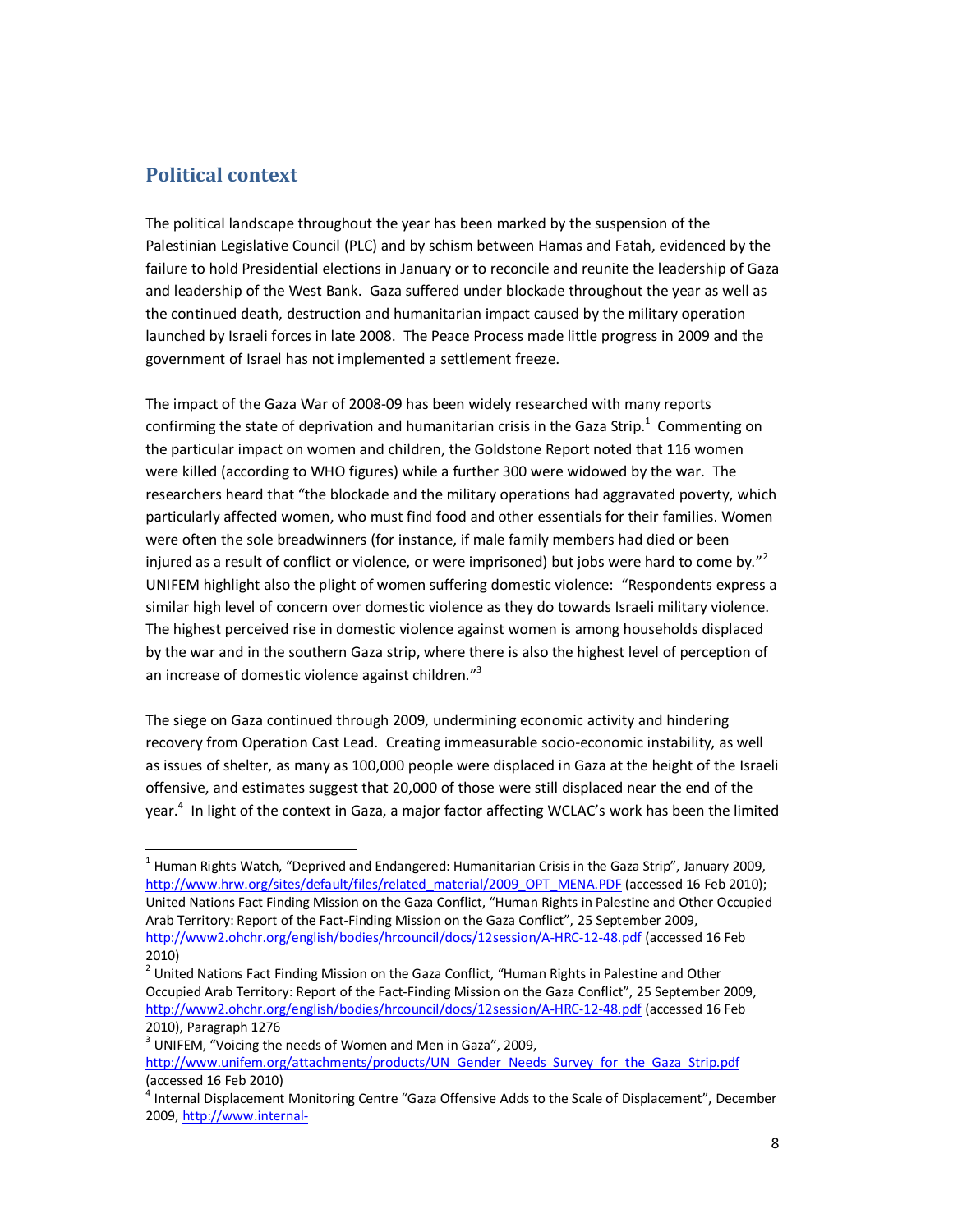ease of travel between Gaza and the West Bank, at a time at which maintaining communication, cooperation between women, and representation of women's rights, needs and opinions is critical.

Elsewhere in the Occupied Palestinian Territory, Israeli occupation continues to limit access to justice due to limited Palestinian jurisdiction over Areas B and C and over crimes perpetrated by Israelis. Humanitarian concerns are profound in the West Bank as well as in Gaza, with water shortages forcing economic and social change.<sup>5</sup> The social security provided by the Palestinian Authority is insufficient to reintegrate destitute families into self-supporting subsistence or economic activity. Under the policies of demographic engineering, a number of Palestinians are being reduced to stateless people, having identity papers made void, (for example, after four years spent overseas – particularly affecting students), or are being denied access to Jerusalem, as children of mixed East Jerusalem/West Bank parentage are issued West Bank identity papers. This has led to an increase in the number of people seeking WCLAC's services in East Jerusalem. Other policies and practices of occupation, such as military incursions, movement restriction, separation from land or work by checkpoints or the Separation Wall, land expropriations, settler violence, demographic engineering and the denial of family reunification increase economic and human insecurity, adding to the stresses of family life and creating conditions for rife domestic violence.

Political division within Palestine between Fatah and Hamas has been a defining feature of a year, also marked by stagnation within the Palestinian Legislative Council (PLC). In August 2009, Fatah held its Sixth General Conference, giving new dynamism to the leadership of President Mahmoud Abbas. President Abbas signalled his intention to hold elections for the PLC in January 2010, however, preparations were not in place for these to occur in January 2010, not least with Hamas prioritising the demand for an agreement on national unity before elections take place.<sup>6</sup> In view of political stasis within the PLC for much of the year, WCLAC has developed advocacy strategies accordingly which prioritise education and awareness-raising at grassroots level and working at a regional level, over direct lobbying of PLC members.

displacement.org/8025708F004BE3B1/(httpInfoFiles)/CFB20A80C060A20EC125769C003BD617/\$file/OPT \_Overview\_Dec09.pdf (accessed 27 Feb 2010)

 $\overline{a}$ 

5 Amnesty International, "Thirsting for Justice: Palestinian Access to Water Restricted", 27 October 2009, http://www.amnesty.org/en/library/asset/MDE15/028/2009/en/634f6762-d603-4efb-98ba-42a02acd3f46/mde150282009en.pdf (accessed 16 Feb 2010)

<sup>6</sup> International Crisis Group, "Palestine: Salvaging Fatah", 12 November 2009, http://www.crisisgroup.org/library/documents/middle\_east\_\_\_\_north\_africa/arab\_israeli\_conflict/91\_pale stine salvaging fatah.pdf (accessed 15 February 2010)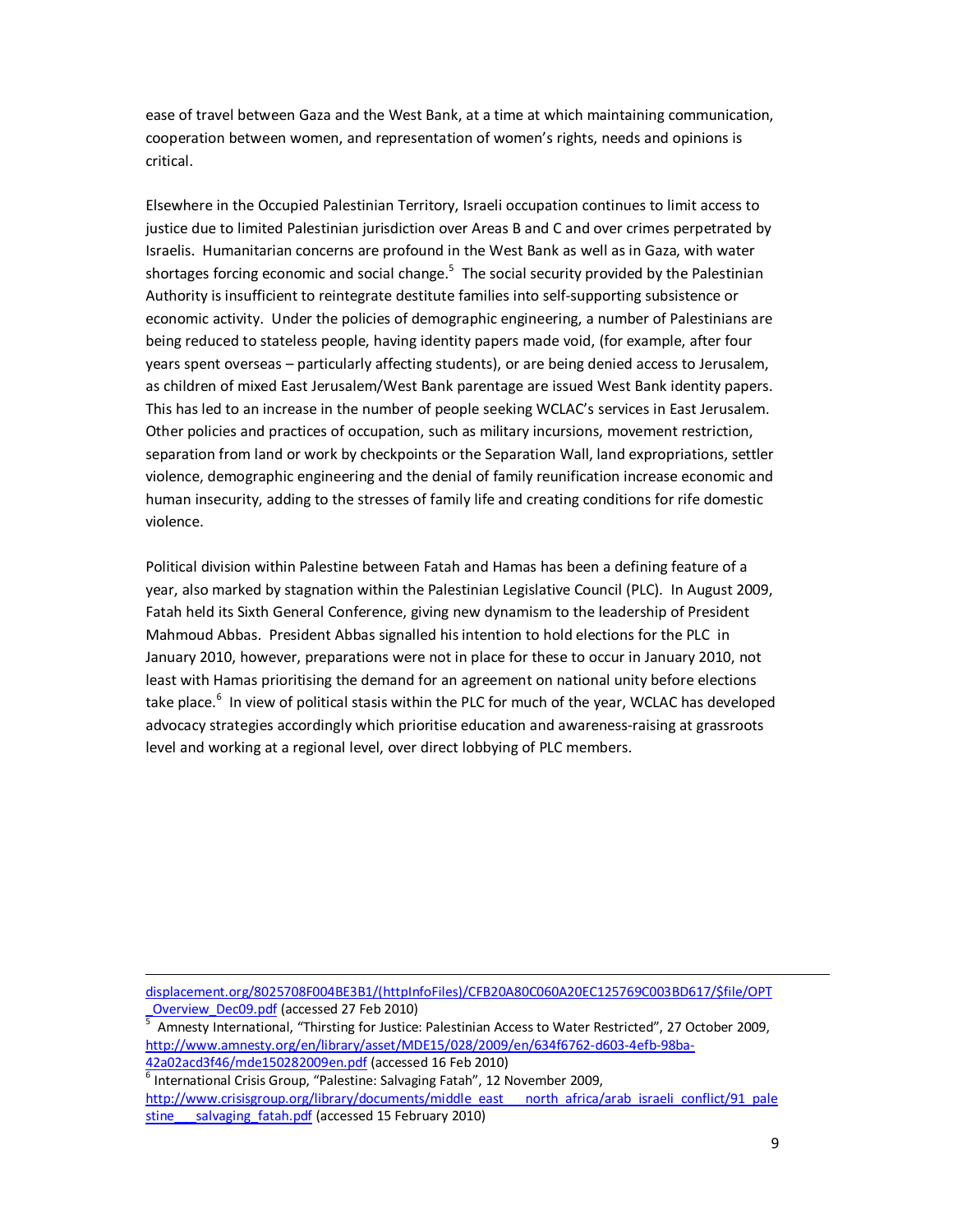## **Progress Summary**

#### **Introduction**

In 2009, the Women's Centre for Legal Aid and Counselling (WCLAC) implemented the activities for the final year of its five years strategic plan: "Working Towards Achieving Hope". A report evaluating the achievements of the strategy over the five years will be produced separately. In late 2009, WCLAC worked to develop a new strategy to orient its work over the next 3 years. WCLAC aims to build on the successes of the past, continuing service provision, capacity building and support for community-based partner organizations, documentation, advocacy and awareness-raising, and to deepen and spread the impact of work in these areas. Accordingly, the plan for 2010-2012 is titled: "Consolidating the Past; Growing the Future".

As in previous years of the 2005-2009 strategy, "Working Towards Achieving Hope", WCLAC activities were structured around five strategic objectives:

- Contribute to the development of legislation and institutional policies which support women and their rights.
- Develop Local Cultural and Moral Resources in Order to Eradicate Negative Social Attitudes/Practices Against Women.
- Build the capacity of relevant official and grassroots organizations that have direct impact on women's issues.
- Expose, locally and internationally, the practices of the Israeli occupation violations against women's rights.
- Develop WCLAC's own capacity, performance, and sustainability.

This progress summary deals with each of these, in turn, to highlight some of the many successes of the year. Activities conducted during this year were in line with the expected results for each specific objective as per the strategic plan. To a large extent, the planned activities have been implemented successfully and in accordance with the action plan set for the year 2009, however, WCLAC has also faced several major challenges throughout the year which demand being noted.

One of the biggest challenges has been the resignation of two members of staff from the Research Unit without completing final drafts of the studies with which they were tasked. A further blow came with the reduction in availability of a key research advisor/consultant. This, and other factors, have led to a reappraisal of how WCLAC undertakes research, with a strategic shift now taking place favouring commissioning research instead of directly undertaking it (notwithstanding the ongoing and successful IHL project). Based on evaluation, WCLAC's position is that a National Research Committee needs to be established, with broad-based civil society support and with key participation and validation by the academic community. The purpose of such a group would be to ensure close cooperation between the NGO community the academic community, in an effort to increase the quality of research, drawing on the expertise in both sectors. A different challenge was created by the delays in the strategic planning process;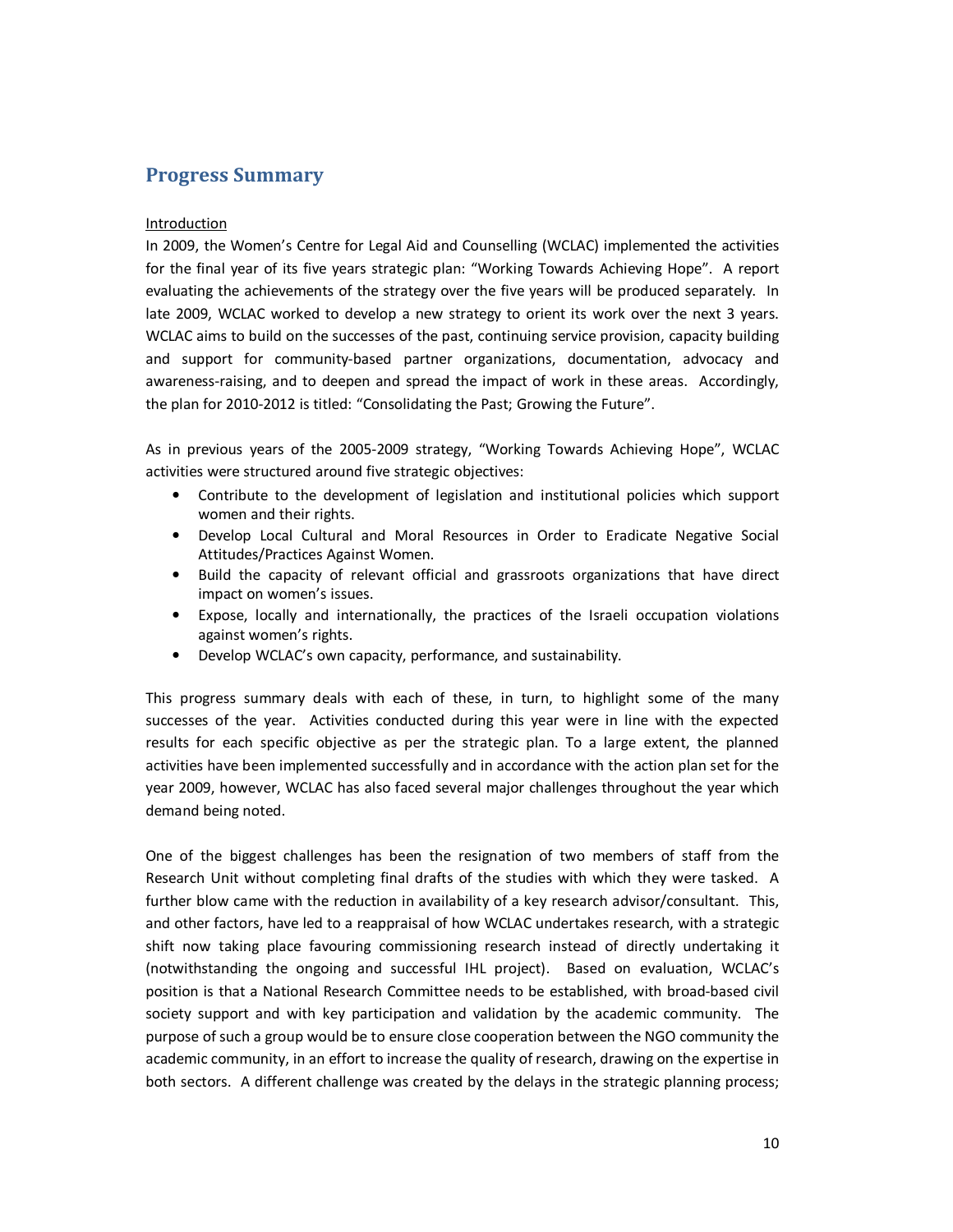the planning was due to be completed by mid-2009, to gain timely approval from the WCLAC Board. However, it was not complete until the latter half of 2009.

A further challenge, and a concern to all Palestinian human rights defenders, was the law suit filed against WCLAC Director, Maha Abu-Dayyeh Shamas by the Palestinian police. The case centred on the offence caused to the Palestinian police force by the statements made by a participant in a WCLAC-organised public event, claiming she had experienced harassment at a certain police centre when reporting an incident of violence she had suffered. Against this, and against the WCLAC Director's comments saying that WCLAC had heard other such testimonies from women using WCLAC services, the police filed a case with the Public Prosecutor for defamation and contempt. With activity and pressure around the case peaking in mid-2009 and still dragging on, understandably a certain amount of WCLAC's effort and attention has been diverted by it. The case mobilized the human rights defender community in support of WCLAC, but is a negative indicator as a clear threat to the freedom of activists, professionals and victims to speak freely in defense of human rights and to process complaints against the police.

## **First Strategic Objective: Contribute to the development of legislation and institutional policies which support women and their rights.**

#### **Specific objectives:**

- **1. Establish coalitions and set up coordination coalitions and committees with influential organizations and individuals to rally support for the Centre's proposals for law reform.**
- **2. Influence political and professional decision-makers.**

WCLAC works in partnership with other Palestinian organizations through membership of nine coalitions/forums/working groups. Through these groupings, WCLAC maintains and maximizes the effectiveness of its position as a leading Palestinian human rights organization. In recent years, WCLAC has worked to found coalitions, using the rationale that a civil society which can host a national or regional dialogue on sensitive issues of social and legal change becomes a stronger civil society. Several successes developing or culminating in 2009, point to the accuracy of this theory of change, and validate WCLAC's strategy of establishing and supporting coalitions.

Attempts to influence policy decisions through lobbying and quiet diplomacy with political and professional decision-makers have been shaped by political context: the on-going suspension of the Palestinian Legislative Counsel, political division between Hamas and Fatah, and administrative division between West Bank and Gaza.

#### A debate: accept change by decree or wait for the PLC

Voices within Palestinian civil society have debated the sensitive issue of whether to strive for legislative change in the current environment by campaigning for the issuance of presidential decrees, or whether to uphold the separation of executive and legislative power, and wait for legislative change to take place following the re-activation of PLC, whenever that may be. WCLAC supports the re-activation of the PLC and the continued civil society efforts to work towards change through the legislature, rather than through decree; however, on matters such as femicide in which women's lives are threatened every day by the status quo, WCLAC has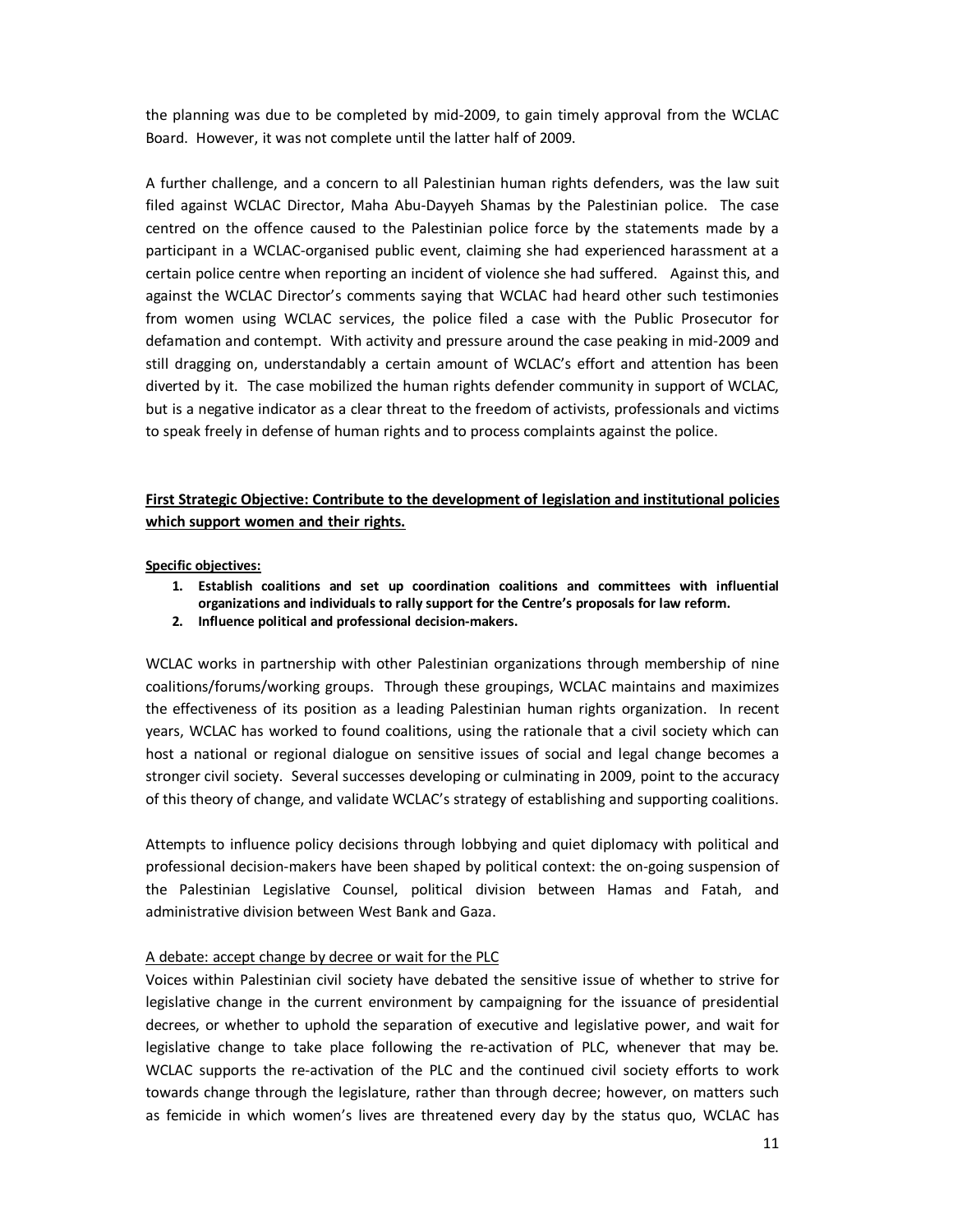taken the position that women cannot wait. Therefore, on such issues, WCLAC is currently pressing for legislative change through Presidential Decree.

WCLAC continues to maintain a strong media profile, with frequent appearances on TV and radio, as a voice calling for greater defense of women's rights, for improved service provision (speaking as a service provider) and a voice bringing to light new issues, and new findings based on our studies and documentation.

#### WCLAC's unique position

WCLAC continues to ground its policy positions and strategic direction in the lived experience of Palestinian women. Inputs come from across the organization's units: figures and case studies from the service unit, accounts of Israeli infringements on human rights from the documentation team, and surveys and analysis from research for several ground-breaking studies which give WCLAC a unique position to channel the voices of Palestinian women. Through membership of coalitions, of national bodies such as the Divorce and Child-maintenance Advisory Board (sometimes known as the alimony fund), and with a media platform and a network of influential contacts, WCLAC is able carry its voice to the highest levels.

Proposals for structural changes within WCLACs Research and Documentation Unit were discussed in the Annual Report of 2008. The proposal has been accepted by the WCLAC board to the effect that the Research and Documentation Unit has now been fused with the Advocacy and Lobbying Unit, with a Unit Head duly appointed (after the departure of the previous Unit Head in 2008). Part of the rationale for this fusion is to reduce the WCLAC staff hours being spent on direct research, in order to focus more effectively on commissioning research and continuing to document case studies, both of which create the basis for policy positions and publications which underpin Advocacy and Lobbying work.

#### Building momentum: Personal Status Law (PSL) Coalition

In 2008, WCLAC reported in detail on its successes leading the PSL Coalition to initiate a redrafting of the Law, headed by the Chief Justice at the request of the Office of the President. WCLAC is pleased to report, in 2009, the sustained momentum – volunteer action, media profile, high-level attention – that surrounds the issue of PSL revision. WCLAC remains at the heart of the PSL Coalition and now that the debate is public, WCLAC aims to provide analytical material (position papers, responses in debates, proposing unified civil society positions) which now find much more receptive audiences as a result of having built the capacity of the movement.

#### Pressure beginning to pay off: The Criminal Law Coalition

WCLAC has been very active this year with the Criminal Law Coalition and has seen major breakthroughs. The coalition successfully pressed for a meeting with the Minister of Justice to propose changes to the laws on femicide, urging the Minister to end lenient sentences for the woman-killers. WCLAC and the coalition have also been applying pressure within the Ministry of Women's affairs, for the adoption of a similar position. Coalition endeavours are now bearing fruit: the Ministry of Justice has formed a new drafting committee with WCLAC as a member. WCLAC is seeking, with the drafting committee, and through talks across the gamut of civil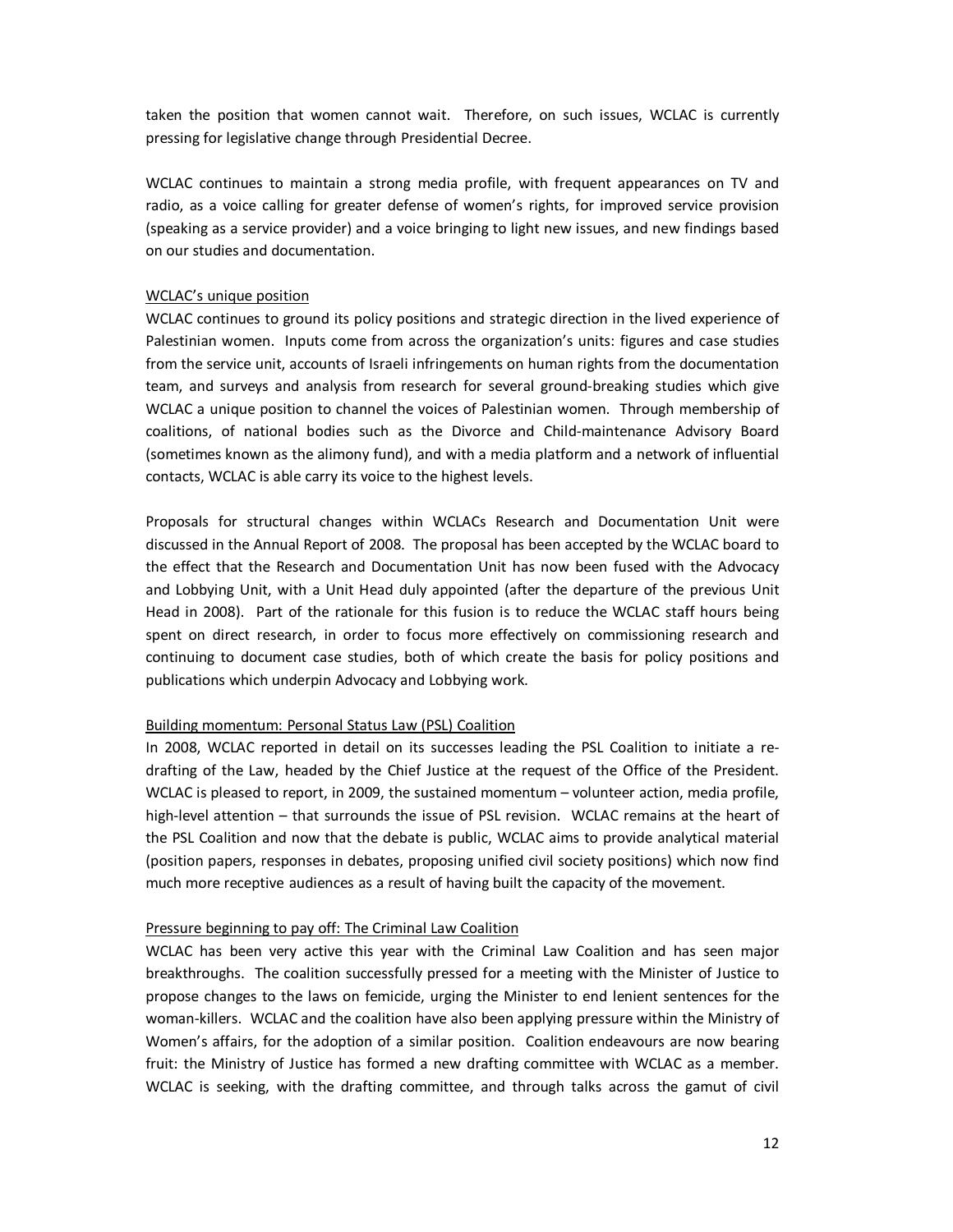society leaders, to develop a unified position to present to the Ministry, a position which enshrines and strengthens women's rights, not least, the right to life.

#### WCLAC bridging coalitions: Criminal Law Coalition and Palestinian Forum for Safe Abortion.

Testimony to the value of WCLAC's membership of a variety of national groupings emerged in one clear way this year, as abortion rights became subject for discussion in two of the groups. As the Ministry of Justice considers changes to the Criminal Law, WCLAC has served as a vessel for information sharing between the Criminal Law Coalition – whose mandate is wide-ranging – and the Palestinian Forum for Safe Abortion (of which WCLAC is also a member), whose concerns in light of the redrafting of the Criminal Law are to see greater recognition of women's right to safe abortion enshrined in a redrafted Criminal Law. Being a member of both groups, and being in the Criminal Law redrafting group, WCLAC is uniquely well placed to champion the opinions of the Forum for Safe Abortion, and to share feedback from the Criminal Law Coalition, and the Ministry of Justice-led drafting committee.

#### A combined approach to breaking the silence: femicide and private sphere violence

When WCLAC began documenting femicide, it had actively to search for cases to investigate; such was the silence around the murder of women. Next, when WCLAC's network of thousands of volunteers, activists, supporters and beneficiaries learnt that WCLAC was working to document cases, news of unreported or low-profile deaths came by word of mouth, allowing for more cases to be documented in detail. WCLAC has documented the killing of 11 women, (7 in West Bank, 4 in Gaza) and a further two deaths reported as suicide. At first these files were used by WCLAC alone to raise the profile of the issue. Now journalists, researchers and institutional partners are able to see them on request. WCLAC is no longer documenting new cases of femicide, but its work has made a lasting impact. Whereas, when the work began, the cases had to be sought out by researchers, now, little by little, but increasingly, when a woman is murdered, it is reported as a crime by the police and as a news story by journalists. Much remains to be done to break the silence of violence in the private sphere; another step forward will come from WCLAC by making its femicide case studies widely available as soon as the texts are ready for publication.

## **Second Strategic Objective: develop local cultural and moral resources in order to eradicate negative social attitudes/practices against women.**

#### **Specific objectives:**

- **1. Develop knowledge and dialogue mechanisms in the local community to empower women.**
- **2. Develop effective local and voluntary community activists to promote positive cultural attitudes about women**

WCLAC's base of grassroots allies continues to grow in number and in capacity through work on our second strategic objective. Successes this year include: a huge number of awareness raising workshops, empowering women and men through informing them of their rights; seeing volunteers increasingly self-mobilise and take on leadership and trainer roles themselves.

#### Moot Court: an event worth repeating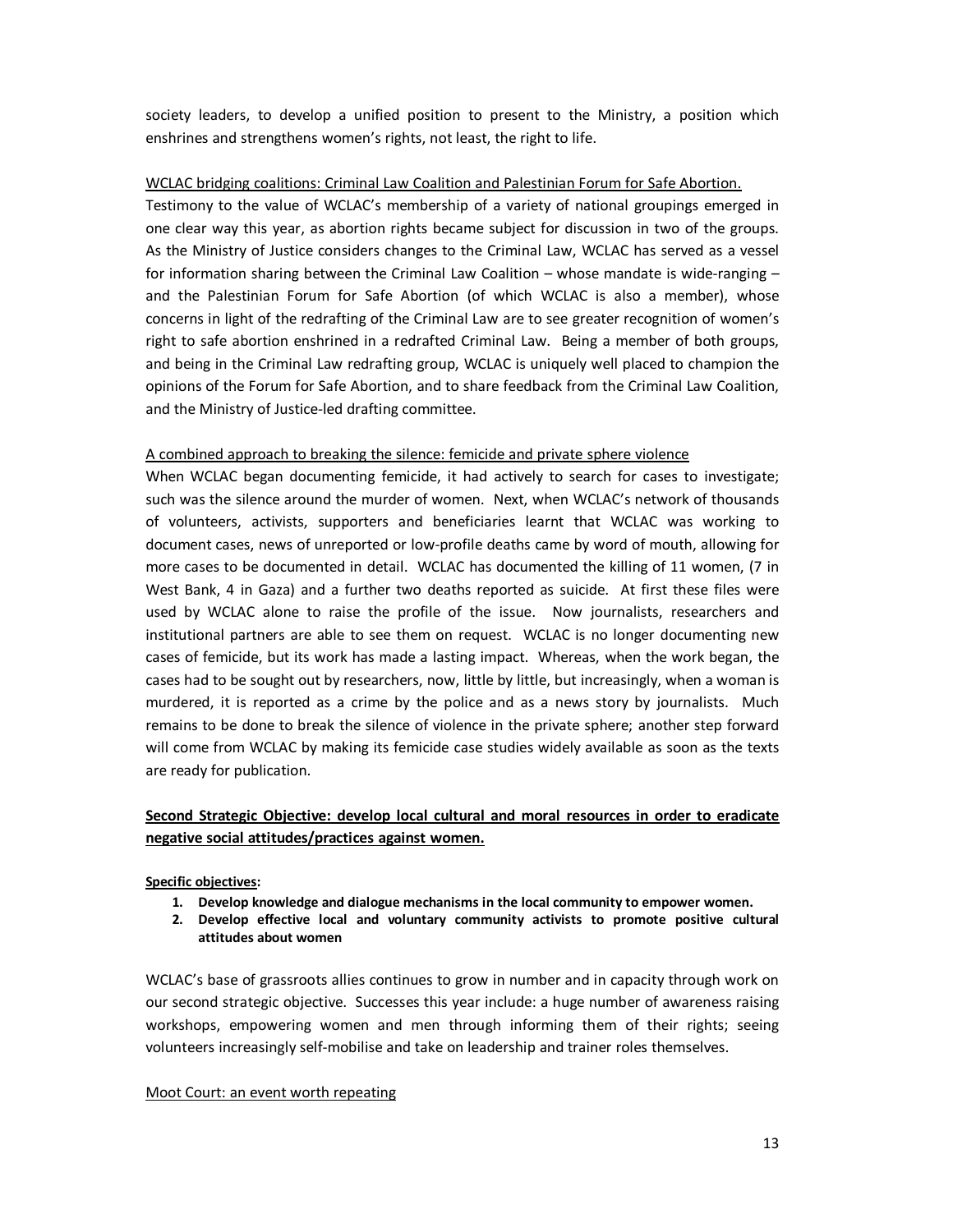One of the highlights of the year came in December with a moot (simulated) court activity in Bethlehem held under the auspices of the Ministry of Women's Affairs. Acting as coordinator for Al Muntada (The Forum to Combat Violence Against Women), and with the help of some of its network of volunteers, WCLAC led the organization of the moot court. The simulated trial dealt with a case of femicide and helped to highlight what WCLAC sees as shortcomings in current legislation. The event drew high profile spectators including members of the PLC, and representatives from several key ministries. Also attracting significant media coverage, this successful event will have sent a message on the need for reform to more than just the 120 (approx.) people in attendance, but also to those people who heard about it later. It exemplifies the impact of working through al Muntada and making use of capacities of the WCLAC volunteers, empowering volunteers to organize an event of national significance to promote more positive cultural attitudes about women and increase pressure for legislative change in favour of women. WCLAC plans to build on this success with similar events in the future.

#### Developing capacity and a repertoire of awareness raising tools

WCLAC has continued it excellent track record of wide-spread awareness raising directly reaching thousands of people attending workshops organized by WCLAC, by WCLAC volunteers, or by WCLAC grassroots partners. One of the successes of 2008 was the creation of the film Mina wi Fina, which tackles issues of violence against women with particular reference to incest. The film is now being used by WCLAC and partners in events such as the 8 March celebration of International Women's Day. In 2009, WCLAC trained a cadre of 120 volunteers in women's rights issues, and gave on average 50 hours training-of-trainers to 35 volunteers. Films like Mina wi Fina, and materials produced by the WCLAC's Capacity Building Unit drawing on current research and documentation, equip volunteers with easy-to-use tools to introduce information and open discussions around a complex social and legal issues.

#### Integrated volunteer activities

Volunteer activities, grassroots development and awareness raising are one of the mainstays of WCLAC's approach to changing the attitudes and behavior of and towards women in Palestine. In this work, WCLAC reaches out to all people, but targets those it identifies as the key to social change – social workers, media professionals and, especially, youths (as a group that is receptive to change and destined to become the change-makers of the future). The actions of building a cadre of activists, a network of partners and a movement of supporters at least informed and supportive of women's rights all, in turn, link intrinsically to other strategic objectives: increasing the number of natural allies supporting and mobilizing during campaigns; increasing the number of referrals to our Service Unit, and increasing awareness of and access to services for people in remote areas; and increasing WCLAC's network and information base giving greater scope for information and popular opinion to flow through WCLAC between a broad-based grassroots movement and influential policy-makers.

## **Third Strategic Objective: Build the capacity of relevant official and grassroots organizations that have direct impact on women's issues**

#### **Specific objectives:**

**1. Provide support to the Ministry of Social Affairs in developing shelter services in Palestine.**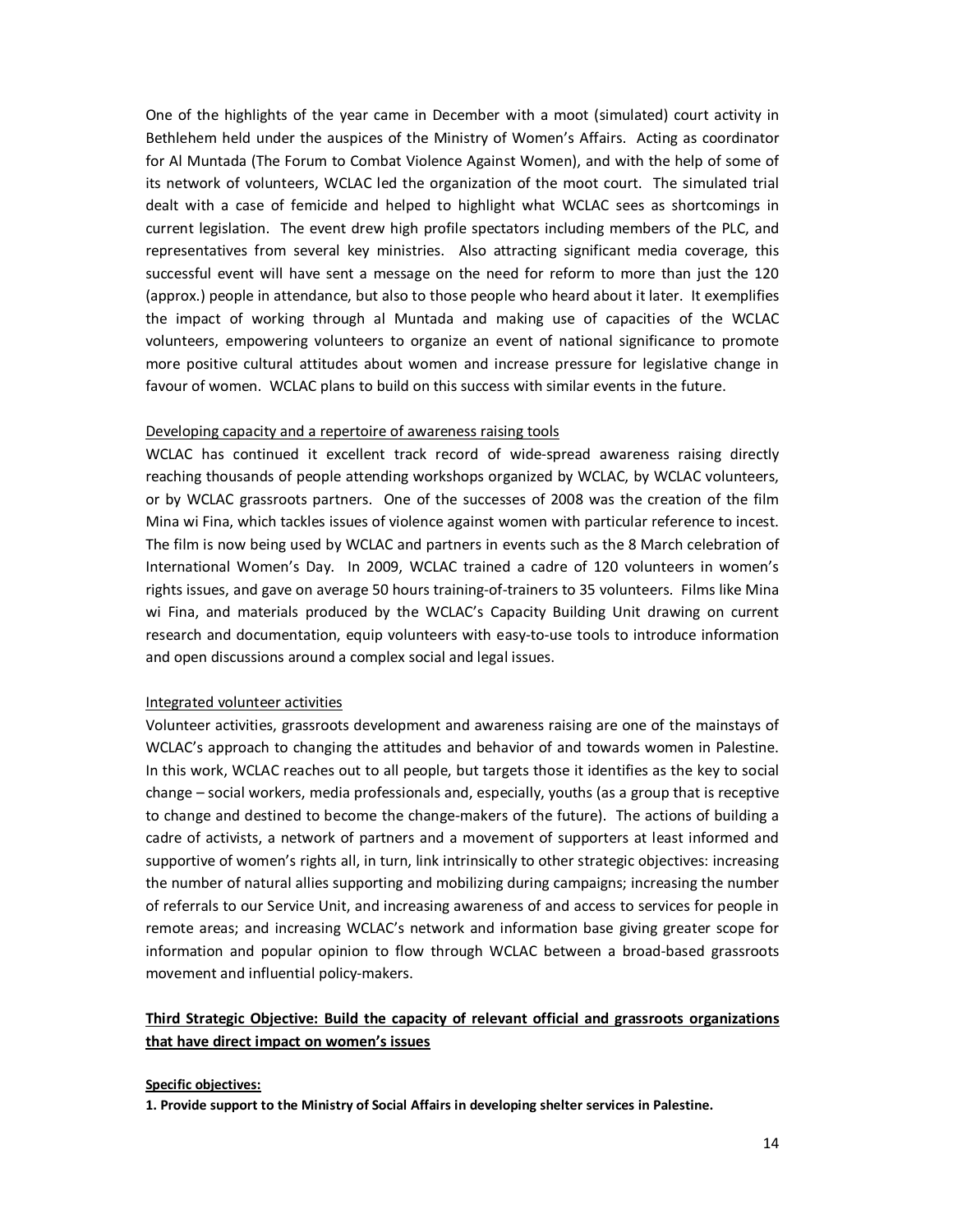**2. Build capacity of grassroots women's organizations in governorates to provide services to women victims of violence.** 

**3. Support referral institutions, such as police, dealing with women victims of violence.** 

**4. Provide legal representation and mediation services for women victims of violence whose problems are not addressed by social support programmes** 

#### Threefold increase in Shelter uptake

Service provision remains integral to WCLAC's work. The increasing uptake of legal services and one-time counseling sessions has been maintained from 2008's successes. Meanwhile, a great indicator of progress has been the increased use of WCLAC's emergency shelter to protect women at risk of violence or femicide. The figures tell a powerful story: The number of people receiving protection in WCLAC's Emergency Shelter increased threefold from 11 in 2008 to 32 (27 women, 5 children) in 2009.

#### Grassroots partners sharing and spreading WCLAC's vision and growing into new partnerships

Work with grassroots societies is another key aspect of WCLAC's work, which helps to empower women through organizational capacity building, and to extend the penetration of WCLAC's message deeper into marginalized areas, reaching communities away from the biggest urban centres. One of the medium-term aims of this project, already partially achieved, is to enable the grassroots partners to build lasting relationships with international donors, such as Unifem and the Drosos Foundation. For this reason, close partnership with Al-Najdah has, for example, included staff training, reviewing financial and administrative systems, supporting the recruitment of a new administrative staff member, and assisting in planning, implementing and reporting. Overall, we have seen Al-Najdah's capacity grow and with it their position in local civil society. Women for Life Society, meanwhile, have maintained relations with a base of donors and continue to thrive. WCLAC continues to work in partnership and to assist with external relations to increase the diversity of its donor portfolio.

#### Positive relations with MOSA

WCLAC's relation with referral services and the Ministry of Social Affairs (MOSA) also developed in very positive directions. Talks with MOSA regarding the renewal of the license for the Shelter continued throughout the year culminating with Ministry planning to make WCLAC's emergency shelter a state sanctioned provider of emergency protection, and the first choice for referrals from state services. [Agreement to this effect was duly signed in January 2010]. Progress in developing formal relations with the Ministry represents a significant and pragmatic success for WCLAC. It should pave the way for concrete relations between WCLAC and the Ministry as well as consolidated relations between the Ministry and the NGO community at large. Moreover, the MOU contains an expressed view by the Ministry of the proactive role and the commitment of the PA to protect women, and to improve protection services for women.

#### Increase in number of people benefitting from WCLAC legal and social services

The number of people benefiting from WCLAC's service unit grew on last year's already high figures. In response to increasing demand, with more referrals anticipated from the stateservices and due to greater awareness of women's rights and WCLACs work among communities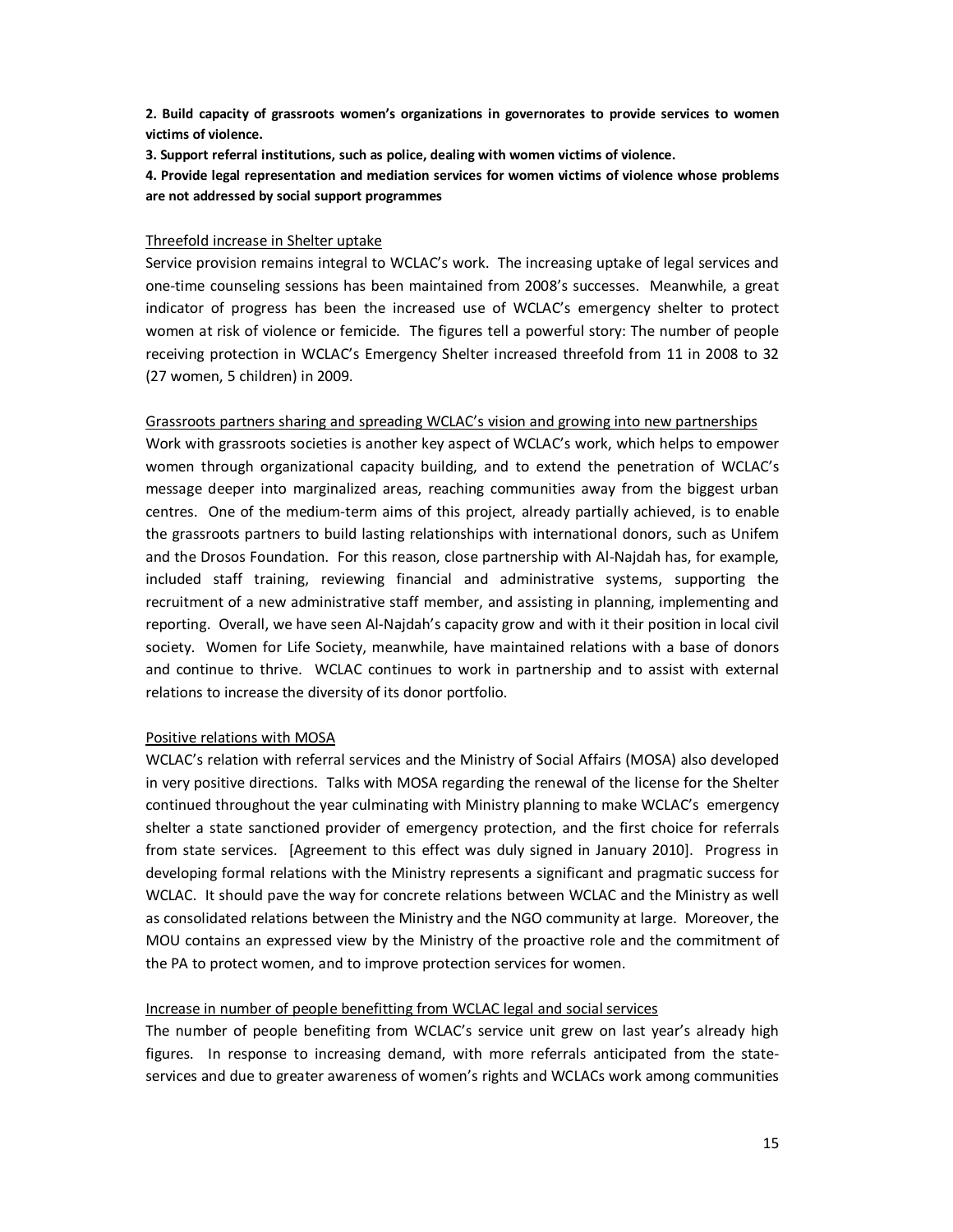touched by WCLAC campaigns and volunteer activities, the unit is reviewing staff workloads and looking for opportunities to expand.

Key data read as follows:

- Increased provision of legal services to 283 people assisted (compared to 268 last year), and worked on 303 cases as some women brought more than one case.
- Of these cases, the number taken to court remained high at 140 (compared to 158 last year), with others being treated out of court.
- Increased provision of one-time counseling sessions to 252 (compared to 213 last year).
- Continued last year's campaign delivering self-help guides on alimony, a further 510 manuals were distributed this year.

## **Fourth Strategic Objective: Expose, locally and internationally, the practices of the Israeli occupation violations against women's rights**

## **Specific objective 1: To monitor and expose the Israeli violations against the International Humanitarian Law.**

The International Humanitarian Law project progressed steadily in 2009, increasing the number of affidavits obtained from 50 in 2008 to 80 in 2009. The increased number of affidavits in part reflects a strengthening relationship with the field-workers and their increased capacity for interviewing and documenting, following training on law and on documentation techniques. WCLAC has seen the quality of the testimonies increase through training workshops, accompaniment and evaluation from WCLAC staff members.

The most salient testimonies have been drawn together with analysis to form a 80 page report tailored for use in international advocacy. The special value of this report is that it gathers documentary evidence on the impact of the occupation with a gender-specific focus; information and analysis which is not available elsewhere.

## Invitation to 11<sup>th</sup> Session of UN Human Rights Council, Geneva.

During 2009, WCLAC continued its practice of international advocacy work through direct representation in international forums. WCLAC Director, Maha Abu-Dayyeh Shamas, attended the  $11<sup>th</sup>$  Session of the Human Rights Council (June 2009) in Geneva, Switzerland. Participation in such internationally significant events creates ideal circumstances to use our well-presented documentation of Israeli violations as an accompaniment to a powerfully expressed verbal message, either within the forum itself or through side-meetings.

#### **Fifth Strategic Objective: Develop WCLAC's own capacity, performance, and sustainability.**

- **1. Develop planning, evaluation, and monitoring system.**
- **2. Build capacity of WCLAC staff.**
- **3. Develop partnership relations with donor organizations.**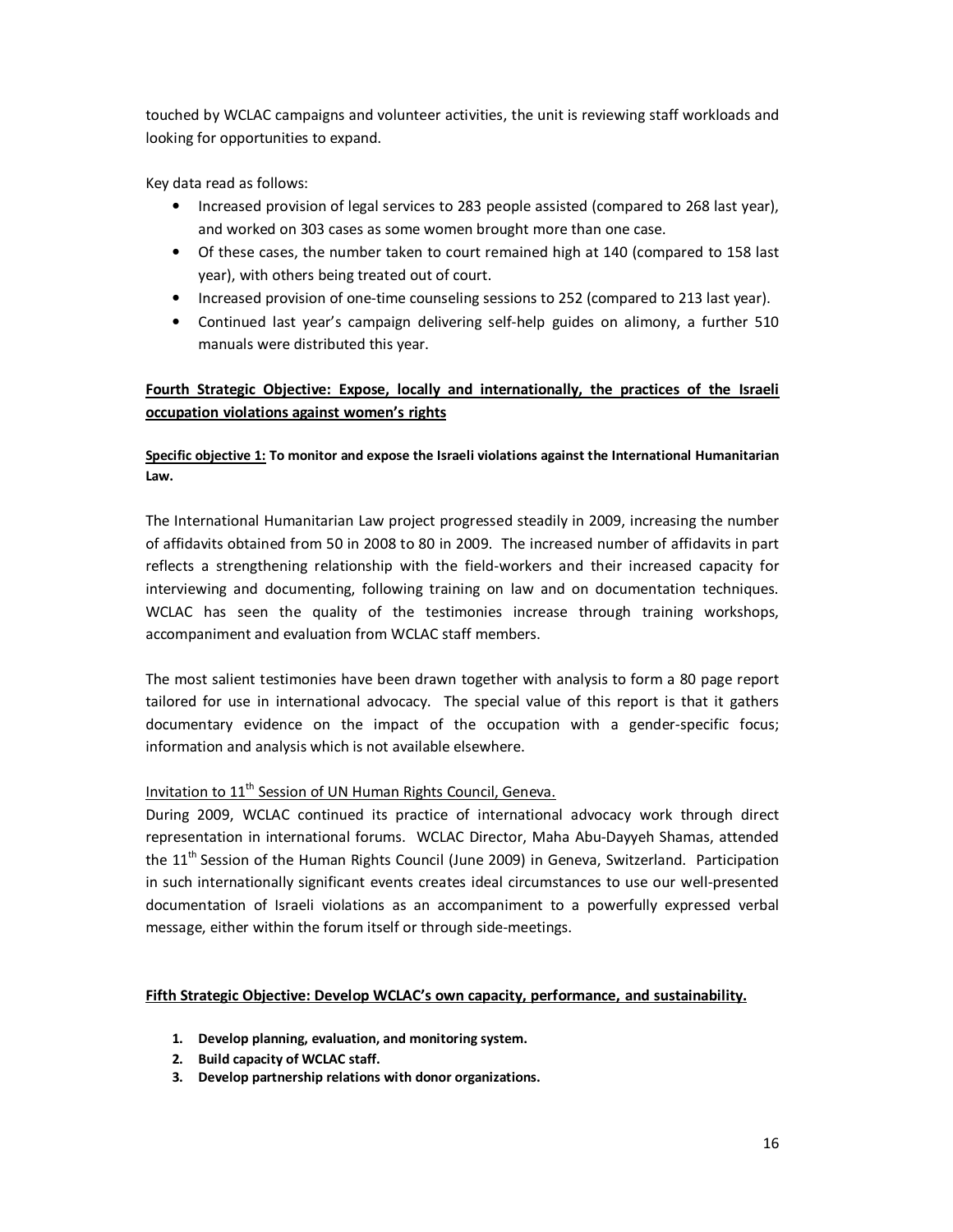WCLAC's own capacity, performance and sustainability continues to go from strength to strength.

#### A strategy for 2010-2012: "Consolidating the Past; Growing the Future"

In late 2009, WCLAC worked to develop a new strategy to orient its work over the next 3 years. WCLAC aims to build on the successes of the past, continuing service provision, capacity building and support for community-based partner organizations, documentation, advocacy and awareness-raising, and to deepen and spread the impact of work in these areas. Accordingly, the plan for 2010-2012 is titled: "Consolidating the Past; Growing the Future". A training needs assessment for WCLAC staff began in late 2009, the results of which will be integrated into the strategy.

#### External reviews and external relations

An external review of the implementation of the five year strategy of 2005-2009 was initiated in 2009. A separate external review of the Service Unit has also taken place. WCLAC's internal reports have been duly submitted to separate project donors while new and continued funds have also been successfully sought. While WCLAC retains the desire and capacity to grow, it finds itself in a very strong position with regards funding to implement its core mission over the short- and medium- term future.

With a view to increasing its external relations, particularly for advocacy purposes, WCLAC hired a consultant to review WCLAC's current media use and to propose a Media and Communications Strategy. The strategy is being considered for integration into the overall three year strategy.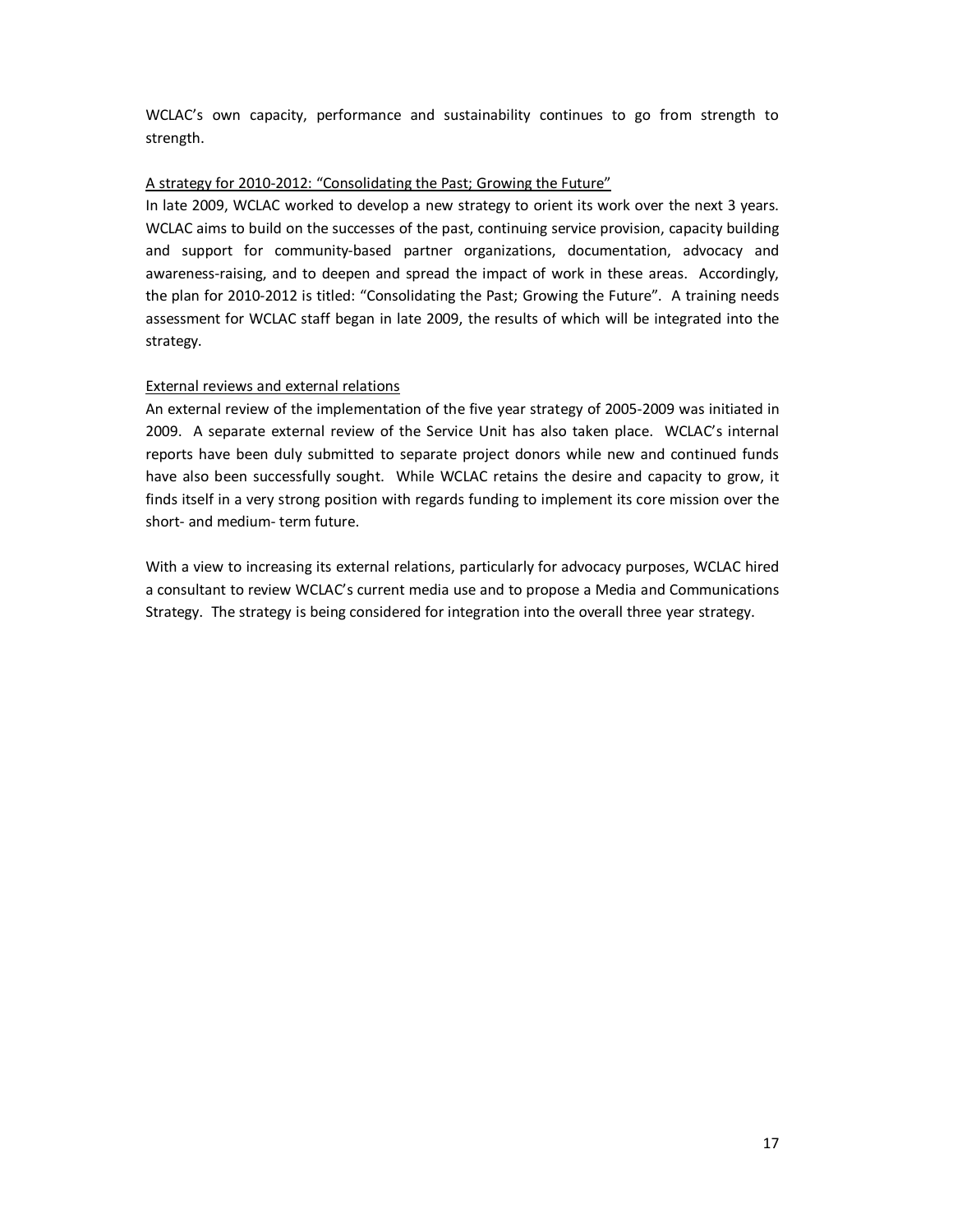# PART II: Detailed Activity Report

**First Strategic Objective: Contribute to the development of legislation and institutional policies which support women and their rights.** 

#### **Expected long-term results:**

- **1. Existence of gender sensitive laws that do not discriminate against women and conform to international human rights standards.**
- **2. Development of a culture of activism and civic responsibility in Palestinian society.**
- **3. The Palestinian community considers gender sensitive laws more legitimate and necessary.**

**Specific objectives:** 

- **1. Establish coalitions and set up coordination coalitions and committees with influential organizations and individuals to rally support for the Centre's proposals for law reform.**
- **2. Influence political and professional decision-makers.**

#### **Specific Objective 1**

**Result 1-1: Continue to support and participate in 9 bodies to rally support on proposals for reform/endorsement of: Criminal Law, Personal Status Law, and Family Protection Law.**  Time Frame: Jan-Dec 2009

Progress: 100%

WCLAC continued its support and participation in nine coalitions: As a founders and/or coordinator:

- Personal Status Law Coalition (Founder & Coordinator)
- Criminal Law Coalition (Founder Member)
- Family Protection from Violence Law Coalition (Founder & Coordinator)
- Coalition against Violence Against Women (Al-Muntada) (Coordinator)
- Media Forum (Media Forum to support women's rights (OMQ), (Founder & Coordinator)

#### And as members:

- Coalition for monitoring human rights' violations under the current conditions (The Council of Palestinian Human Rights Organisations) (Member)
- Coalition against Capital Punishment (Member)
- Palestinian Forum for Safe Abortion (Member)
- Palestinian Forum to Combat violence against children (Member)

#### **1. Personal Status Law Coalition:**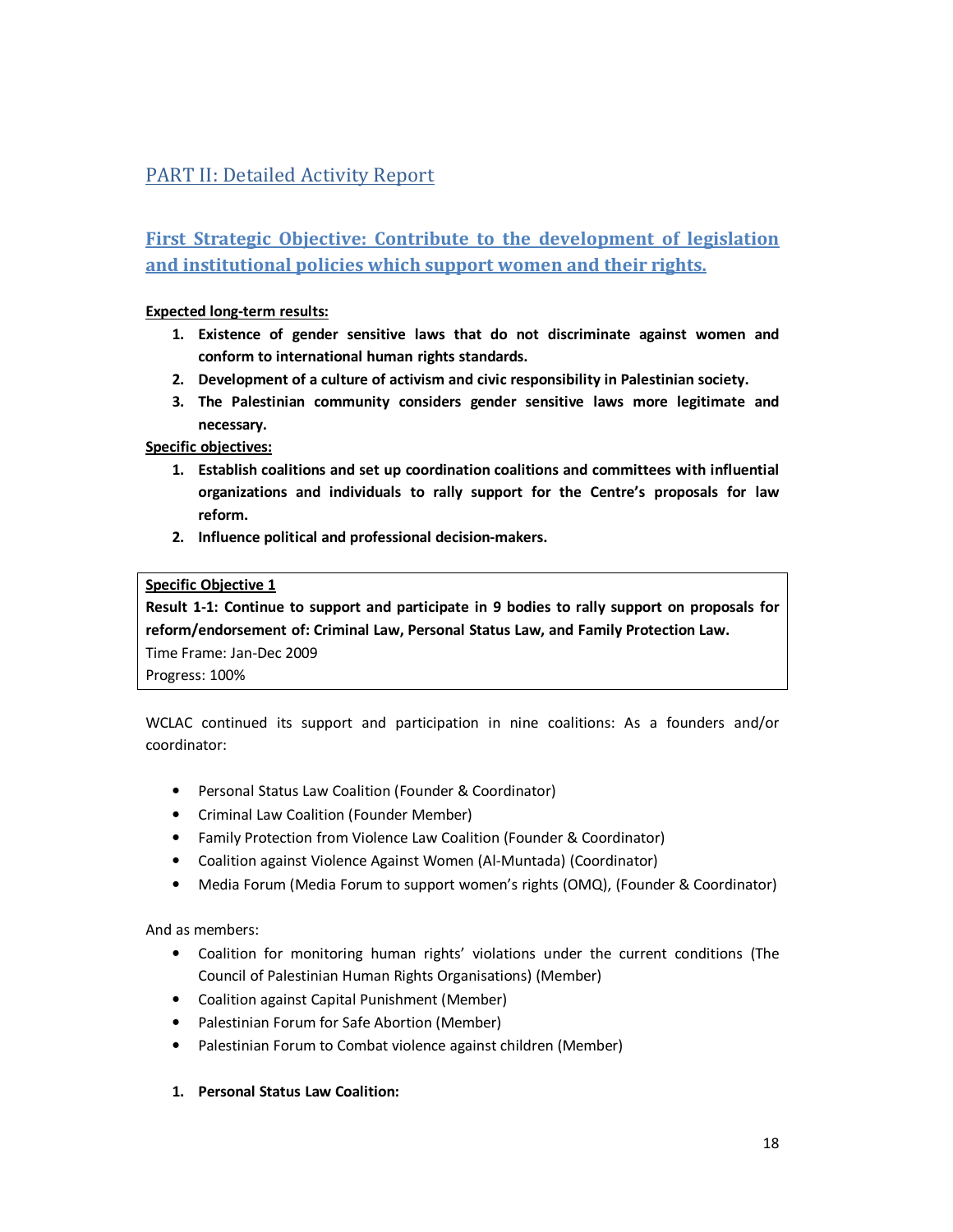WCLAC is the coordinator of this coalition and has a clear interest in the Personal Status Law (PSL) both as a service provider working within the framework of the current law and as a group advocating gender sensitive legal reforms which empower women.

Since 1998 the coalition has worked to promote changed legislation in six key areas of the law affecting the role of women include provisions on marriage age, commonwealth, polygamy, divorce, custody and equal legal status (for example as witnesses in marital disputes). In light of the deteriorated political situation of 2009, the coalition has reappraised its advocacy aims and is now lobbying for PSL reform rather than for an entirely new law.

The extension of the Coalition's activities into the regional level, which began in 2008, continued through 2009, with a view to sharing learning and reinforcing advocacy positions. Such international engagement includes work in partnership with the Union of Jordanian Women, and WCLAC's role a Palestinian representative within a regional PSL group comprising Palestine, Egypt, Jordan and Lebanon.

Key activities during 2009 were:

- Chaired monthly meetings for coalition members from the West Bank and Gaza, to discuss progress, review activities, share workload, coordinate planning, and prepare and approve budgets.
- Conducted four video conference meetings to discuss and review any developments. These meetings were valuable to continuing collaboration between West Bank- and Gaza-based organisations. In addition, a further meeting bridging the divide between Gaza and West Bank was held in the West Bank in March with visiting representation from Gaza; the meeting included on its agenda the need to develop a strategic response to the Gaza war.
- Attended a regional workshop in Lebanon in March to share experiences and best practices in work on the PSL. Differences between legislation across the four countries were identified and relative merits discussed. Attention was also drawn to contradictions between rights of equality and laws enabling discrimination, and best practices shared on finding and justifying rights-based arguments which are in line with constitutional and religious law.
- Attended a regional workshop in Jordan in July, to draft a memorandum of principles common to all Coalition members. Discussion focused on key matters in need of reform in the PSL, on the common and different experiences of each member country, and of the attitudes towards the rights and principles underpinning legislation. A single, unified position was not found for all four coalitions, particularly on the primacy of Shari'a (with Egypt and Jordan giving greater weight to Sharia). Accordingly Principles were drafted for each National coalition, identifying large areas of intra-regional common ground and increasing regional understanding and scope for successful cooperation.
- Trained Palestinian Human Rights activists, during June and July, on how to explain and justify amendments proposed by the national PSL Coalition. Participants were women activists, lawyers, and media professionals drawn from all members of the coalition. Over six days, the training covered the coalition's six key areas of reform.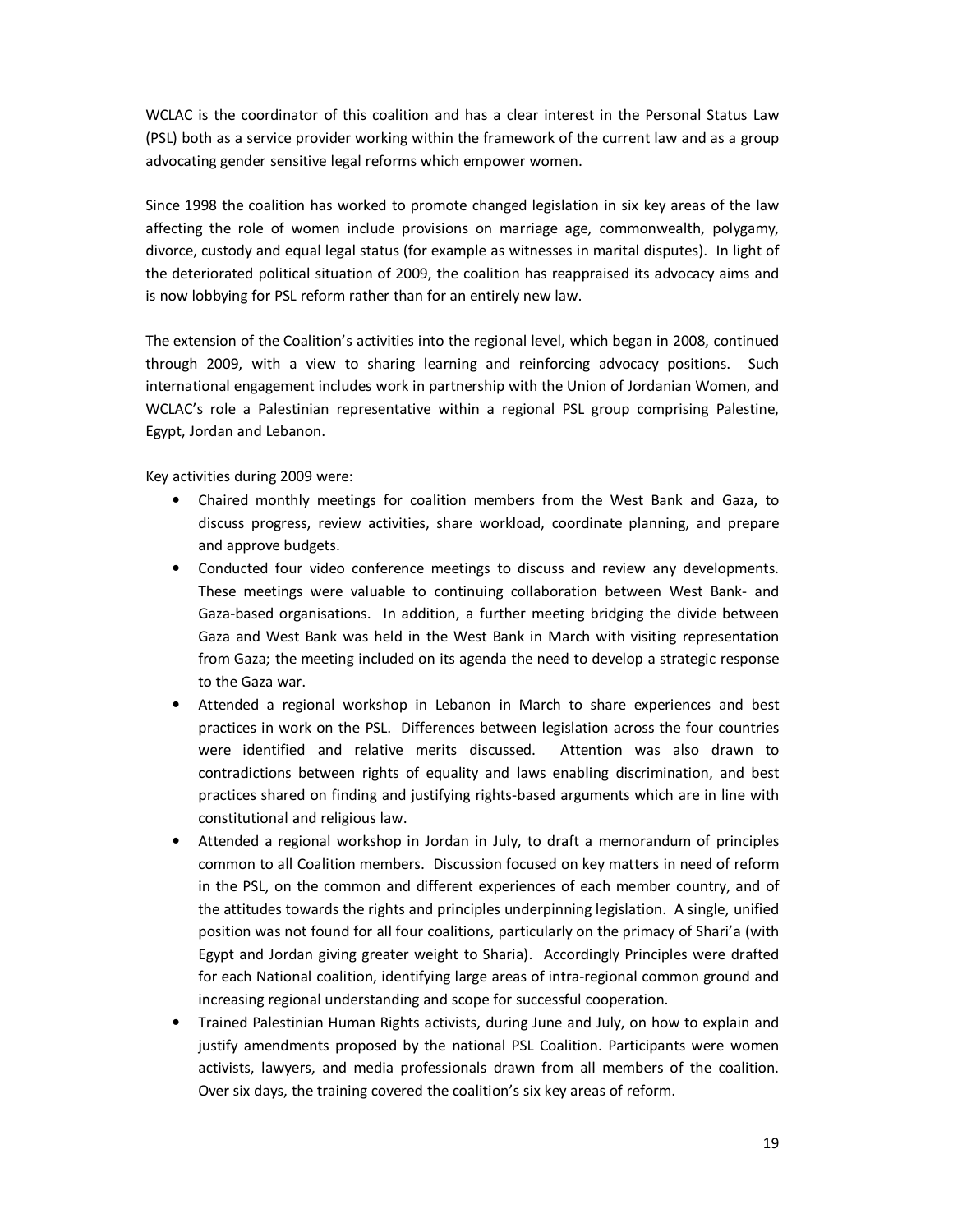• Attended a four-day training course in Alexandria in October, with participants from all members of the regional coalition. The training helped prepare justifications for proposed reforms to the PSL and components on advocacy skills and the application of law to non-Muslims.

#### **2. Criminal Law Coalition:**

WCLAC has been very active this year with the Criminal Law Coalition and has seen major breakthroughs. The coalition successfully pressed for a meeting with the Minister of Justice to propose changes to the laws on femicide, urging the Minister to end lenient sentences for the woman-killers. WCLAC and the coalition have also been applying pressure within the Ministry of Women's affairs, for the adoption of a similar position. Coalition endeavours are now bearing fruit: the Ministry of Justice has formed a new drafting committee, and WCLAC is one of three civil society organizations drawn from the coalition to present coalition views in the committee (with government and non-government members) which meets weekly to work on the draft. WCLAC is seeking, with the drafting committee, and through talks across the gamut of civil

society leaders, to develop a unified position to present to the Ministry, a position which enshrines and strengthens women's rights, not least, the right to life.

#### **3. Family Protection from Violence Law Coalition**

This grouping is a specific interest subgroup of Al Muntada which comprises member organisations who are part of a regional project (Palestine, Jordan, Lebanon, Egypt) supported by the Heinrich Boell Foundation. The aim of the project is to raise the number of people aware of the drafting process of the Family Protection from Violence Law, and increase civil society input. In Palestine, WCLAC held discussions of a draft law with various experts before presenting the draft to a wider number of people at a series of workshops.

The group organised presentation 39 workshops in 7 governorates across the West Bank (Jenin, Jerusalem, Ramallah, Nablus, Toulkarem, Qalqilia and Bidia) which were attended by 77 males and 523 females representing civil society organizations, such as grass-roots organizations, women unions and associations, political parties, former PLC members, and members of the public prosecution and police agencies. A further 12 meetings were held with a total of 359 housewives in refugee camps and villages in order to present and discuss the family protection law with them.

The workshops provided a wealth of feedback on the report which, overall, met with a positive reception, including from juridical experts. The feedback received from the workshops will form the basis of a new draft. When formed, WCLAC has identified the presence of a tripartite structure for the committee responsible for redrafting, which will comprise lawyers, psychologists and social workers, in order to create a solid legal text, which sets out workable policies to minimise risk of negative effect to children and families.

#### **4. NGO Forum to combat violence against women (Al Muntada)**

Having taken on the Coordinator position of Al Muntada in 2008, in 2009, WCLAC led the preparation of a three year strategic plan, which has five strategic objectives: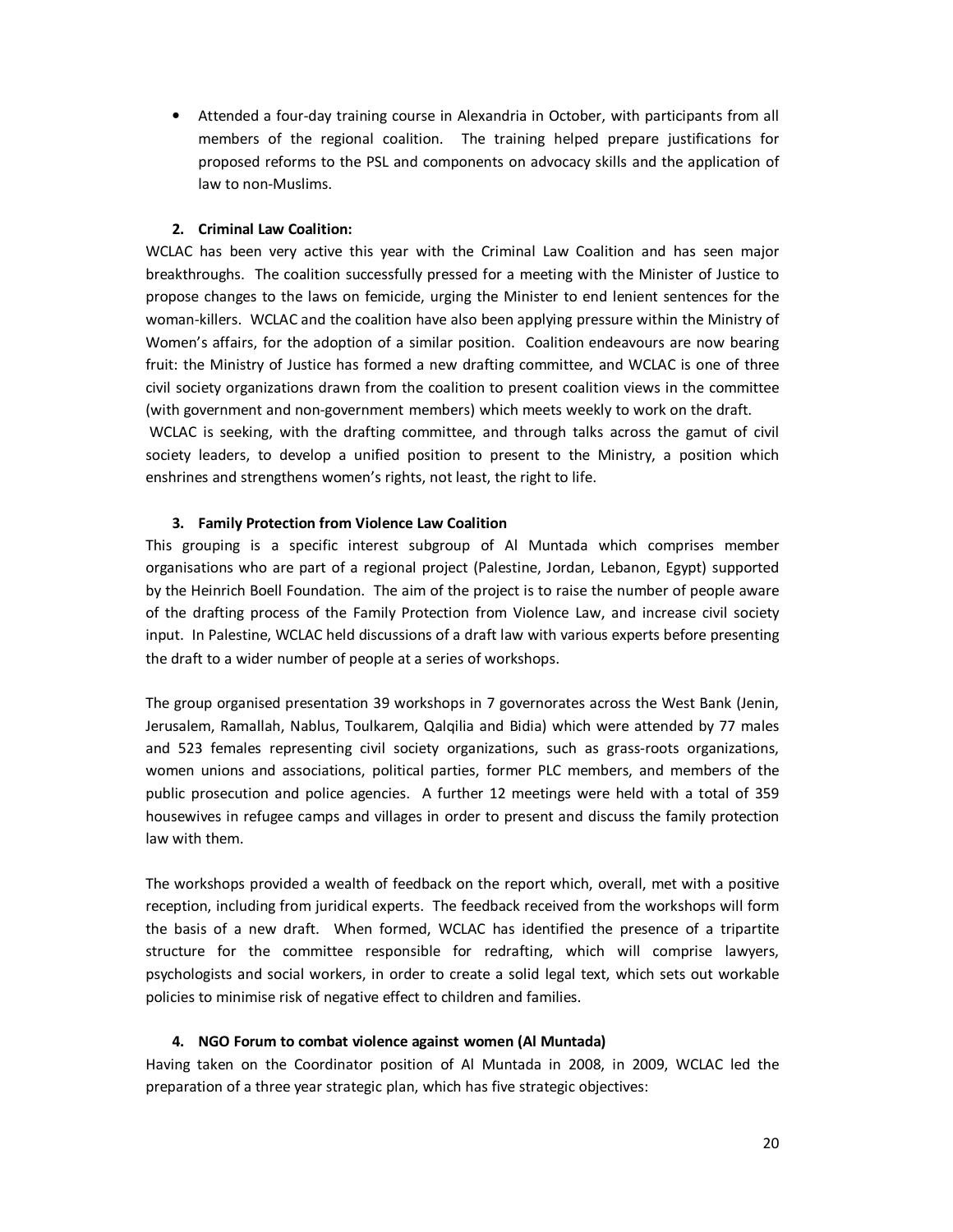- Build the necessary legal infrastructure for rendering justice and equity to women and prevent violence against them;
- The society undertakes its responsibility towards the issue of violence against women;
- Provide protection and support for women vulnerable to violence;
- Build the capabilities of the Forum and the member organizations to empower it to fulfil its assigned tasks as a network;
- Monitor, document, publish and disseminate information regarding cases of femicide and violence against women.

Activities in 2009 include meeting in March to discuss terms of reference for the forum. The discussion was not completed during this meeting, however, a foundation was set and a committee was formed tasked with receiving and incorporating further comments. Under WCLACs leadership, the Forum drafted an operational plan, including many activities to be executed in collaboration.

One such collaborative activity – a major success for Al Muntada, for WCLAC and for WCLACs volunteers supporters involved in the planning and implementation – was the moot court event held in December 2009 in Bethlehem. The event was organised under the auspices of the Ministry of Women's Affairs (MOWA) and formed part of a series of activities marking the International Week Combating Violence Against Women. The simulated trial dealt with a case of femicide and helped to highlight what WCLAC sees as shortcomings in current legislation (that it is insufficiently able to protect women at risk, or to prosecute a woman's killer).

More than 110 people attended including those from MOWA , MOSA, the Ministry of Interior, Police, NGOs, members of the Legislative Council, Human Rights organizations, Palestinian Women's Union and Al Muntada members, with more than one third of the participants being men. It exemplifies the impact of working through al Muntada and making use of the capacities of WCLAC volunteers, empowering volunteers to organize an event of national significance to promote more positive cultural attitudes about women and increase pressure for legislative change in favour of women.

#### **5. Media Forum Advocating Women's Rights (OMQ):**

The Media Forum was established by WCLAC in 2005, and works to increase journalists' awareness of violence against women and to promote media coverage of women's issues and women's perspectives.

During 2009, there were six Executive Committee meetings appraising the current status of the Forum, evaluating past work and planning for the future, and also a general meeting taking as its discussion theme: improving communications and interaction within the changing political context, looking particularly at making use of technology. One result from these meetings was to revive the Forum's membership of the Arab Network for Media Monitoring, opening opportunities for action at a regional level in the future. The executive committee has also identified the need for the Forum to increase its online profile with a fitting website.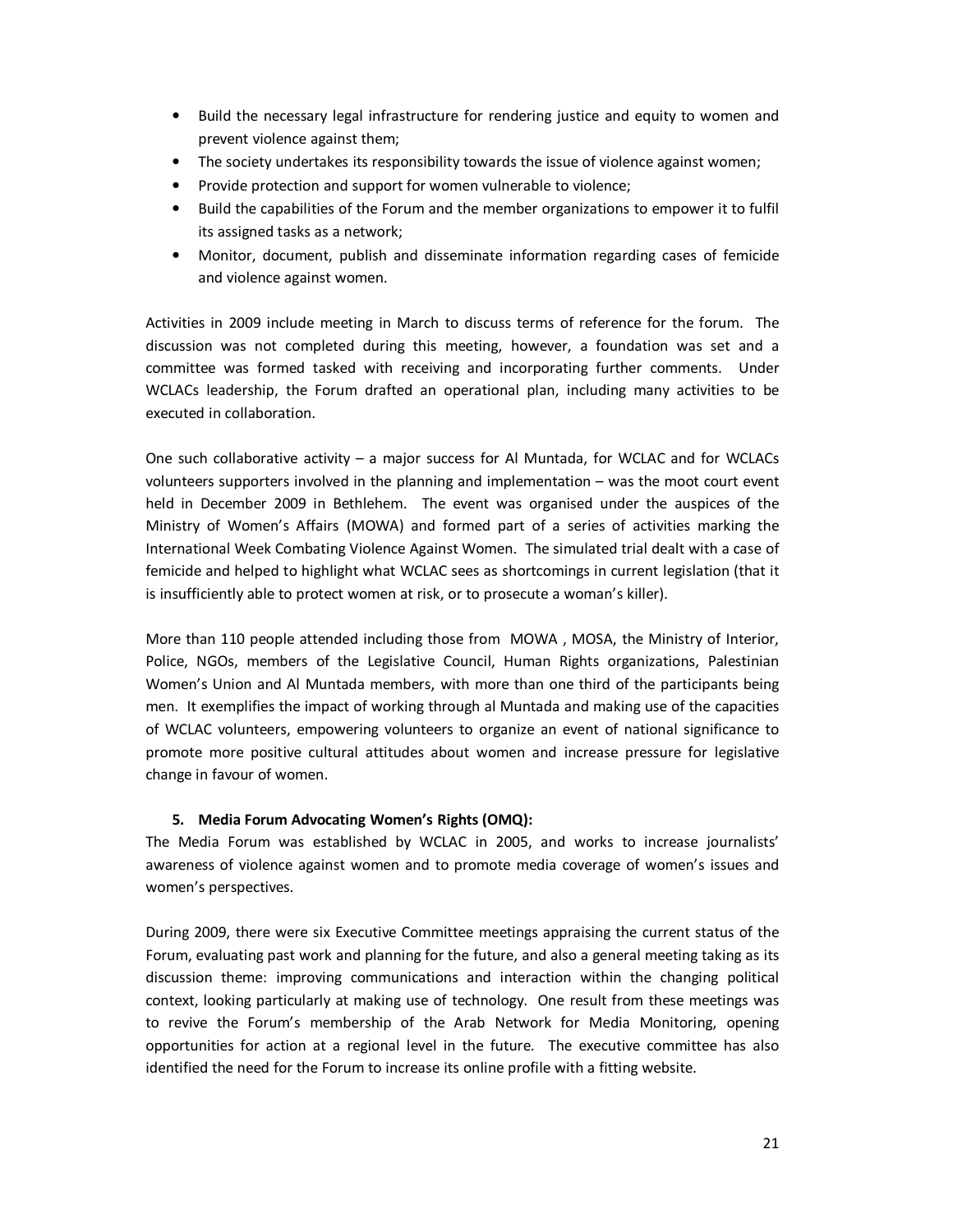The Forum held a training-of-trainers workshops providing close to 60 hours of training on gender-sensitive reporting for media professionals and Forum members. A report on women in the media in Gaza was initiated, at the time of writing the Forum is still awaiting the report.

## **6. Coalition for monitoring human rights violations under the current conditions (The Council of Palestinian Human Rights Organisations)**

This Coalition was formed in 2008 with WCLAC, Al Haq, Centre for Rehabilitation of Tortured Victims, DCI, Mandela and the Jerusalem Centre for Legal Aid. Its mission is to identify human rights violations and to monitor and report them to the relevant authorities; to visit Palestinian prisons; to issue reports of violations and to receive complaints from citizens. To that end, this year, the Council issued a public statement to explain its role and objectives and provide contact information for filing complaints in both West Bank and Gaza.

During a series of nine meetings, ending in April, the Council drafted, agreed upon and signed terms of reference for the Council of Palestinian Human Rights Organizations. There followed the election of a three member Coordinating Commission formed of two organizations from the West Bank (Al Haq, as host, and the Jerusalem Centre for Legal Aid) and one from Gaza (Al Mezan Centre). The Coordinating Commission is tasked with formulating a plan of action and establishing mechanisms to regulate the relation between the Council and the hosting organizations, both financially and administratively. WCLAC's role within the coalition is to contribute support, funding and active participation to all activities planned by the Coordinating Committee and endorsed by the Council.

Activities so far include the issuing of a public statement warning of the dangerous situation in Qalqilia district following events between members of Hamas party and the Palestinian Police. The statement stressed the importance of the rule of law and called for the Palestinian Authority to respect the Human Rights of all. The statement was reinforced by meetings with political personalities, legislators and religious personalities to discuss the importance of their intervention.

The council worked also to lobby and press the Palestinian Authority to change its position concerning the Goldstone report on the Gaza War. Meetings were held with different political parties, Human Rights organizations, foreign representatives to the Palestinian Authority, councils and ambassadors.

Furthermore, in cooperation with the Palestinian Independent Commission for Human Rights and the High Commissioner for Human Rights, the Council held a press conference on the anniversary of the Universal Declaration of Human Rights to talk about the present situation of the human rights in the Palestinian Territory. In the last part of the year the Council issued several joint statements, promoting Human Rights under Israeli occupation and in support of human rights defenders.

#### **7. Coalition against Death Penalty.**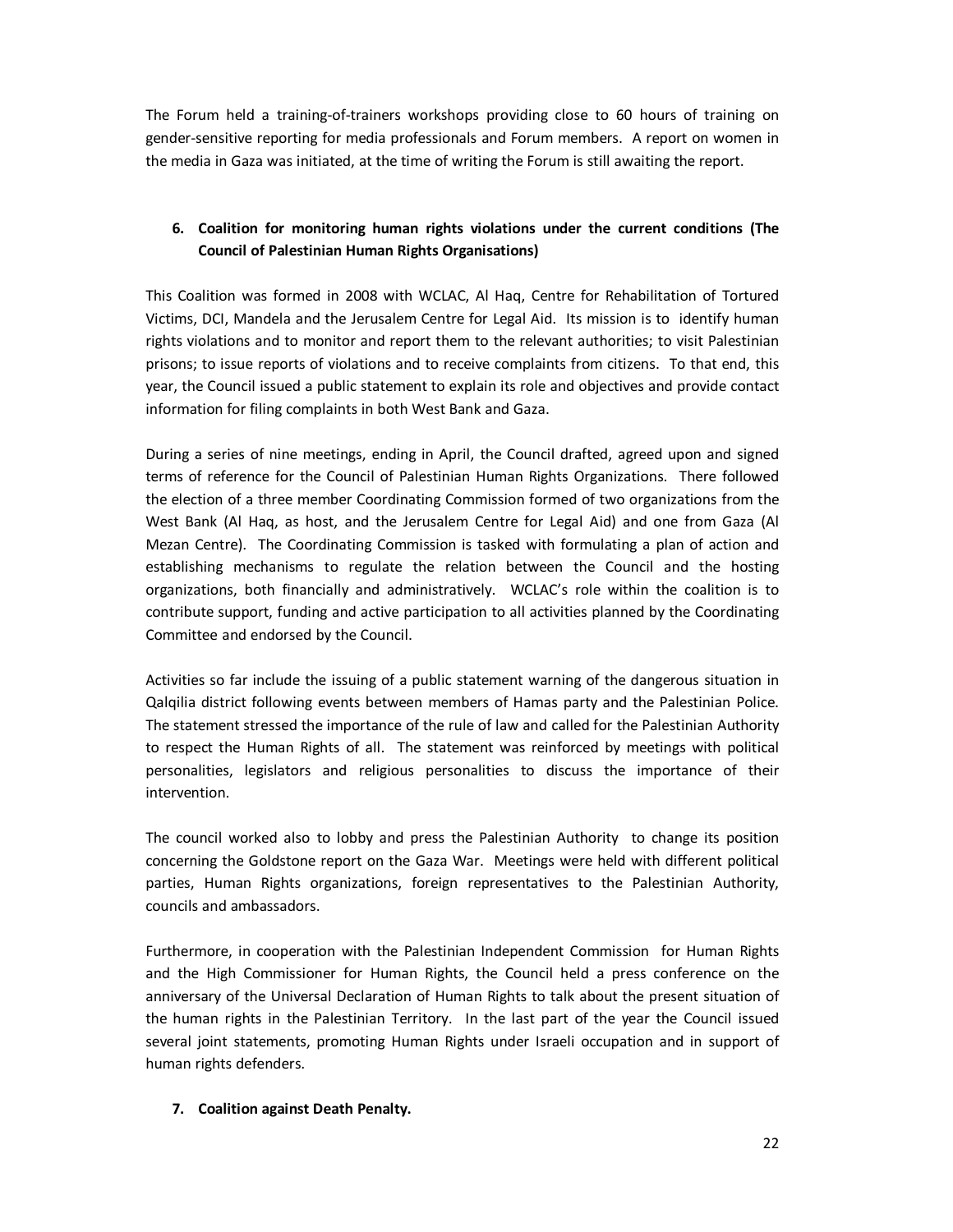WCLAC works to end the use of the death penalty, in coalition with Al-Haq, Palestinian Centre for Human Rights (in the Gaza Strip), DCI, Addameer, Working Women Association and ICHR. The Coaltion was founded in 2008 and developed a joint work plan for the year in February 2009. In March and April, two workshops were organised with the Law Faculties of Al Quds and Birzeit Universities examining the case against the death penalty. The Coalition submitted memoranda to the President concerning verdicts issued by Palestinian military courts, calling for the President to make the powerful and legal gesture of not endorsing these verdicts. A further activity organised by the Coalition was a conference on 16 December – the International Day Against the Death Penalty.

#### **8. Palestinian Forum for Safe Abortion**

This coalition was formed by an initiative of the Family Planning Association aiming to develop a consensus on the issue of abortion in Palestine, to advocate for change to abortion laws and to raise awareness of the dangers of unsafe abortion. Its membership includes social, legal, and health NGOs and universities such as Bethlehem University, Al Quds University, Ibn Sina College, and MOH. Early in the year it formulated and agreed upon its mission, vision and goals.

An early Coalition action in 2009, was to hold a national conference to discuss proposing amendments to the Penal Code. Following the conference, and several further discussion meetings in March, the Coalition endorsed materials about abortion in the penal code. WCLAC, as a member of both this Coalition and of the Criminal Law Coalition, fulfilled a valuable bridging role enabling information sharing.

The Coalition completed the preparation of a document suggesting reforms on the issue of abortion within the Criminal Law; these received consideration and were taken into account in the present revised draft for the Law.

#### **9. Palestinian Forum to Combat violence against children**

WCLAC is a member in this newly formed forum whose membership includes human rights and women's rights organisations as well as legal service organisations working on child rights cases. During 2009, initial steps have been taken to formulate strategic objectives, to identify specific areas of work and to agree upon institutional membership. The general area of concern for the forum is of lobbying and advocacy for the enactment of laws to protect children against all forms of maltreatment and negligence, as well as a component of awareness-raising over cases of violence and child abuse.

**Specific Objective 2 Result 2-1: Strengthen relationships with 800 influential personalities**  Timeframe: Jan-Dec 2009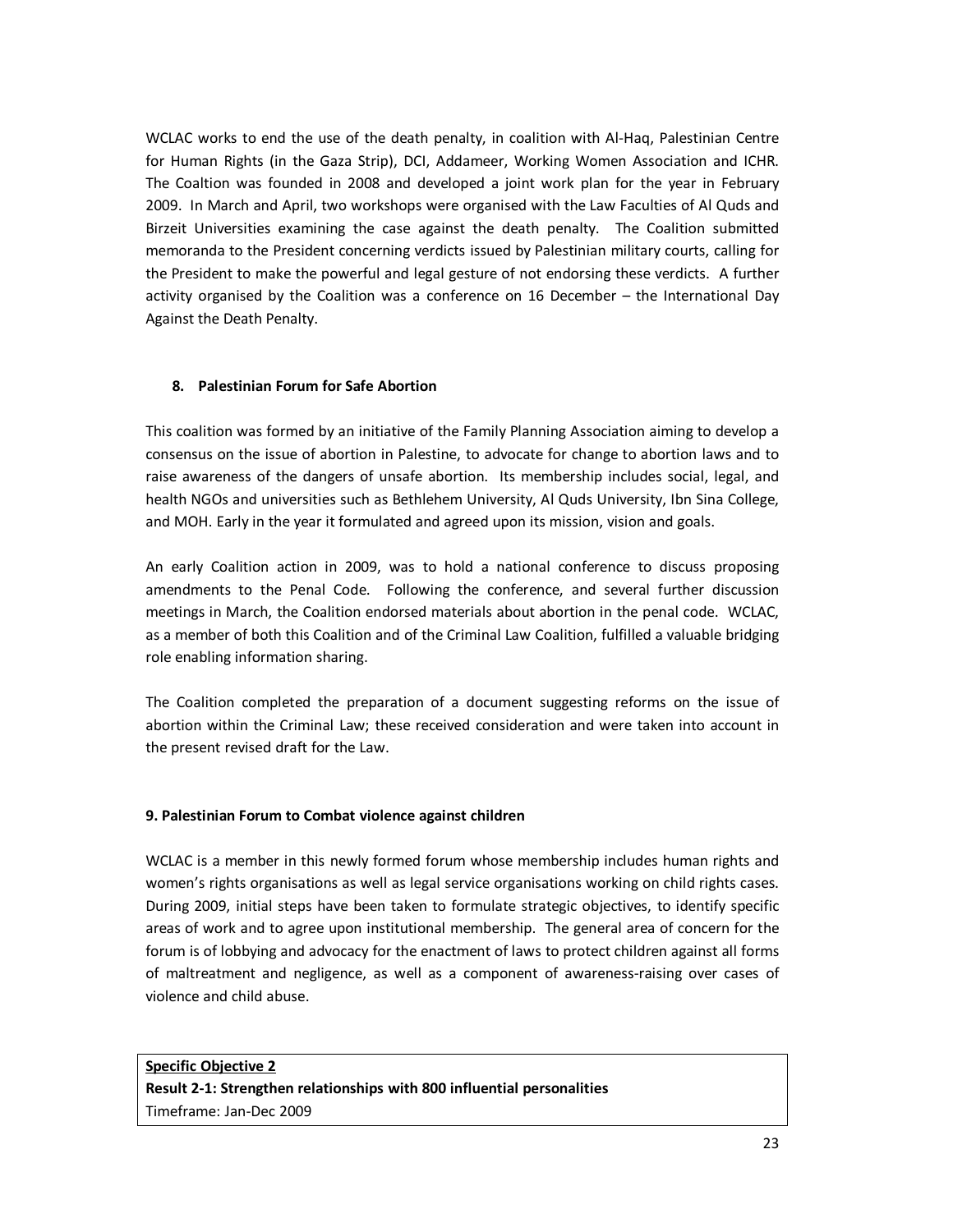#### Result: 65%

Relationships have been strengthened throughout the year through quiet diplomacy, consultation, the involvement of key contacts in numerous events and through WCLAC's tireless work raising issues of women's rights within various communities in different locations and seeking popular feedback on proposed legislative amendments.

The process of developing and refining a live database of allies and warm key contacts is one that WCLAC has continued in 2009, to support Lobbying and Advocacy work. The total number of entries on the database now stands at 517. Although this falls short of the targeted 800, it should be noted that during the process of refining the list, contacts no longer in positions of influence, or no longer in contact with WCLAC, were removed from the list, thereby keeping it a live and useable resource.

**Specific Objective 2 Result 2-2: Complete analytical studies on law reforms**  Timeframe: Jan-Dec 2009 Result: 75%

During 2009 the responsibility for finalising and publishing reports moved from the Unit Head of Research and Documentation, to the Head of a newly formed unit, the result of a merger between Research and Documentation with Advocacy and Lobbying. This merger represents a shift in WCLAC's focus from direct research to a focus on initiating and coordinating research to underpin Lobbying and Advocacy work. The unit has experienced the loss of several research staff leaving research and analysis complete, but with the finalisation of text, format or of English and Arabic translations outstanding. Two positives should be stressed: firstly, that the commitment of former staff to their work is such that they continue to provide support, pro bono, in the process of finalising texts; and secondly, that although some reports are not yet published, the information is already in use within WCLAC's policy work, training and awarenessraising work, and shared among WCLAC's partner organisations and allies.

#### Study on the Personal Status Law:

The theoretical framework, literature review and methodology are ready. The quantitative and qualitative material on women's knowledge, demands and expectations of the Personal Status Law have been analyzed. The final draft of the report is still to be handed in by the former WCLAC staff member tasked with this study. In a testament to WCLAC staff's loyalty to their work, she has committed herself to completing it and it is now 90% complete. The importance of this study lies in the fact that it provides rich information about the women's views on the law, which can be used for lobbying and advocacy. The Centre has already presented a summary of some of the preliminary results of the study in a meeting with the Chief Justice, in which he was presenting a draft of the PSL. The information had a powerful effect and was accompanied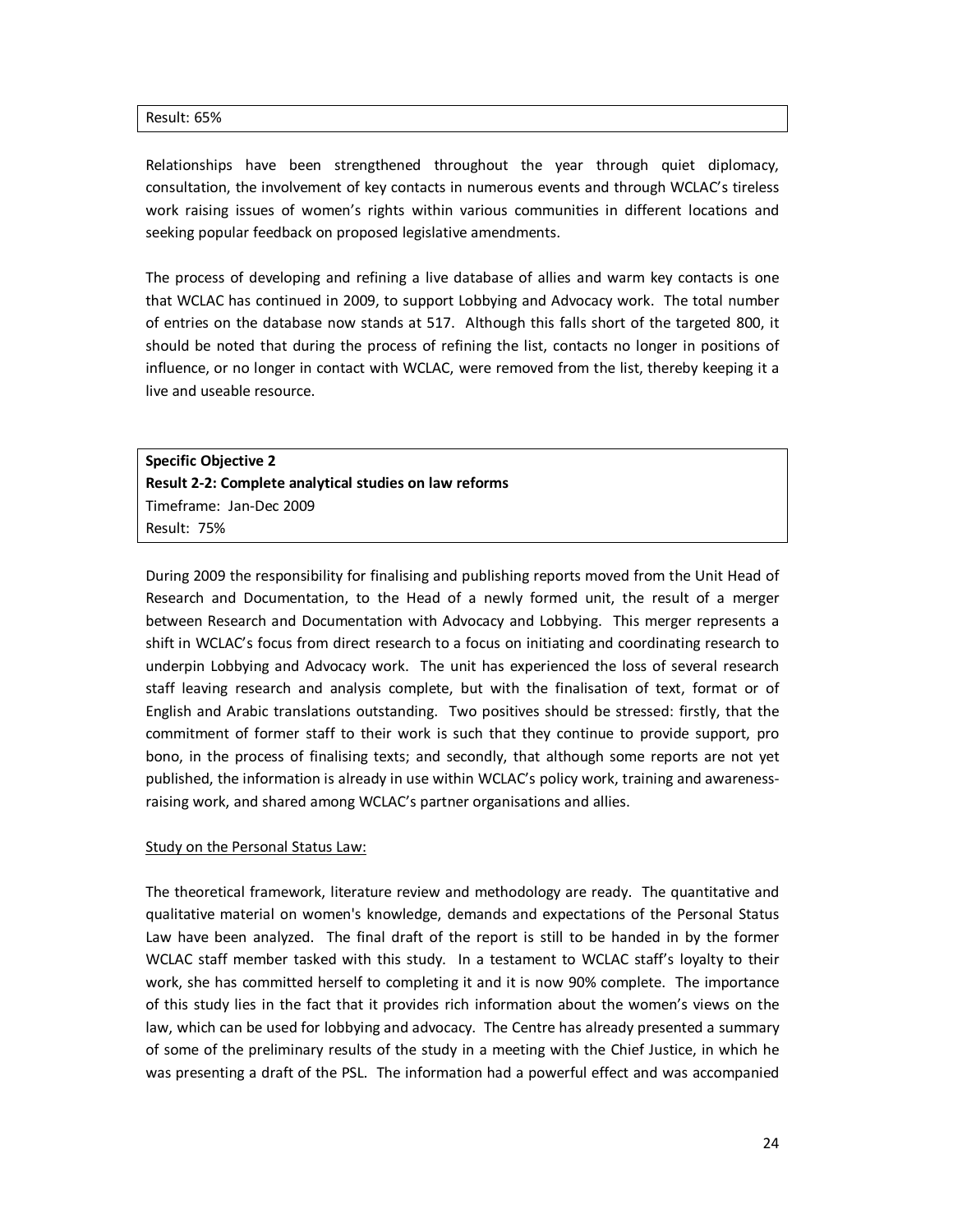by the demand that the views of Palestinian women should be taken into account in proposed changes to the Law.

#### Report on Femicide:

During the year 2009 a total of 11 cases of femicide have been documented, four cases in Gaza strip and seven cases in the West Bank; this was in addition to the documentation of a further two deaths recorded as suicide. During the documentation process the official authorities such as the Chief Prosecutors at governorate level have been contacted in order to allow the field researcher to collect the information related to the killing. It is important to point out that the cases of femicide that are being documented do not reflect the real figures as we believe there are cases that go undetected or unreported. In order to improve the quality of the reporting of femicide, WCLAC has developed links with the Institute of Forensic Medicine at Al-Najah University where women's bodies are examined. WCLAC does not plan to publish a report on the cases of 2009, however, the findings are being used to help shape WCLAC policy and underpin WCLAC's advocacy work. Furthermore, the documentation prepared by WCLAC has been widely used by governmental offices and non-governmental researchers, journalists and the like. WCLAC's documentation work will continue in 2010 with further reports planned which will draw on past and present documentation.

#### Research on Women's needs:

This report is based on extensive field research looking primarily at how Palestinian women view their needs, but also enquiring into how Palestinian men view women's needs. The work has been prepared with support from a social research expert whose comments on the current draft require incorporation into the finalised text.

#### Study on the Palestinian Constitution:

The editing of the finalised study was completed, and an introduction prepared by professor Adrienne Wing was finalized. A summary of the study has been prepared in English and all material was translated into Arabic. But for verifying the accuracy of the translation and enhancing the quality of the prose in Arabic, the study is complete. The material will be used for a series of workshops in 2010 which will be held with political parties, decision makers, and civil society organizations.

#### Study on the Model Parliament:

This study is a multi-authored document recalling, appraising and drawing pertinent lessons from the Model Parliament event held in Palestine in 1998. It was an event in which WCLAC took a prominent role. Several chapters are either ready or in an advanced draft phase. One section will contain testimonies from three civil society leaders who took part in the event, although finding the time to capture these recollections has been challenging with all three contributors now at Director level in their organisations. A writers' retreat has been proposed to allow the space and a dedicated time to record recollections of and reflections on this successful event.

Study on the concept of Protection, Violence Against Women/The relation of the occupation's violence to domestic violence: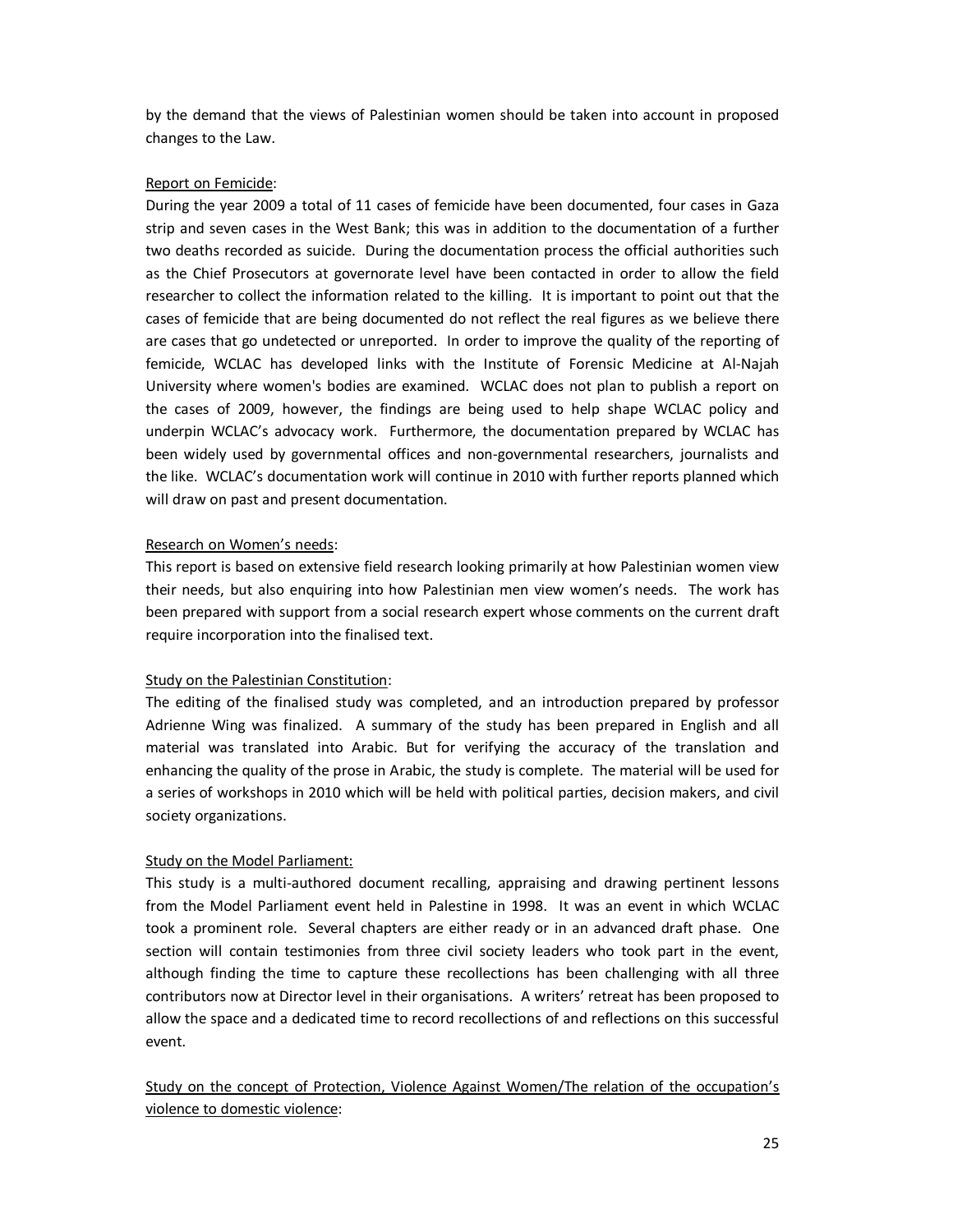The first draft of the study has been prepared. Progress on this report was affected by staff losses but, on a cost-benefit analysis, WCLAC decided against hiring a consultant to complete the study. As with other studies, key findings and materials are already available for use. A leaflet presenting the main findings of the study has been prepared; the findings of the study will be used by WCLAC through 2010 as a component of the awareness-raising programme and elsewhere in WCLAC's work.

**Specific Objective 2 Result 2-3: Participate into the Alimony Fund Committee** Timeframe: Jan-Dec 2009 Result: 100%

WCLAC continued its participation with the Divorce and Child-maintenance Advisory Board (the Alimony Fund Committee). Indeed, close personal ties now exist between WCLAC and the Director of the Committee as the latter is a former member of WCLAC's Research and Documentation Unit. The WCLAC representative on the Advisory Board is the Head of the Service Unit. With this choice of representative, WCLAC seeks to ensure that the voices, needs and concerns of active practitioners are represented in the relevant national bodies. The purpose of our participation is to ensure that women's interests are taken in consideration according to WCLAC's vision but also to observe and document the processes and operations of the fund in order to prepare a paper on how the fund was established and what kind of impact it has on women's lives.

WCLAC also works to raise popular awareness of and engagement with the Fund Committee. On 26 October 2009, we hosted a workshop introducing other NGOs and GOs to the alimony fund, its bylaws, how it works and the ways in which women can benefit from it.

#### **Specific Objective 2**

**Result 2-4: Launch/complete two media campaigns (Campaign on the study of women's attitudes and knowledge of the Personal Status Law, Campaign on the study of women's needs**.)

Timeframe: Jan-Dec 2009 Result: 50%

#### **Campaign on the study of Women's needs:**

Five workshops were conducted in Nablus, Hebron, Jerusalem, Jenin and Gaza during the months of March, April, and May and June. Approximately 100 people attended the workshops. The participants at these workshops were representatives of various organizations and ministries working in the field of women issues. The purpose of the study, the methodology, the finding of the focus groups and the results of the individual in-depth interviews were presented during these workshops. The aim of these workshops was to introduce key people to the findings of the report but, also, by inviting journalists, to ensure that the event and the report's findings received widespread media coverage. In this regard, the event was successful.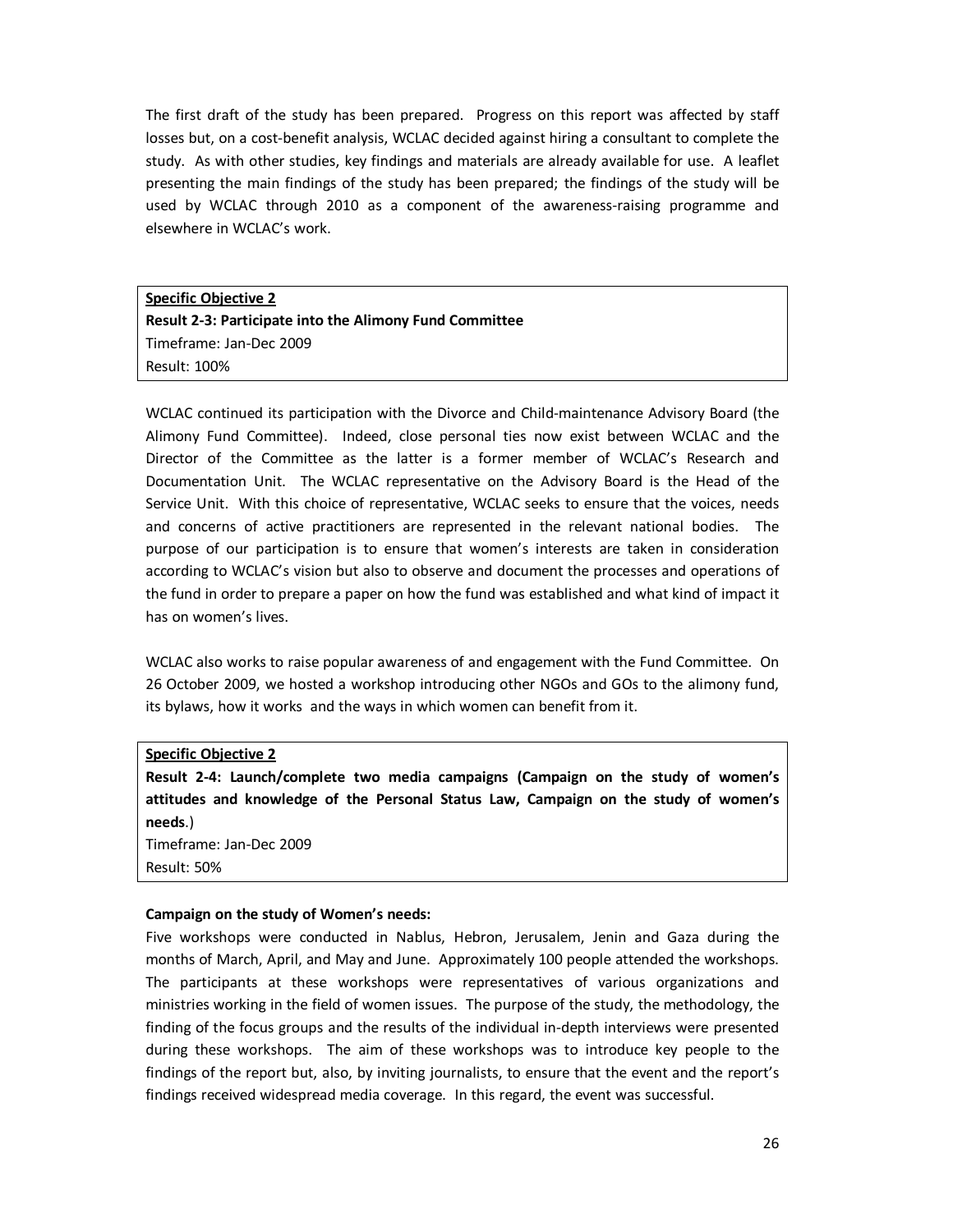## **Campaign on the Personal Status Law**

A media campaign on launching the report on the Personal Status Law was not implemented as the report was not ready for publication.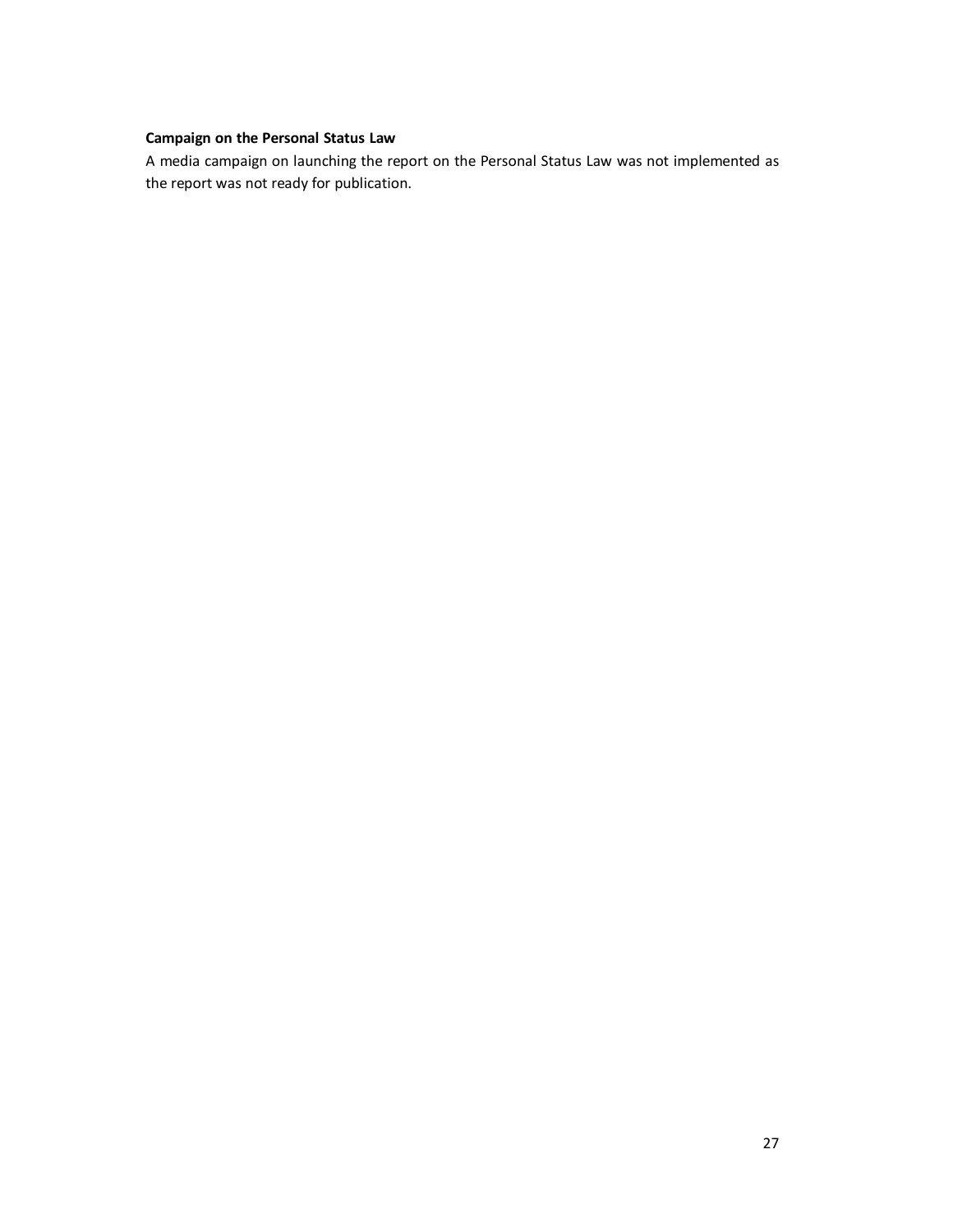**Second Strategic Objective: Develop local cultural and moral resources in order to eradicate negative social attitudes and practices against women.**

**Long-term expected results:** 

- **1. Palestinian community is more aware of women's rights and the position of women in the Palestinian society.**
- **2. Development of a culture of activism and civic responsibility in the Palestinian society in all regional areas, especially among the future generations of Palestinians.**

**Specific objectives:** 

- **1. Develop knowledge and dialogue mechanisms in the local community to empower women.**
- **2. Develop effective local and voluntary community activists to promote positive cultural attitudes about women**

#### **Specific Objective 1**

**Result 1-1: Follow-up on all awareness raising activities in 100 locations through same activities and based on results of evaluation** 

Timeframe: Jan-Dec 2009

Result: 136%

During 2009, awareness-raising activities took place in an around the following locations: Jenin, Ramallah, Jerusalem, Hebron, Nablus and Tulkarem. WCLAC organised 115 awareness sessions as follows:

- Modules on "Women's rights are human rights", consisting of awareness-raising sessions around women's rights from social, legal, and health aspects.
- 3 sessions of 8 meetings were held in 3 locations in the areas of Ramallah, Jerusalem and Tulkarem.
- Modules on legal awareness-raising, tackling issues such as informal marriage, sexual harassment, the right to education, CEDAW, public freedoms and human rights, child support, alimony, children custody and all matters related to the Personal Status Law and the draft family protection from violence law.

The indicators show WCLACs impressive capacity to organize events bringing in a large number of beneficiaries to hear about rights. The important presence of men at some of the workshops suggests that some Palestinian men are interested in identifying and providing for women's needs and upholding their legal rights. An external evaluation of WCLAC's work is currently underway; this should allow WCLAC to appraise its impact not just in terms of numbers, but also in terms of the effect awareness-raising has on the groups targeted.

Following is a brief description of the main methods of intervention in implementing the group activities, main topics addressed and target groups. Detailed description of activities per location can be provided upon request.

Overall Indicators for all awareness activities: Number of activities: 83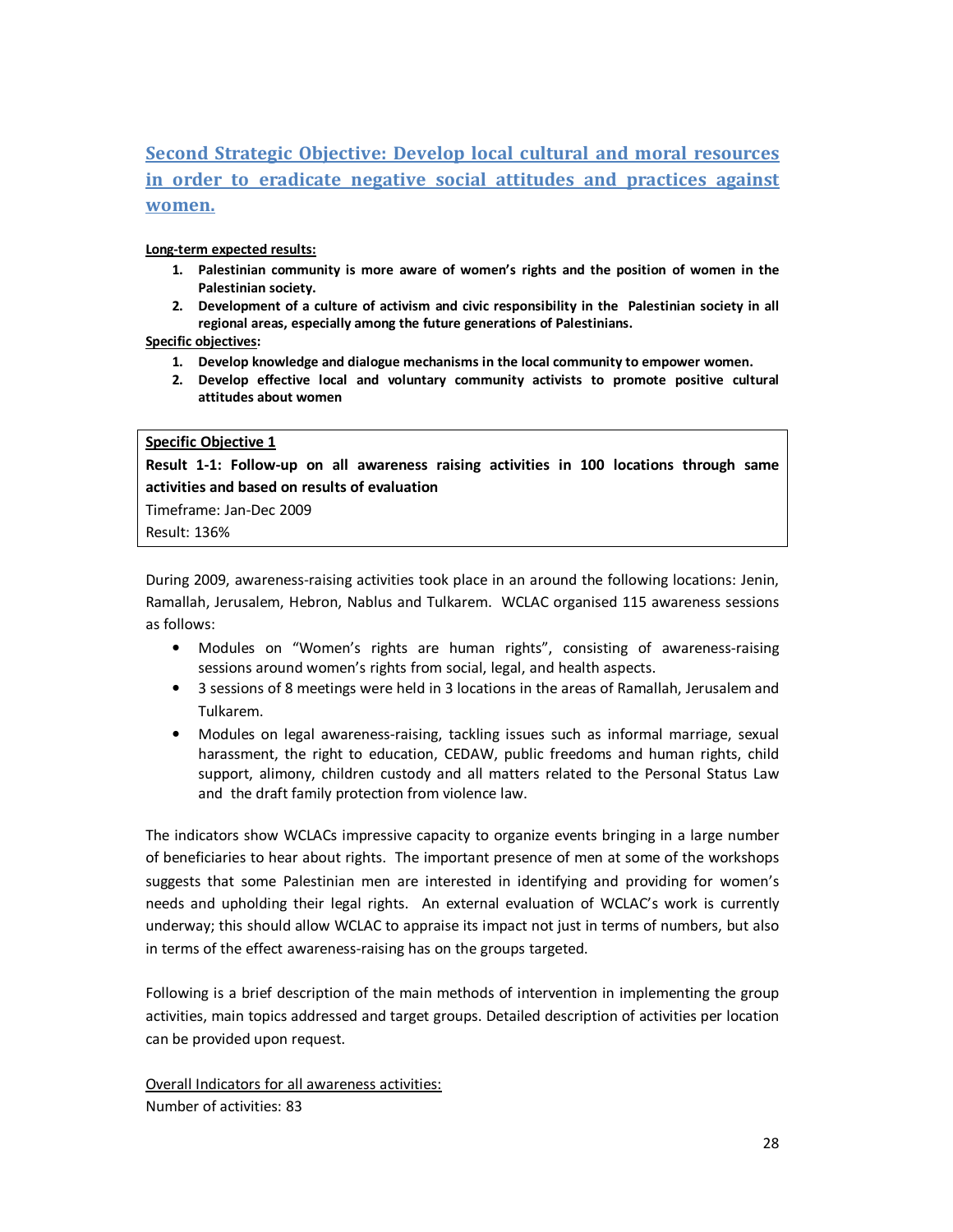Number of beneficiaries: 1930, including 123 men.

#### Methods of Intervention in Main Locations**:**

Lectures and debates, workshops/meetings, courses, legal awareness courses, TV and Radio programmes as well as national marches.

#### Topics addressed in the sessions:

Women's rights as human rights, laws related to women such as the penal code, Personal Status Law code and family protection from violence law.

#### Target Groups:

University students, members of local councils, members of women organizations, housewives, members of administrative committees and general assemblies of women institutions, women activists and PLC members.

#### Special Activities and Interventions:

- 1. Participation in TV and Radio programmes.
- Palestine Satellite channel, with MOWA, roundtable discussion about women and law.
- Ma'an network/local TV stations on live regarding the President's ratification of CEDAW.
- Asharq radio Station on live with Dr. Nader Said regarding the role of women in local councils.
- Ajjial Radio station on live on women's rights and legislation.
- 4 radio sessions raising the issues of Personal Status Law especially about guardianship, divorce, Criminal Law and VAW, and Cedaw and Palestinian legislations.
- Palestinian Satellite channel, two hours meeting about Personal Status Law.
- An interview at Al Arabia Satellite channel about the moot court that took place on the 29 December 2009, the Criminal Law and materials about VAW.
- An interview at Watan T.V about the moot court that took place on the 29 December 2009, the Criminal Law and materials about VAW.
- A session on Watan T.V to discuss the role of Family Protection Unit in the Police.
- 2. International Women's Day
- A workshop was conducted for the International Women's Day on women's rights at Burj Al Laqlaq in Jerusalem and was attended by 33 female participants.
- A workshop was conducted at Saraya center regarding sexual assaults inside the family and was attended by 29 women.
- A workshop held by the with the Office of the High Commissioner for Human Rights at Al Qasr hotel in Nablus regarding women's rights and the International Women's Day.
- A workshop was conducted on violence against women which included the showing of the film " Minna wa Feena" at Nidal Center and was attended by 27 women.
- A workshop was conducted, in coordination with Women For Life Society in Bedya, on the occasion of the International Women's Day titled "Open encounter" with PLC Members Khaleda Jarrar and Rabiha Diab. The workshop was attended by the Governor of Salfit and more than a hundred women and seven men.
- 3. National Marches: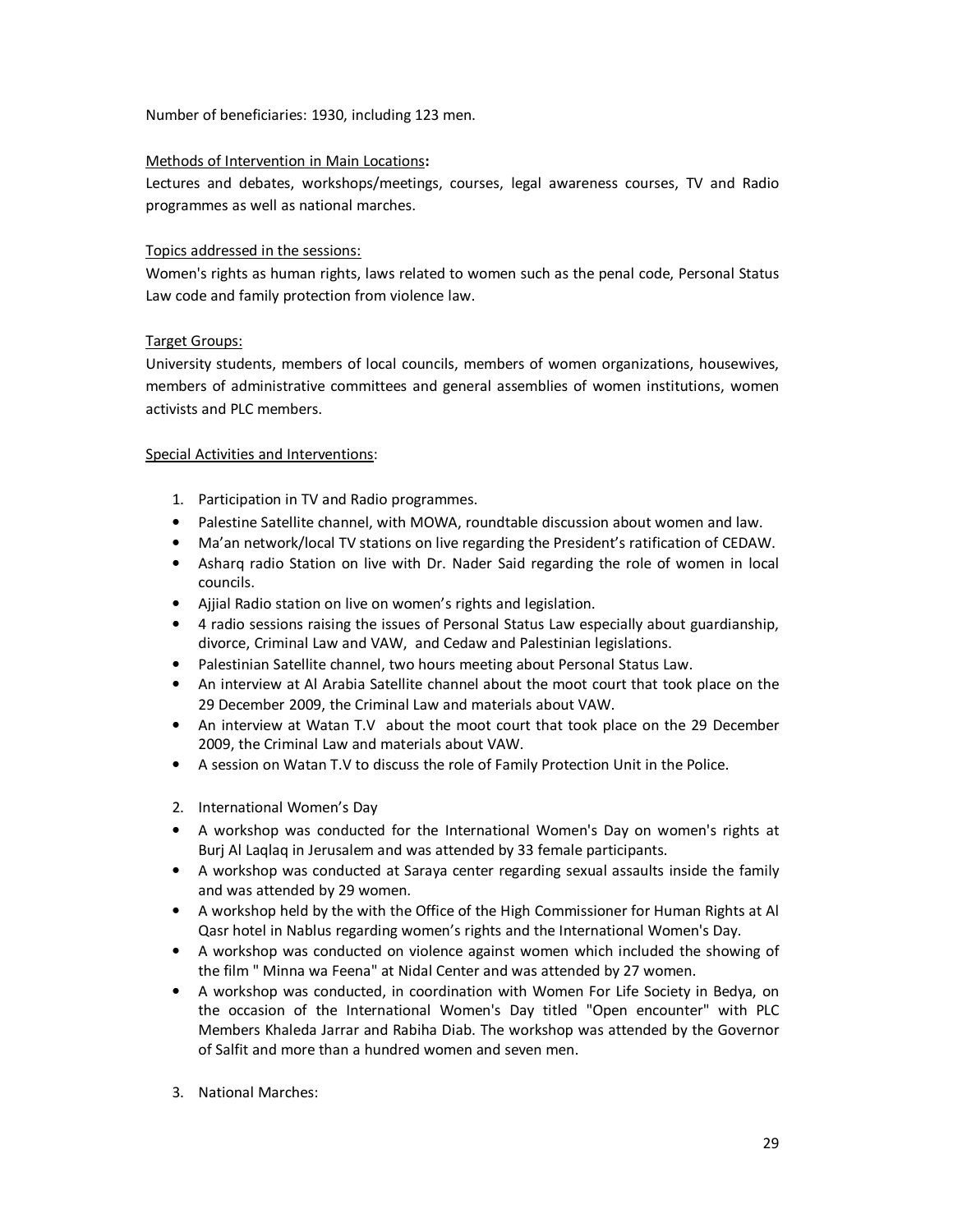- Participation in several Marches in January to protest against the Israeli war in the Gaza strip.
- In coordination with a number of Jerusalem-based organizations, WCLAC participated in the March and sit-in at Damascus Gate on 8 March 2009 with the participation of a large number of women. The same day, WCLAC also participated in a march in Ramallah.
- 4. The International Week Combating Violence Against Women

The major WCLAC event of the International Week Combating Violence Against Women was the moot court, in Bethlehem. The event was organised by WCLAC and WCLACs volunteer supporters in association with Al Muntada and under the auspices of the Ministry of Women's Affairs (MOWA). The simulated trial dealt with a case of femicide and helped to highlight what WCLAC sees as shortcomings in current legislation (that it is insufficiently able to protect women at risk, or to prosecute a woman's killer).

More than 110 people attended including those from MOSA , MOWA, the Ministry of Interior, Police, NGOs, members of the legislative council, Human Rights organizations, Palestinian Women Union, and Al Muntada members, with more than one third of the participants being men.

5. Media Students trained at Al Najah University

Trained 35 Media Students (13 male, 22 female) from Al Najah University, Nablus. This training targeted students from Nablus, where a needs assessment found that comparatively little work was being done to enhance positive views of women's role and capacity within society. Media students were chosen as, once they become media professionals, they will be key to the public portrayal of women and of supporting and publicizing stories affecting women's rights and needs.

Topics covered in the training were Human Rights, women's rights, gender, violence against women, criminal law, personal status law and CEDAW. During the training, discussion was rich and those benefiting from the training did not all agree with WCLAC's vision for women's rights and roles in Palestine. The success of the training was to ensure that each participant was empowered with greater knowledge of international obligations relating to CEDAW and of current developments and debates regarding Palestinian laws such as the Personal Status Law and the Criminal Law.

## **Specific Objective 2 Result 2-1: Training of 120 male and female volunteers in women's rights issues.**  Timeframe: Jan-Dec 2009 Result: 100%

During the year 2009, WCLAC worked with 120 male and female volunteers, 71 women and 49 men as follows: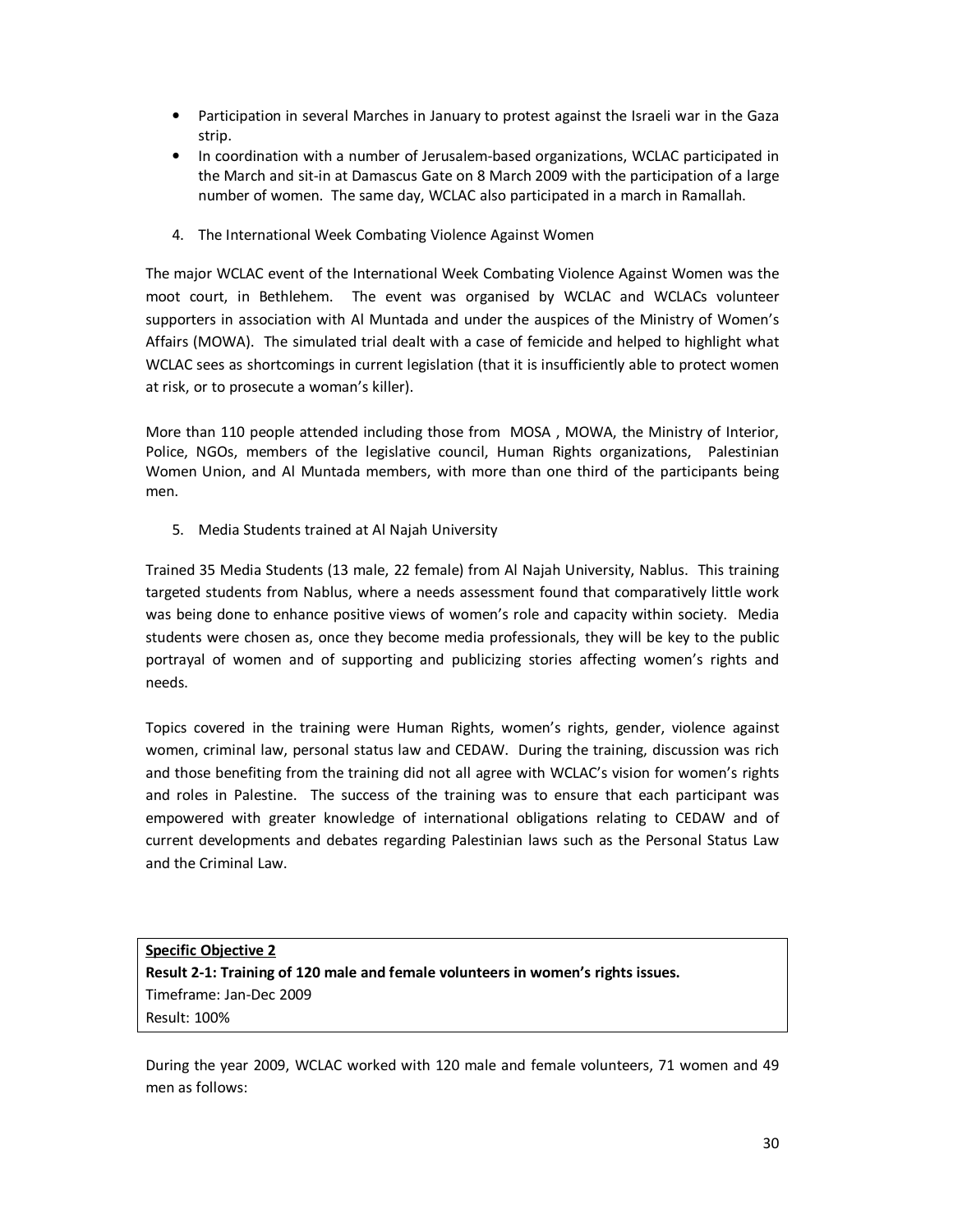- 41 preparatory meetings with the volunteers to assess their training needs and introduce the groups to the objectives, vision, and programmes of WCLAC, the volunteer's manual and the future programme activities. In addition, an evaluation process took place during those meetings. The number of meetings more than doubled the target, attesting to the appetite among volunteers to gain skills and implement activities in line with WCLACs vision.
- 14 internal meetings were held with WCLAC staff to maximize collaboration and skillsharing by integrating volunteer events and interests into the framework of WCLAC's work, for example, inviting certain volunteers working on the Personal Status Law to learn from WCLAC legal experts and participate in trainings with WCLAC, or using WCLAC contacts to secure special training opportunities for volunteers.
- A TOT training was given to 25 volunteers at an average of 50 training hours each, implemented by the Capacity Building Unit with active support from other units.
- 18 workshops were organized to deliver training in service provision, lobbying & advocacy and research techniques. Furthermore, some volunteers received training courses given by WCLAC's Units on certain specific issues such as documentation and the concept of protection of women and on the Personal Status Law related to activities with lawyers and with the Media Forum.

Further details reporting on content of training courses, locations and content of meetings is available in Arabic upon request.

#### **Specific Objective 2**

**Result 2-2: Supporting voluntary activities in five areas: Jericho, Bethlehem, Salfit, Tulkarem and Hebron.** 

Timeframe: Jan-Dec 2009 Progress: 100%

A strategic shift in volunteer coordination from the WCLAC Capacity Building Unit yielded extremely positive results in 2009. Whereas in past years, targets were set for volunteers in each region to undertake a limited number of activities, based on the proven capacity for selfleadership and initiative among the volunteers, a decision was made this year to give them greater freedom to implement as many activities as could be funded.

The volunteers excelled: both the number of activities and the number of beneficiaries increased. The standing of volunteer groups in the communities in which they work is clearly developing in a positive direction, evidenced by projects now being implemented in collaboration between CBOs and by a number of letters inviting the WCLAC volunteer groups to join local civil society networks.

Increased capacity, local initiative and the use of local collaborations account for the increased number of activities and beneficiaries compared to 2008.

- Number of activities up from 30 to 94;
- Number of direct beneficiaries up from 1338 to 1709.

The figure of 1709, of people who attended the volunteer-led activities, includes 80 representatives of other women's associations, 80 university students and over 250 men.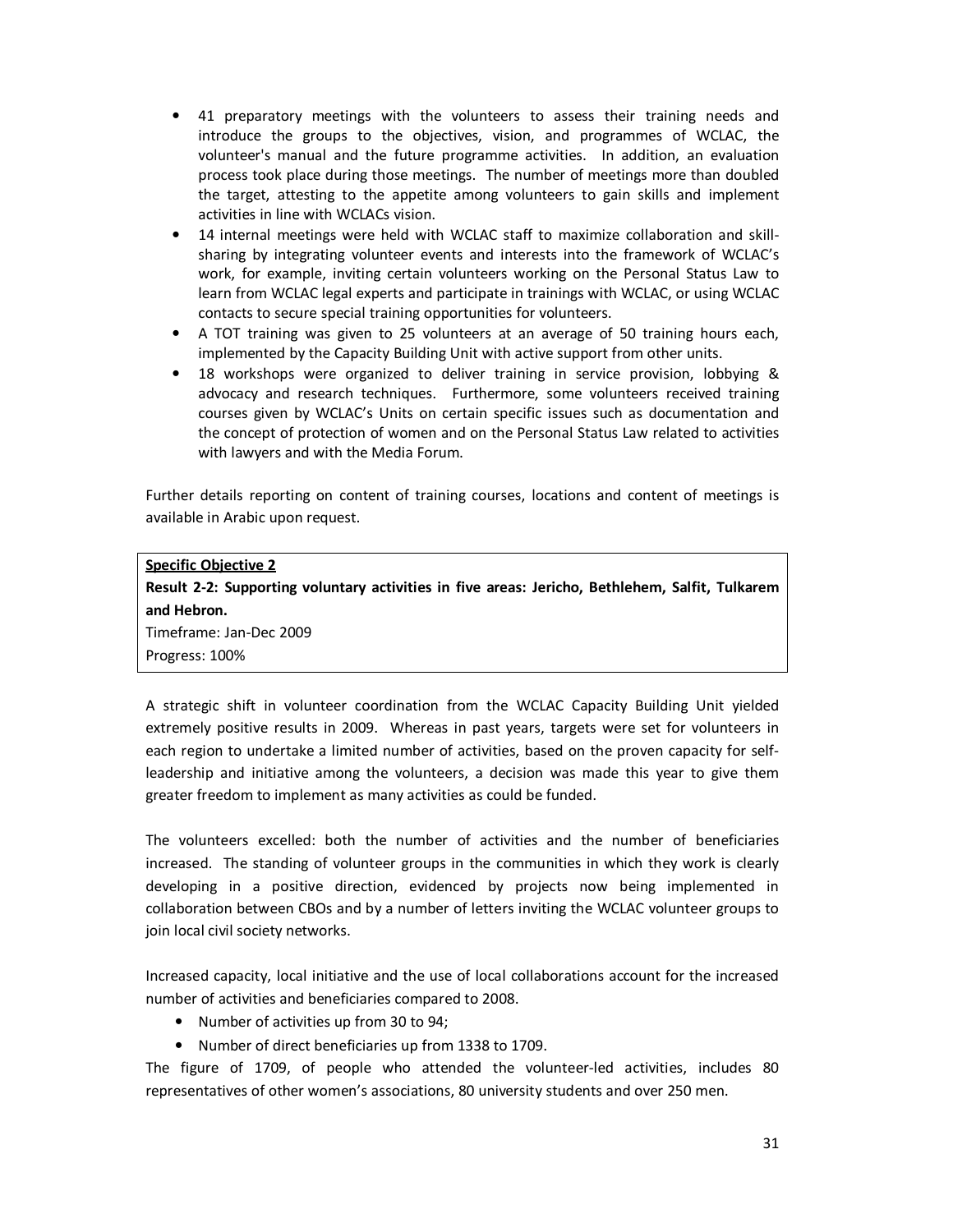WCLAC has helped to develop the capacity of volunteers through training workshops and networking, but also through close accompaniment on project implementation. The target number of 12 accompaniments was met in 2009, and activities and future options were evaluated by WCLAC and by volunteers. In feedback, volunteers demonstrated changed attitudes, improved awareness and better knowledge around issues of women's rights. Volunteers expressed an interest in doing more to engage with youth as a target group, both through schools and universities to target teenagers and young adults, particularly to educate them on the legal rights and social impact of early marriage.

Through training workshops, accompaniment and evaluation sessions, WCLAC and the volunteers have begun to develop a volunteer handbook with contents ranging from activity ideas and technical information to tools for planning, budgeting and reporting. This is due to be ready for use in 2010.

The volunteer groups show a tremendous amount of loyalty individually, and have worked on unified campaigns across the five regions. An example of the latter is the success of the National Women's Day campaign titled "Prevention of all Forms of Violence against Women", in which volunteer groups all included the use of WCLAC's film "*Mina wa Fina"* which examines the issue of incest. The activities were implemented under the supervision of volunteers in coordination and cooperation with grassroots organizations, women's organizations and community organizations in each area. This and other activities help to raise the profile of women's rights and awareness that services do exist for women. Four cases and three stand-alone consultations were referred to WCLAC as a direct result of volunteers activities.

A fine indicator of loyalty to the volunteer groups comes in the case of one volunteer who, having gained skills, experience, knowledge and networks through her voluntary work found a new opportunity for paid work. This in itself is a positive result for the programme, as it serves to increase the number of women or men moving into positions of influence in the public sphere, who understand women's rights and who share WCLAC's mission and vision. Proving the extent of solidarity among the volunteer cadre, having found employment did not detract from commitment to the voluntary activities, even where it meant that this volunteer needed to use her days of leave from work in order to participate in and contribute to the activities, she made that sacrifice.

**Specific Objective 2 Result 2-3: Implement incentive system for volunteers.**  Timeframe: Jan-Dec 2009 Progress: 100%

A central meeting was held in Jenin in December welcoming all volunteers. 80 were in attendance. Part of the meeting was a workshop to evaluate the voluntary scheme, but there was also entertainment. Incentives were distributed and a field visit was carried out with the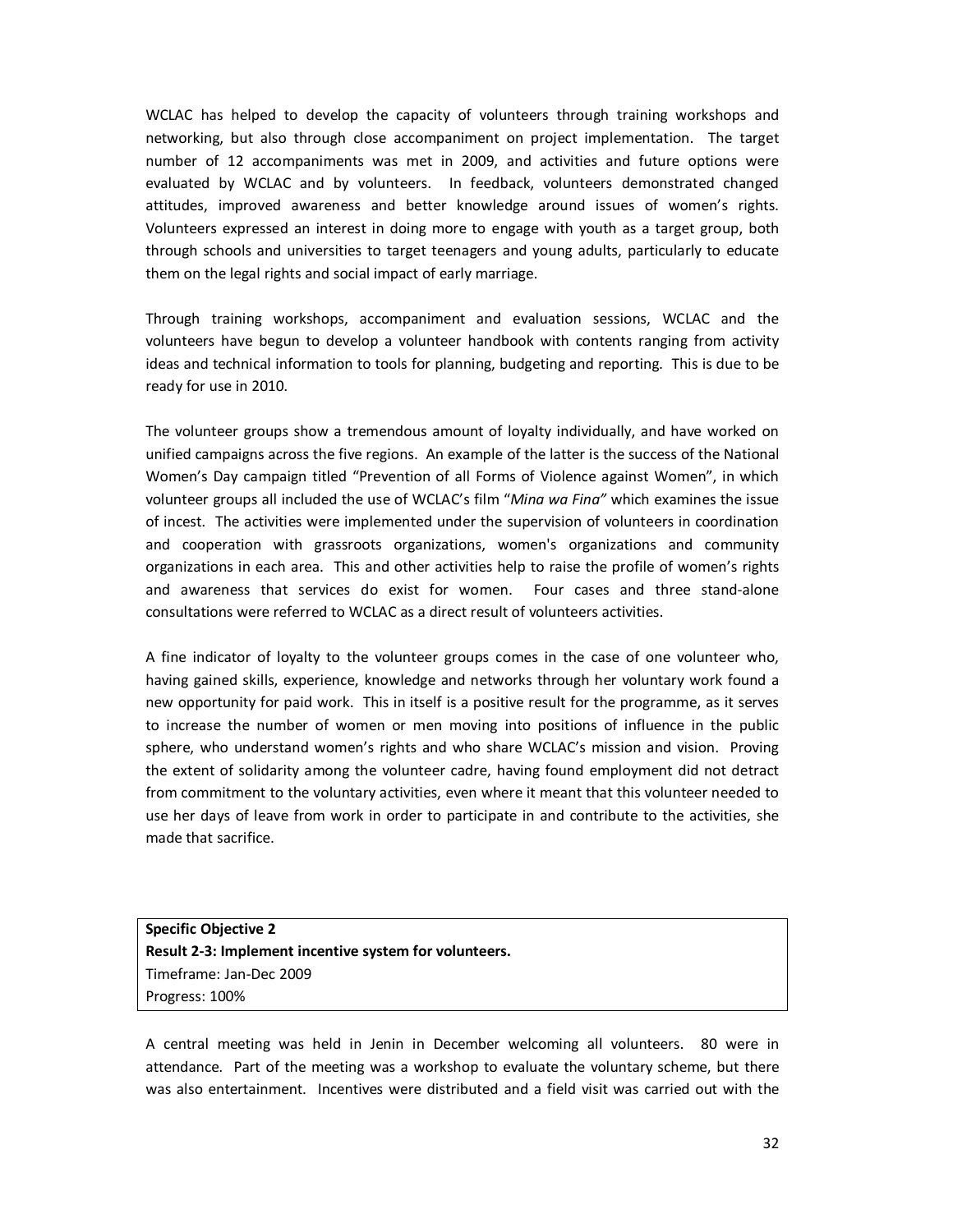whole group going on a tour of the old city of Nablus. Certificates were also distributed to volunteers at the end of the year.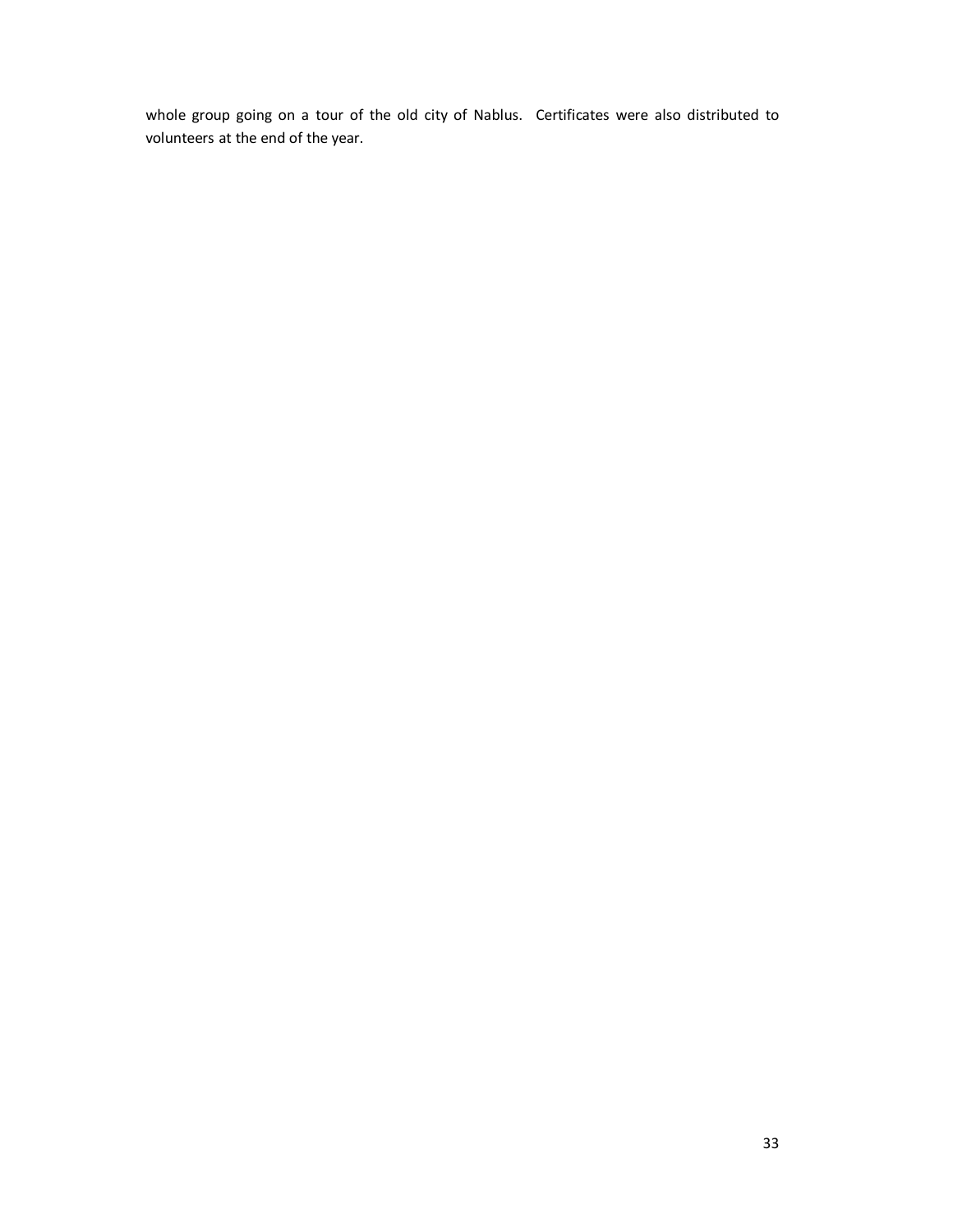Third Strategic Objective: Build the capacity of relevant official and grassroots organizations that have direct impact on women's issues

#### **Long-term expected results:**

- **1. Palestinian women in all areas of the West Bank have access to professional social services.**
- **2. More coordination and efficiency between institutions dealing with women victims of violence.**
- **3. More women are encouraged to seek help.**
- **4. Better statistics on the needs of women victims of violence, contributing to better coping strategies.**

**Specific objectives:** 

- **1. Provide support to the Ministry of Social Affairs in developing shelter services.**
- **2. Build capacity of grassroots women's organizations in governorates to provide services to women victims of violence.**
- **3. Support referral institutions, such as police, dealing with women victims of violence.**
- **4. Provide legal representation and mediation services for women victims of violence whose problems are not addressed by social support programmes**
- **5. Provide support to the Ministry of Social Affairs in developing shelter services in Bethlehem. (This is a specially funded project coordinated and planned with the Italian NGO Differenza Donna which was completed in 2006)**

#### **Specific Objective 1**

**Result 1-1: Continue training 6 staff members including shelter staff proposed to work in the emergency centre, including a social worker, shelter mothers, and a shelter coordinator.**  Timeframe: Jan-Dec 2009

Progress: 100%

During 2009, WCLAC continued the training of emergency shelter's staff as follows:

- 14 meetings took place with the Shelter work team to discuss the work plan for the year, schedules, tasks division, and other related issues such as the evaluation of the previous period of work.
- Eight supervision sessions for the Shelter work team were carried out to discuss intervention mechanisms, support the staff and relieve their stress in order to ensure service provision at a professional level responding to women's needs.
- Seven meetings were held for the volunteer's group to discuss work plans and relevant training schedules.
- Three trainings, four days each, took place for the shelter staff about "Safe homes and mechanisms for dealing with victims of violence".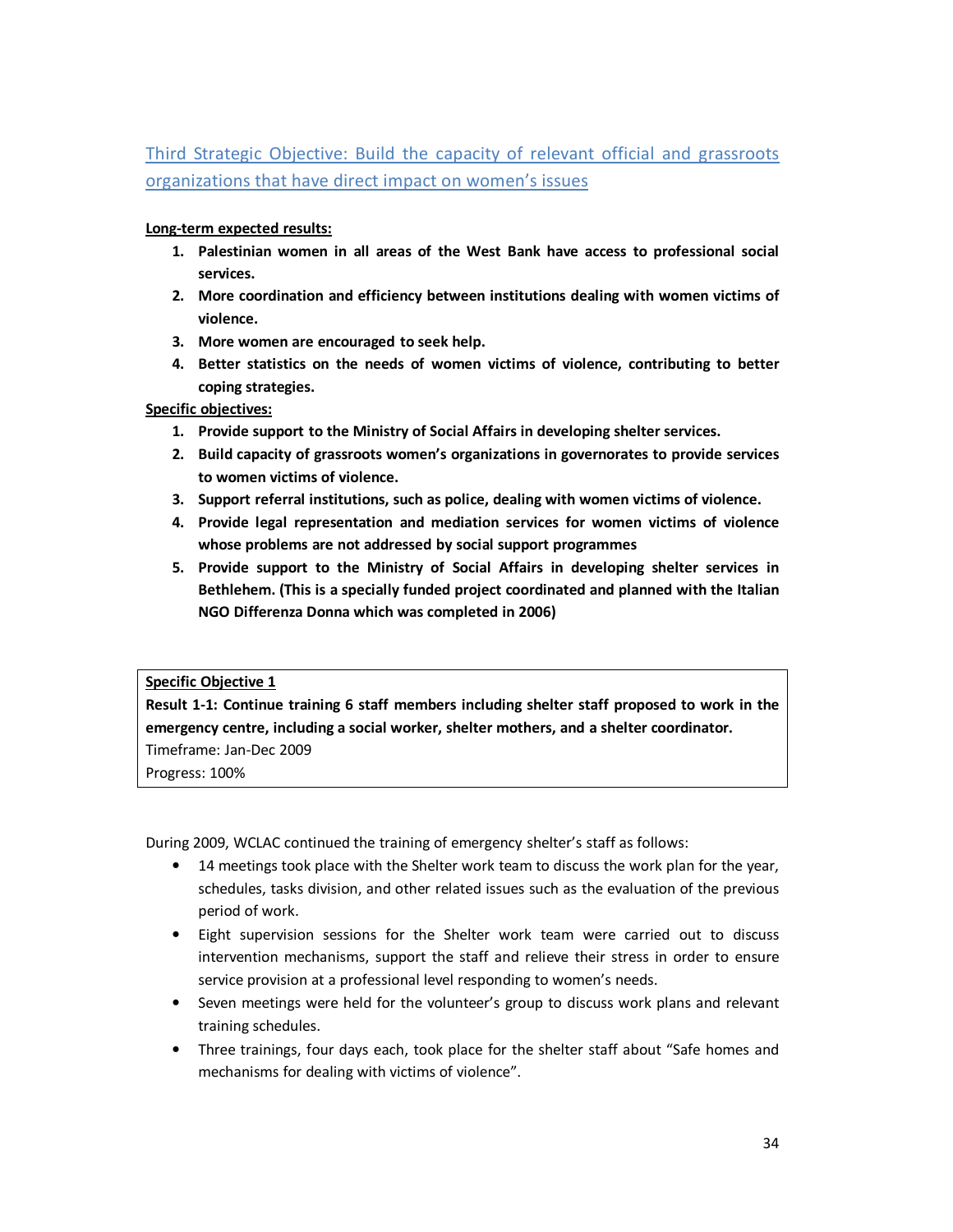- $\circ$  The first training session provided volunteers with information about violence against women, skills on how to deal with women victims of violence and how to develop positive attitudes towards women's rights and protection.
- $\circ$  The second training session focused for two days on "psychological problems and intervention mechanisms for cases in the emergency shelter". It gave volunteers and staff information and skills to identify and react appropriately to psychological problems.
- o The third training developed participants procedural skills, introducing procedural templates and providing a manual for use by staff and volunteers in the shelter.

#### **Specific Objective 1**

**Result 1-2: Renew the agreement with the Ministry of Social Affairs (MOSA) to introduce the services of the emergency shelter**  Timeframe: Jan-Dec 2009 Progress: 95%

At the level of strategic cooperation with MOSA and other relevant governmental actors, six meetings took place between WCLAC's Director with Ministers of MOWA (Ministry of Women Affairs) and MOSA (Ministry of Social Affairs) during the second part of 2009 to discuss topics related to the concept of protection for women in Palestine as well as coordinate action between civil society and government for legislative and policy reform. The Minister called for a meeting of a National Advisory Committee on protection in Palestine composed of members of civil society and relevant government bodies. By the end of 2009 a discussion started between MOSA minister and WCLAC Director to involve more proactively WCLAC staff in supporting the Ministry in providing protection to women. The Minister suggested having the WCLAC emergency shelter become the national shelter in receiving, assessing needs, making emergency interventions and forwarding clients to other shelters. This was done after the Minister had assessed the work of all protection Centres in Palestine and appreciated the high level of professionalism WCLAC staff exhibited in the handling cases of clients in the WCLAC operated shelter.

WCLAC views this progress in relations between MOSA and the Centre on the issue of cooperation as a major achievement. Other external relations are thriving too. Cooperation with the local Governor and police force has developed very well throughout the year. For example, the centre has received support from the local authorities working together to facilitate referrals and ensure protection.

**Specific Objective 1 Result 1-3: Receive women at the Shelter** Timeframe: Jan-Dec 2009 Progress: 110%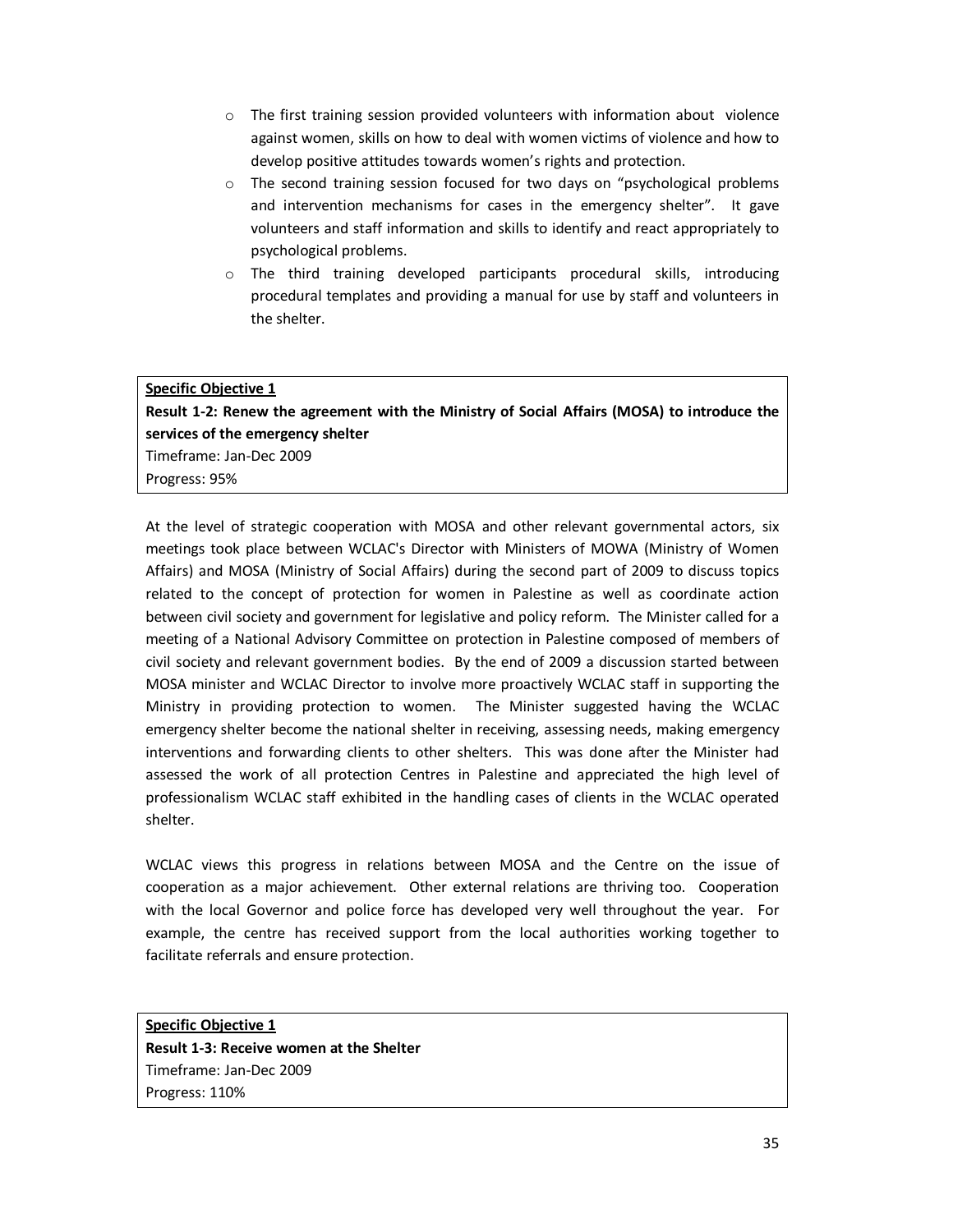The Shelter received 32 cases (27women and 5 children) during 2009. Details about the women's profiles and outcomes of the cases are documented separately and can be made available upon request. All women welcomed at the Shelter were provided with protection and support in developing their self-confidence and analysing their problems and needs.

The external evaluation of the Service Unit, which oversees the work of the shelter, began towards the end of the year, with the report due to be submitted to WCLAC in 2010. The report should help WCLAC determine the future development of the Shelter.

#### **Specific Objective 1**

**Result 1-4: Train health professionals qualified to handle cases of violence**  Timeframe: Jan-Dec 2009 Progress: 80%

This training is now planned to take place during 2010 in the frame of the Takamol Project in cooperation with JUZOOR (see result 1-5 here below).

## **Specific Objective 1 Result 1-5: Work with Health Providers in both areas, Jericho and Arroub in order to set-up a referral system.**  Timeframe: Jan-Dec 2009 Progress: 100%

In 2009, WCLAC has began a major partnership with key governmental partners and the organization JUZOOR. The "Takamol Project" (Takamol means integratedness or complementarity) has three-year funding from the European Commission to build a comprehensive referral system that would include involvement of all levels of health providers and other stakeholders such as police and governmental institutions. The overall objective of the project is to contribute to improving overall delivery of legal, health and social services for women victims of gender-based violence and those at risk of violence. The project's activities will focus on networking and sharing models of best practices with other women's organizations in the Arab world and Euro-Mediterranean region, as well as on developing an integrated referral system for women victims of gender-based violence and those at risk, by engaging decision-makers and direct-service professionals in the legal, health and social services systems (including ministries).

The 2009 phase of this project was primarily given to preparation and consultation: networking among all stakeholders and relevant actors; undertaking a needs assessment; identifying existing gaps through mapping service provision for women victims of violence. A separate detailed report for the project is available upon request.

**Specific Objective 2- Build Capacity of grassroots women's organizations to provide**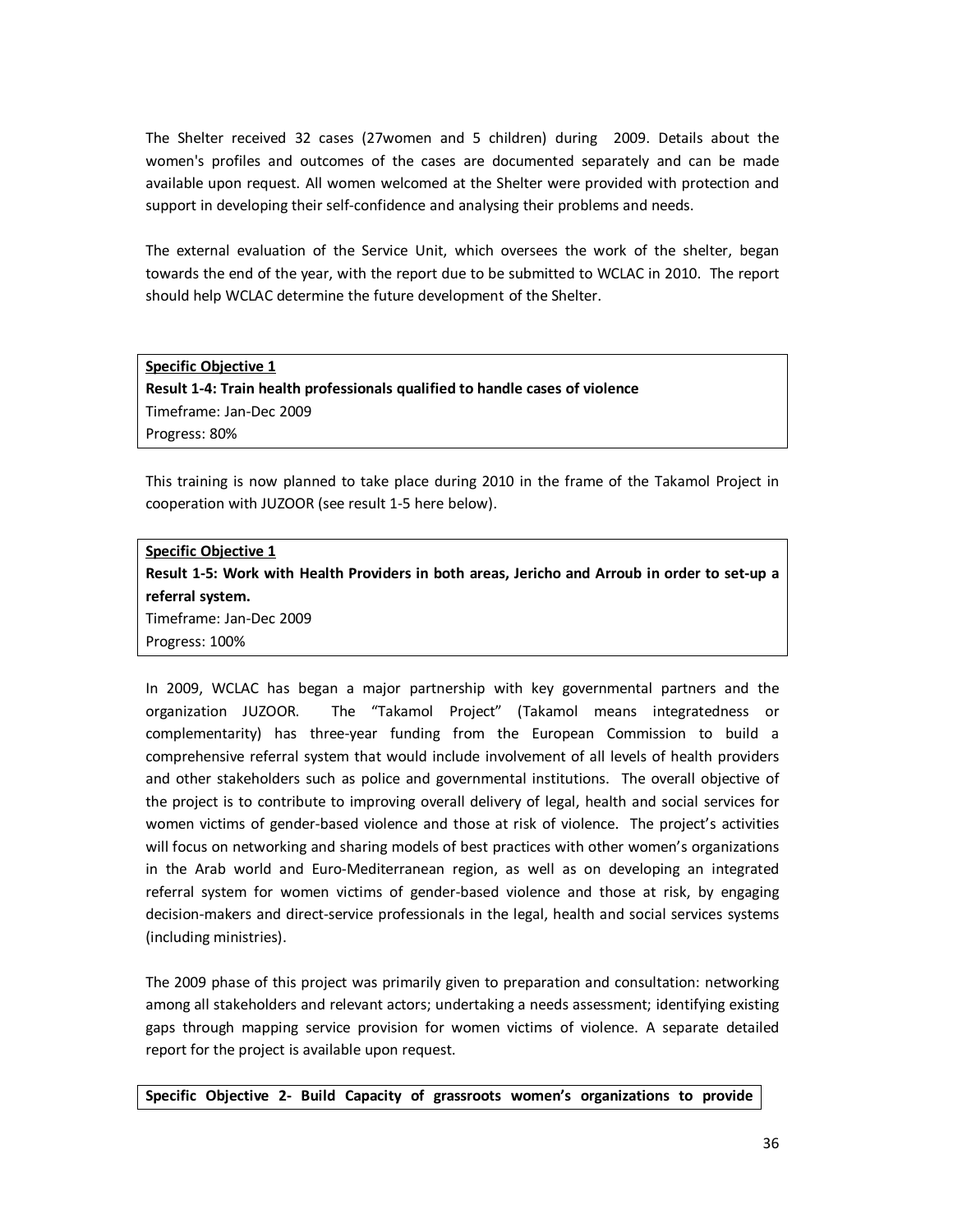**services to women victims of violence**. Timeframe: Jan-Dec 2009 Progress: 100%

This specific objective is particularly important to WCLAC's aim to empower women and to extend service provision to more remote parts of Palestine. Through mobilisation, short term financial support, training, mentoring and technical support, WCLAC has increased the capacity of two women's organisations: Women for Life (in Sulfit) and Al-Najdah Society (Tulkarem branch).

In addition to channelling WCLAC's message into more remote parts of Palestine, working in partnership with grassroots organisations ensures WCLAC remains in touch with people, in particular women, further from the centres of power, enabling WCLAC to channel the sentiments and concerns of such people into national level debates. The experience of information sharing and knowledge transfer between WCLAC and the two organisations has, therefore, been mutually beneficial, and increasingly as capacity has developed within Women for Life (with whom WCLAC has had a longer-standing institutional partnership), WCLAC is promoting a stronger skill-sharing relationship between Women for Life and Al-Najdah. One indicator of this relationship being cemented, is the signing in 2009, of a Memorandum of Understanding between the two grassroots organisations.

Detailed below, are the achievements arranged by organisation, then by Result.

#### **A: Women for Life Society**

| <b>Specific Objective 2</b>                                                                 |
|---------------------------------------------------------------------------------------------|
| Result 2-1: Continue supporting and supervising the work of Women For Life Society in their |
| provision of services to women victims of violence.                                         |
| Timeframe: Jan-Dec 2009                                                                     |
| Progress: 100%                                                                              |

This year, WCLAC's partnership with Women for Life did not involve the direct allocation of funds. Rather, it was dedicated to technical support and supervision. The following shows the extent of Women for Life's work through WCLAC's supervision.

#### Support on social and legal cases handling

During 2009 Women for Life provided legal and social services to 77 women. WCLAC support for Women for Life's social and legal cases is now given on a consultancy basis; similarly, advice and supervision sessions from WCLAC's Service Unit are given on an as-needed basis.

#### Workshops

Women for Life held 57 workshops dealing with issues of women's self-empowerment, needs assessment, communication skills, violence, gender, divorce, alimony, joint property and child rights. Workshops targeted different groups: housewives in Kofor Thileth, Bidia and Hares; but also students, young graduates and others. The total number of women coming to these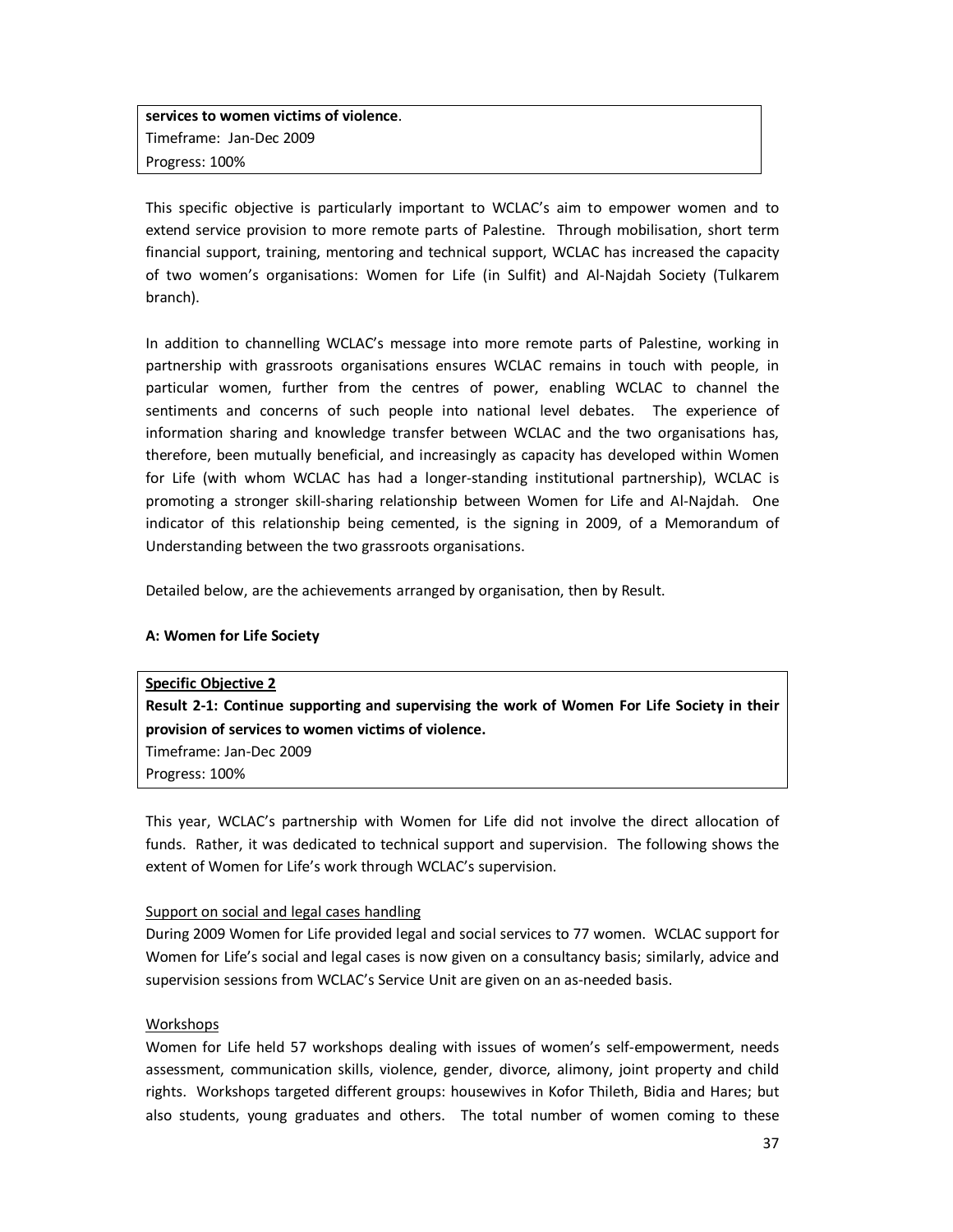sessions was 255. In the Salfit area, in workshops targeting students, 14 male students participated too.

#### Meetings with the Society's Board and staff

During the year 2009, WCLAC attended 12 meetings with Women for Life staff. During the meetings, WCLAC gave advice and encouragement. In January 2009, Women for Life held elections for the renewal of a democratically chosen Board. The elections were a success, endorsed by the Ministry of Interior, with 12 candidates running for the nine available positions on the Board. Under the auspices of the new Board, the strategic plan for the society was revised, action plans and reports were drafted. WCLAC will work to ensure the new Board members have the necessary skills to steer the society towards consolidation, growth and the diversification of donors.

#### A rising profile in civil society

A field visit took place to Women for Life with partners and prospective donors. WCLAC attended the official opening ceremonies of the new premises of Women for Life that was also supported by the local municipality. The new premises are old houses which have been renovated by Riwaq, a cultural preservation institution. The support for Women for Life from the municipality and from Riwaq is an indicator of their rising status as a valuable civil society organization, which has proved itself to be effective in dealing with controversial women's issues in excluded communities.

#### Funding gaps

WCLAC is committed to providing technical support to Women for Life for the next three years, recognizing the great potential it has as an ally and a service provider in Salfit, proven by its work so far. WCLAC also recognizes that a major hurdle, yet to be satisfactorily overcome, is for Women for Life to consolidate and diversify its funding portfolio. To that end, WCLAC has strongly encouraged the new Board to work on fundraising, and WCLAC continues to provide support and to find appropriate training opportunities for Board and staff members.

Through the year Women for Life submitted five proposals to different donors which did not yield funding. WCLAC held a two-day working session with Women for Life to develop proposals.

There was also a notable fundraising successes: Unifem, a previous donor, has agreed to fund a new project, to start in 2010. Another existing donor, NDC, which normally invites proposals towards the end of the calendar year for funding packages to start in January, this year delayed its request for proposals until early 2010. Although it is anticipated that NDC will renew their funding, the delay, and the 2010 start date for the Unifem project, have created a funding gap leaving some staff without salaries, for several months either side of December 2009. A positive indicator emerging from this, however, is the clear commitment of staff to the society, as those whose salaries will not be available have continued to work as they value the impact the organization makes and the cause which drives it forwards. This, again, gives credit to WCLAC's view that the organization has status within the community it serves, and is worthy of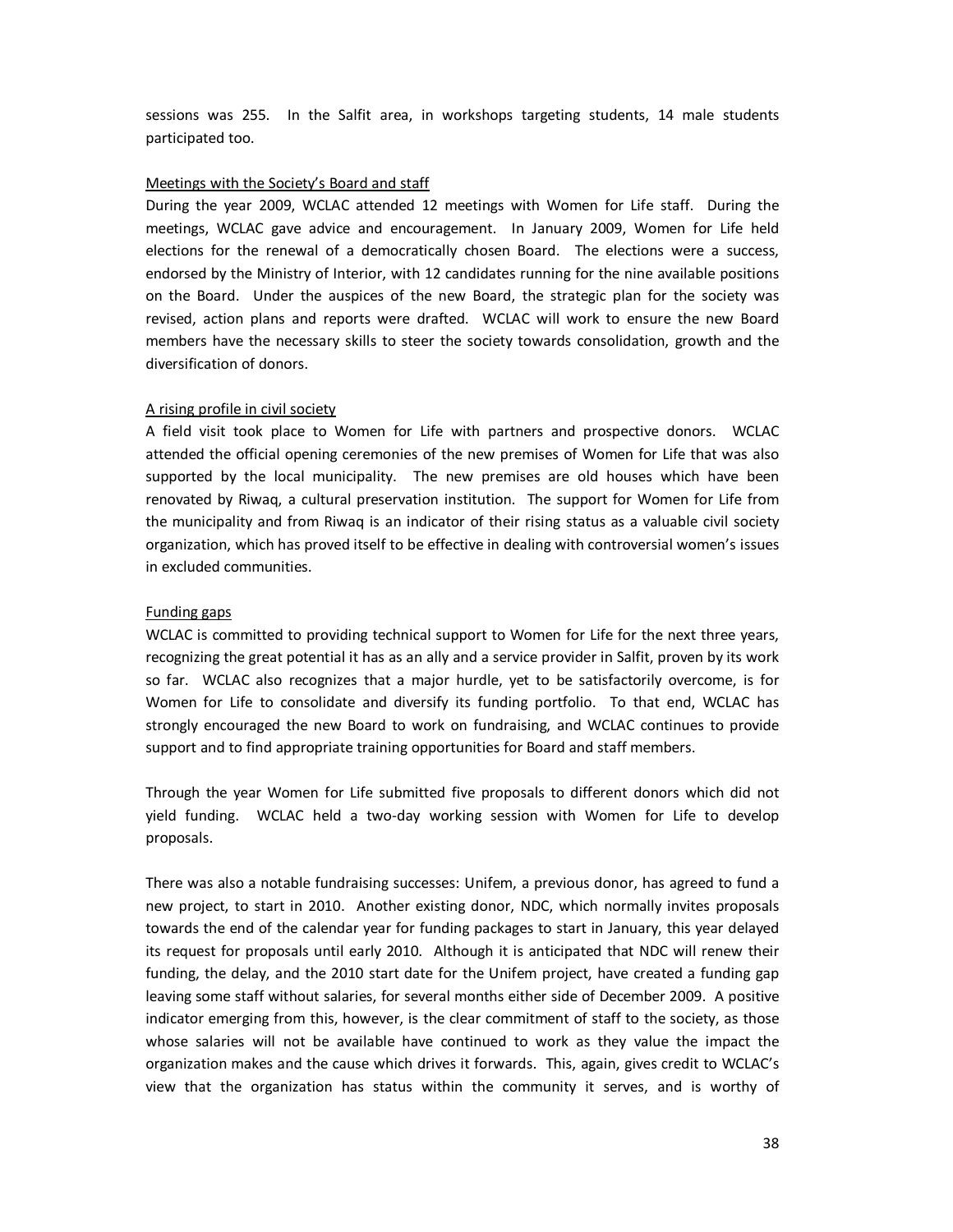investment: in further skill-sharing from the side of WCLAC; in financial support, from prospective donors.

## **B: The "Al-Najdah" Society**

**Specific Objective 2 Result 2-1: Train the staff of "Al-Najdah" Society**  Timeframe: Jan-Dec 2009 Progress: 100%

#### Meetings with the Society's Board and staff:

WCLAC's Capacity Building Unit held 7 programme meetings with the Board and staff of Al Najdah. These meetings focused on reviewing and evaluating Al Najdah's work, assisting in developing the annual workplan for awareness campaigns, assigning tasks and sharing workload, and – a long-lasting development – creating a staff manual codifying and explaining procedures for dealing with legal cases, staff recruitment, staff development, funding issues, budget management, procurement and other frequent office and programme management requirements.

#### Training courses:

- A three-day training course on report writing was held, for a total of 15 hours. It was attended by 15 participants form the Board and from the staff.
- Members of the staff joined other WCLAC trainings and workshops during the year.
- Four working sessions were held with the WCLAC finance team.
- Two days training was given on financial procedures after strategic plan was developed.
- A workshop in August brought together both WCLAC's grassroots partners, Women for Life and Al Najdah which further developed their case referral procedures and initiated a process of shared learning between Women for Life and Al Najdah, with a Memorandum of Understanding signed between the two organisations.

#### Supervision sessions:

A 12 days training for the new legal team (1 full time lawyer, 1 part time) and for the social workers (1 full time, 2 part time), facilitated by the WCLAC Service Unit. Training included:

- Seeing how WCLAC's procedures and consultations work.
- Accompanying WCLAC Service Unit staff on court visits.
- 3 supervision sessions held in al Najdah (3 hours each session), during which WCLAC could observe and advise on how WCLAC's best practices were being adopted by Al Najdah.

#### Service Provision

During 2009, 73 legal and social service cases were taken on by Al Najdah lawyers and social workers. 28 cases were successfully closed (of which 8 had been opened in 2008). Demonstrating one of the values of outreach through awareness-raising events, it is worth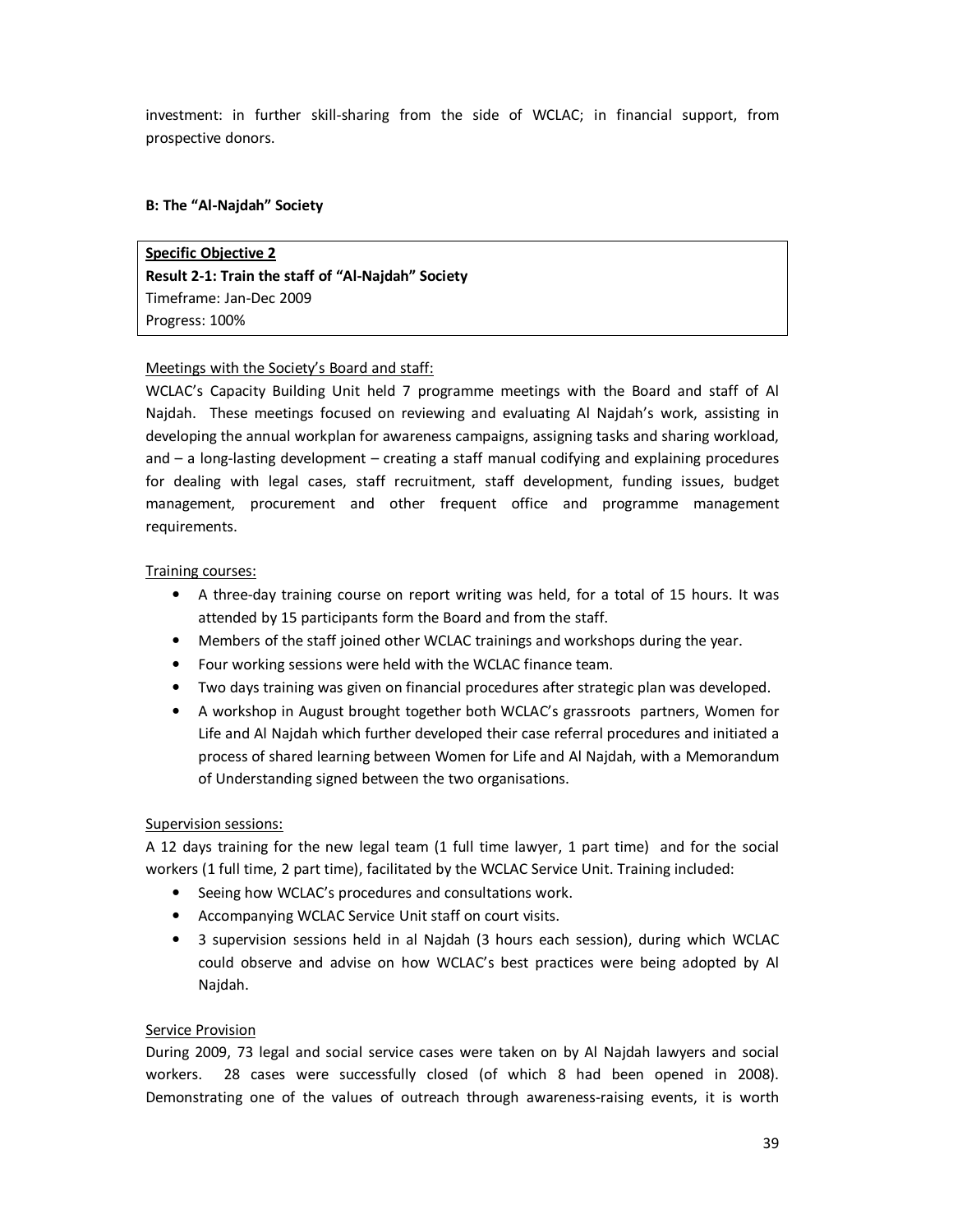noting that at least 12 cases and a further two one-off consultations came as a direct result of Al Najdah's programme of awareness-raising workshops.

#### Awareness-Raising

Al Najdah organised 69 workshops (exceeding the target set by 9), covering subjects such as legal rights, women's rights, marriage and in particular early marriage, domestic violence, problems faced by teenagers, violence against women and gender-based violence. In total 184 people attended these different sessions.

A further three workshops drew 97 people to learn about women's health issues, and again a further three events drew 54 people to learn about women's participation in political processes.

#### Study on women's needs in Tulkarem

A local study was completed on the needs of women and their access to services in the Tulkarem area. A consultant has reviewed the data and contributed to the analysis. The report is now being used to inform Al Najdah's strategic interventions. One of the key findings was a lack of legal services for women in the area. This lack takes the form both of a lack of service providers, and lack of knowledge of women's rights.

#### Indicators of success

The figures above demonstrate hours of committed partnership, learning and grassroots engagement on the part of WCLAC, and moreover, on the part of Al Najdah staff and board members.

Beyond simply the number of people being served, informed and engaged by Al Najdah, there are several further indicators which suggest that the activities outlined above bring about positive effects. A visible result from the hours spent building Al Najdah's financial and administrative capacity is that it now has its own branch bank account. This should help it in its bids to secure funding from other donors. A sign that the administrative procedures developed throughout the year are being adopted and used, is that in procuring print-outs of the information brochure, the case file templates, and in procuring the services of a web-designer, the Al Najdah administrators used the correct procurement procedures as taught in the training, and set out in the manual.

## **Specific Objective 2 Result 2-2: Review the financial and administrative system of "Al-Najdah" Society**  Timeframe: Jan-Dec 2009 Progress: 100%

WCLAC and Al Najdah undertook the following actions:

- A 6-day intensive training for a total of 40 hours was held for 15 participants of the working staff and Board of Directors on organizational structure and job descriptions, follow-up systems, evaluation systems, incentives systems and internal rules and regulations.
- An Administrative Assistant was recruited.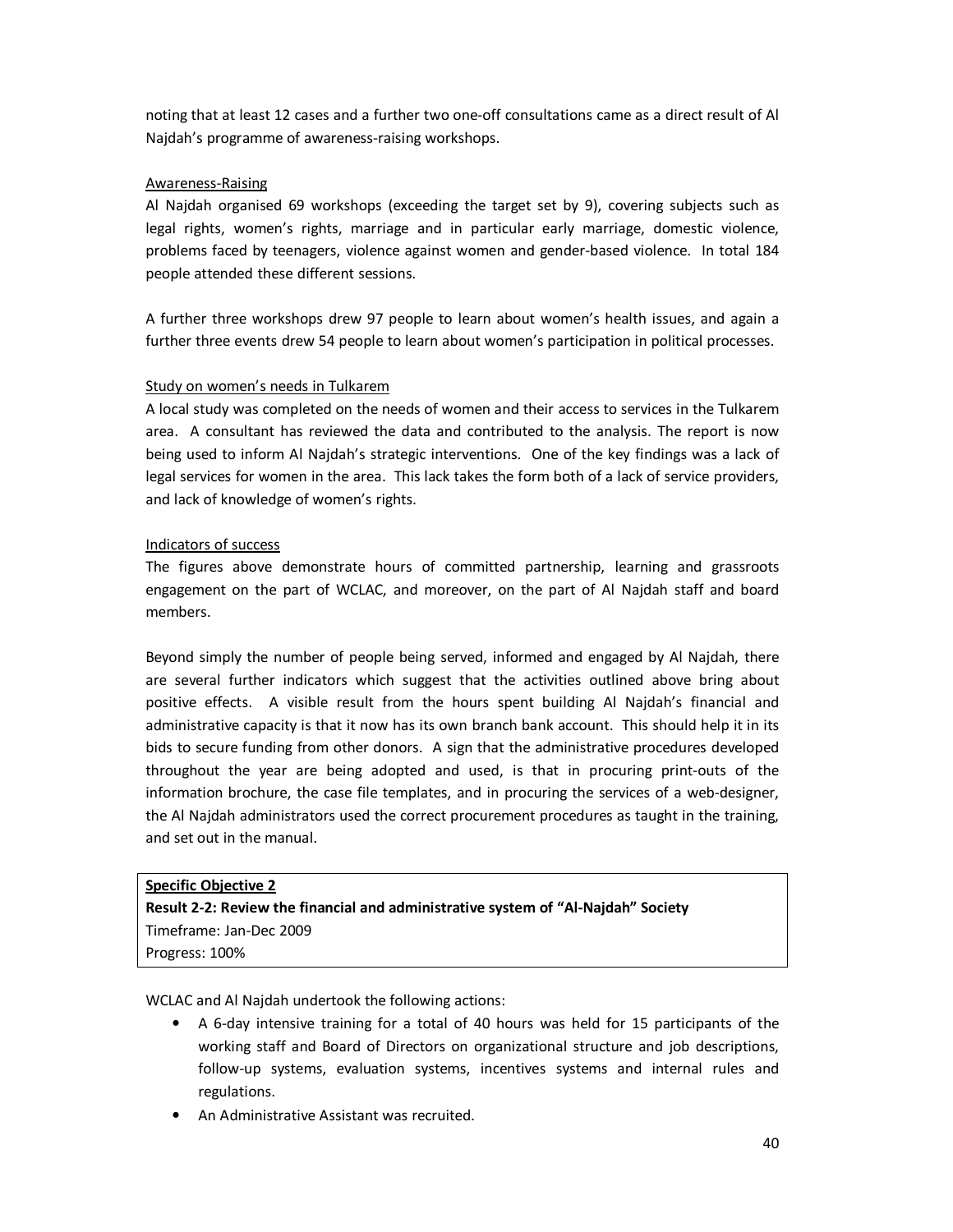- A 4-day training took place in order to help build the strategic plan for Al Najdah Society.
- 8 meetings were held with a WCLAC finance officer, during which budgets, financial sheets and other financial procedures were developed and approved.

#### **Specific Objective 2**

**Result 2-3: Develop external relations for the "Al-Najdah" Society**  Timeframe: Jan-Dec 2009 Progress: 100%

One step forward in this area is Al Najdah's decision to develop a website, both to reach out to people who might want to use Al Najdah services and to present Al Najdah to potential donors. Also, WCLAC has given support in the following areas to help Al Najdah develop:

- Support to the Society in the elaboration of their annual action plan.
- Assistance to the Society in writing their annual report.
- Assistance to the Society in implementing an event for the  $8<sup>th</sup>$  of March day by integrating volunteers' efforts with those of Al Najdah.
- Assistance in the planning of their relations with other local community organisations and networking.
- Assistance in writing proposals.

## **Specific Objective 2 Result 2-4: Develop programmes and activities for the "Al-Najdah" Society**  Timeframe: Jan-Dec 2009 Progress: 100%

WCLAC helped Al Najdah's planning procedures using information from a service-mapping exercise it performed in 2007, which mapped provision of Legal and Social Services in the Tulkarem area, and drawing on the analysis of a 2008 questionnaire used by WCLAC to assess the needs and concerns of women in the area.

WCLAC assisted the Society on issues related to the development of their programmes and activities. An information leaflet has been prepared and is being printed. The case file template (for documenting client and case details) has been revised and prepared for printing. Throughout the year, six supervision sessions took place in order to develop Al Najdah's strategic plan.

**Specific Objective 3 Result 3-1: Train staff of referral institutions.**  Timeframe: Jan-Dec 2009 Progress: 1) 0% and 2) 100%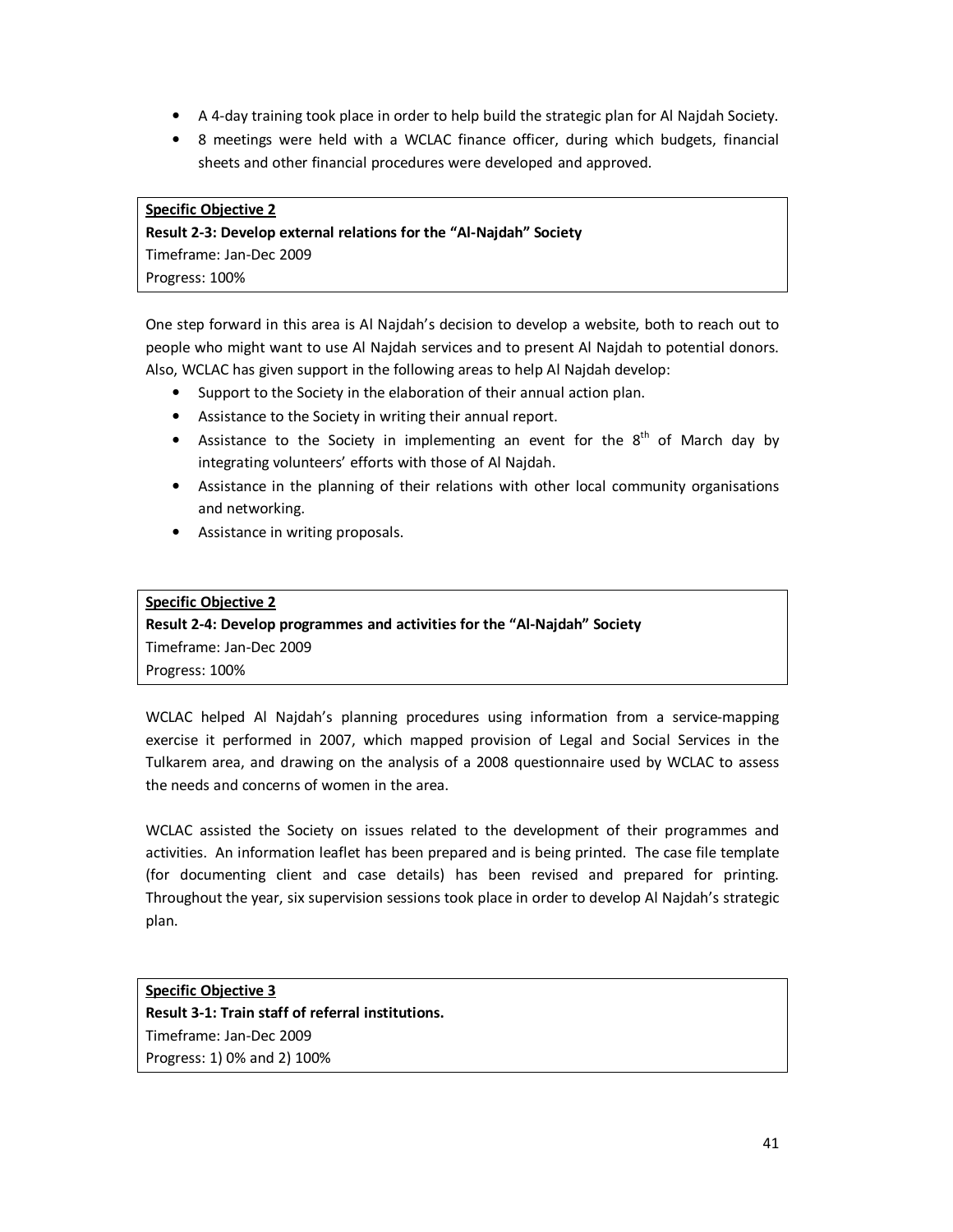1- Trained 35 health workers to handle cases of violence (Manual of Reproductive Health) see result above.

During 2009, a Second Edition of WCLAC's Manual of Reproductive Health was published due to high demand. No training took place this year, in order to integrate advanced training into WCLAC's new Takamol Project. Good contact was retained between WCLAC and the health workers trained during 2007 and 2008. These WCLAC-trained health workers will form the core group assisting in reviewing new procedures and disseminating further information in WCLAC's Takamol Project.

2- Trained 32 Social work graduates and counsellors employed by the Ministry of Education (UNFPA project)

WCLAC continued its engagement targeting graduates in social work in order to build the skills, capacity and employability of young graduates sharing WCLAC's vision while at the same time supporting schools, organisations and local networks. The programme also involves support to the Department of Counselling within the Ministry of Education and Higher Education, as well as their involvement in the training and evaluation activities. The graduates are trained with technical information, for example, on key issues regarding women's rights, and are then placed in organisations and with school counsellors for an internship of several months in which they can develop their professional skills and share their technical knowledge with other staff within referral institutions.

#### Continuing development from 2008

The programme in 2009 retained links with selected graduates of the 2008 cohort. 12 graduates from Gaza and 12 from the West Bank (drawn from Bethlehem and Hebron areas), who were trained last year, received further training (30 hours of training of trainers) this year, being given skills to introduce people to Resolution 1325 and to the Personal Status Law. As is standard for this programme, the theoretical training was followed by practical work. The graduates were placed in local organisations for 50 hours, where they developed skills in workshop planning and implementation, setting up workshops on the two topics (Resolution 1325 and the Personal Status Law) for members of the organisations in which they were placed.

#### Developing a new cohort and expanding the programme into new areas

The programme recruited and trained 36 new graduates, who received 50 hours instruction in women's issues, gender-based violence, sexual and reproductive health (using the manual developed by WCLAC in 2008) and adolescents' health (using a manual developed by WCLAC in 1998 and since adopted by the ministry of health). The graduates were trained in two groups, one in Gaza (15 participants), the other, in Nablus, a new area for this programme (21 participants).

From the 36 trained in the first stage, 12 from each group (24 in total) were selected for a further 50 hours of practical training, which comprised two phases. In the first phase the graduates were placed with local organisations; in the second phase they worked in schools, shadowing and supporting school counsellors.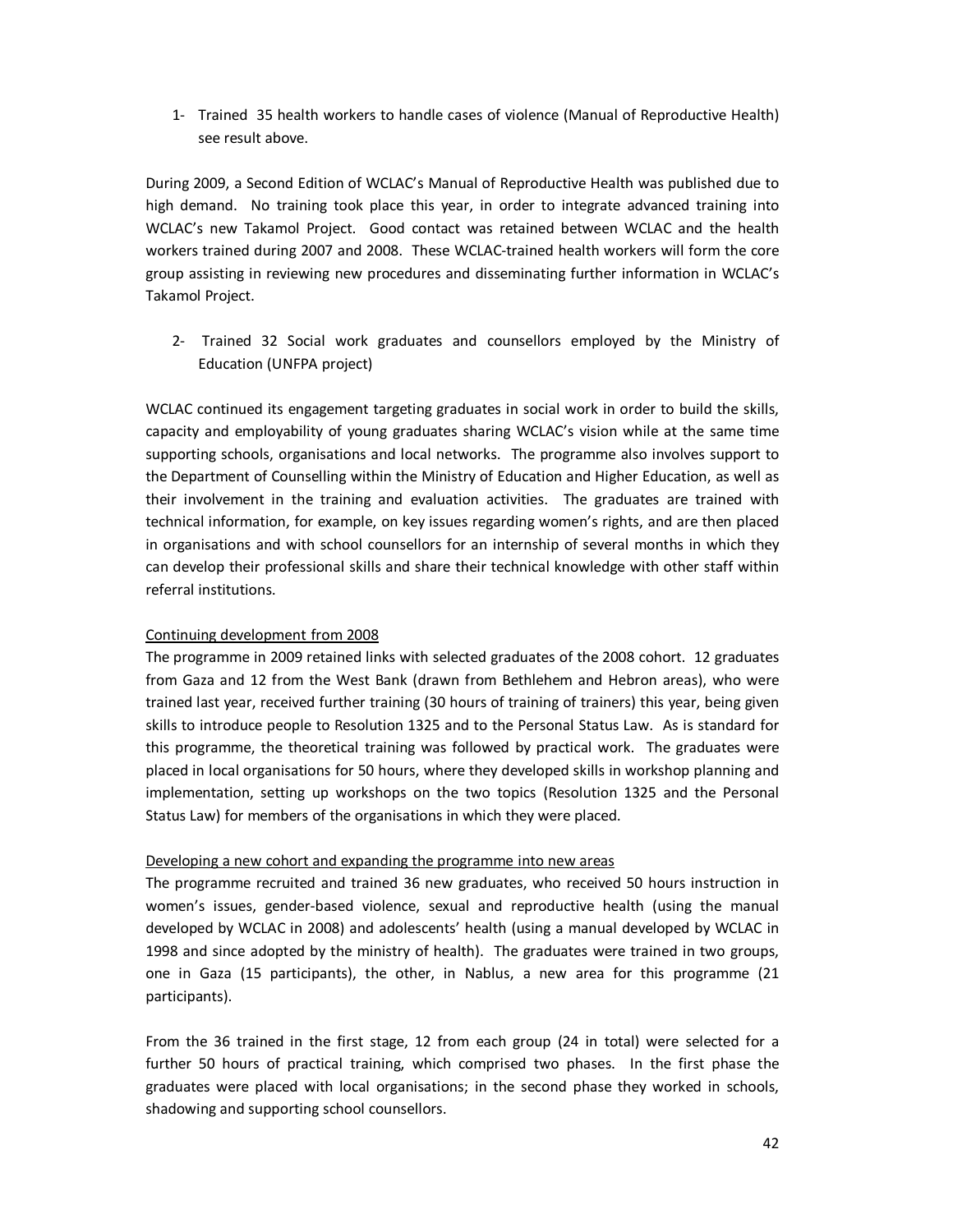#### Work with Heads of School Counselling Units

Engagement with heads of school counselling units was delayed until March 2009, the earliest UNFPA were able to approve funding (delayed by preoccupation with the Gaza crisis). From this point on the programme advanced well, gathering the head counsellors from Gaza for the agreed 100 hours and gathering the West Bank counsellors for 60 hours in 2009, with a further 40 hours to be completed in 2010. The debriefing sessions successfully brought counsellors together to share experiences, reflect on lessons learnt, and to establish best practices.

#### Building on long-standing relationships

As well as continuing to work with graduates from the 2008 cohort and, through placing interns with them, continuing to support local community-based organisations and schools, through implementing the programme this year, WCLAC also maintained some of its longer standing relationships, as some of the team involved leading the training on health issues affecting adolescents were among those who had been involved with WCLAC eleven years ago in the initial drafting process for the manual.

## **Specific Objective 4 Result 4-1: Provide social and legal services for 260 women**  Timeframe: Jan-Dec 2009 Progress: 105%

During 2009, WCLAC was able to provide social and legal services to 283 women (100 in Ramallah area, 41 in Jerusalem area, 142 in Hebron and Bethlehem areas).

These women had 303 legal cases of which 140 were taken to court, followed-up and represented by WCLAC's lawyers in regular courts, courts of first instance and courts of appeal. In addition, WCLAC prepared 147 cases for women to go to court by themselves. 19 cases were handled through mediation and reconciliation was achieved with the other party to ensure women's rights without going to courts. For the cases that were taken to courts by clients themselves, the technical assistance provided included support in preparing the case files, explanation of step-by-step procedures and regulations of filing claims, and in a few cases accompanying the client for legal representation before courts. This method was implemented as part of empowering women when they face possible relationships with the court system.

A detailed list of the cases can be provided upon request.

Finally, seven of the cases were referred to the Shelter from the Service Unit, as they needed the services of a safe home. (Other referrals to the Shelter came from elsewhere). A social worker and a lawyer were designated to follow up on their cases with the police to ensure that verdicts are enforced.

#### **Specific Objective 4**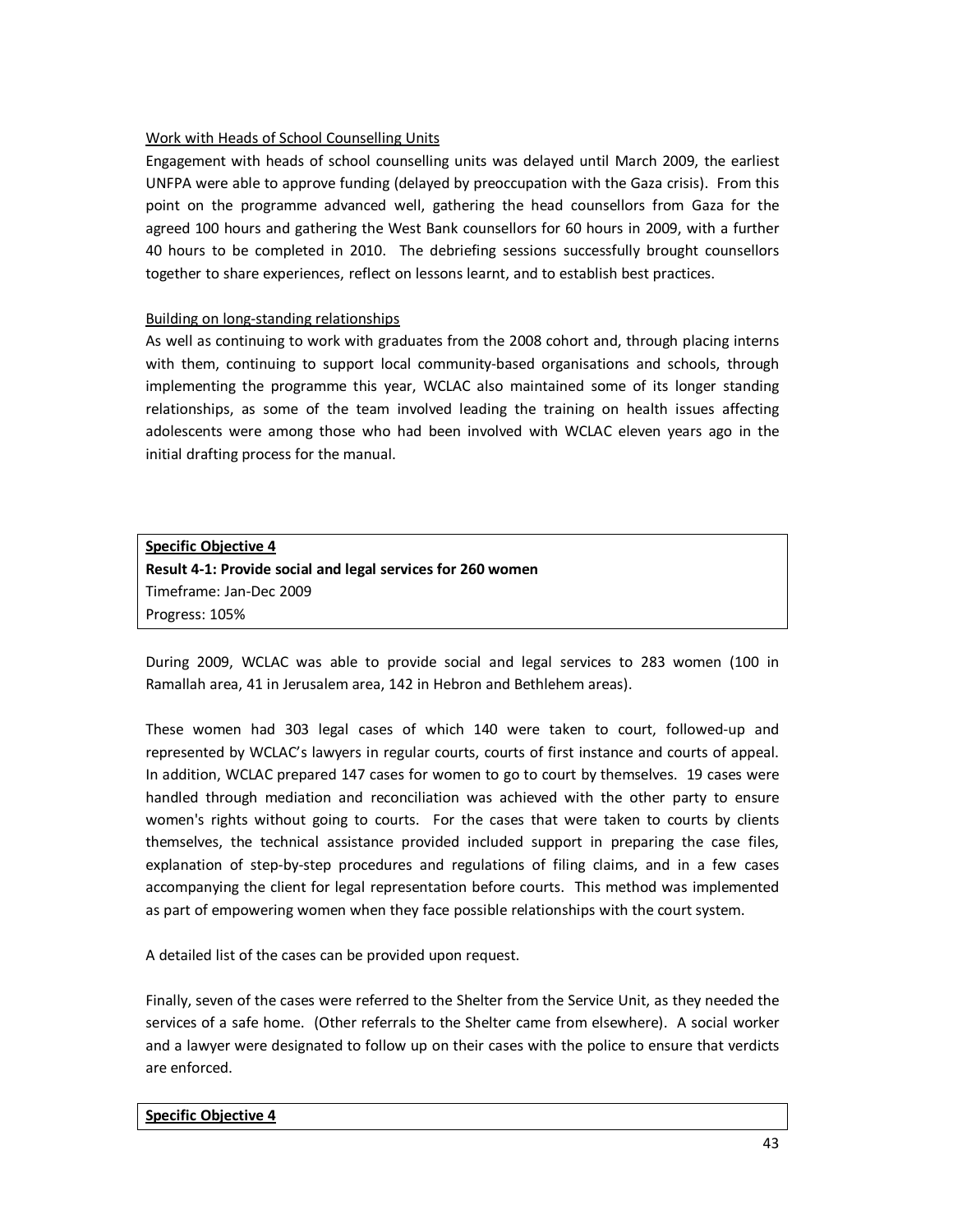## **Result 4-2: Provide 70 legal and social counselling (one-time sessions)** Timeframe: Jan-Dec 2009 Progress: 100%

The number of one-time consultations offered (social and legal consultations) were 280 distributed as follows: (77) beneficiaries from the Hebron region, (178) women from Ramallah, and (25) from Jerusalem.

Of these cases 77 were seeking advice on social issues, 153 sought legal advice, and 50 sought a combination of both legal and social.

The Service Unit also refers cases to WCLAC partners or to other appropriate service providers. In 2009 four cases were transferred to WCLAC's grassroots partners (al-Najda Association in Tulkarem and Women for Life Society in Salfit) and one was transferred to the WCLAC Jerusalem branch. 10 cases were referred to the Centre through the one-off consultations when it was found that they had further need of WCLAC services.

In addition, throughout 2009 WCLAC has responded to queries from organisations and institutions seeking clarity on legal obligations, social service provision and the like. Another inter-institutional service is provided as some institutions request consultations with WCLAC concerning work with cases they are following as they need specialized information and especially concerning emergency issues. These institutions include: The Women's Technical Affair's Committee and the Palestinian Working Women's Society. Many educational counsellors and trainee lawyers also refer to the Centre for consultation and/or support concerning sensitive and specialized issues.

**Specific Objective 4 Result 4-3: Conduct a Community awareness campaign** Timeframe: Jan-Dec 2009 Progress: 100%

The Service Unit held 136 community awareness sessions.

Exercises used included teambuilding and ice-breaking, concentration exercises and selfawareness (Johari window), while the main topics discussed were: types of marriage, violence, domestic violence, sexual violence, sexual abuse in legal terms, marital relations, rights and duties, customary marriage, family relations, polygamy, intra-marital rape, unacceptable behaviour in family lives, women's demand for their share in inheritance, adolescence, terms of marriage contract, Personal Status Law and the penal code. The meetings were held in the Northern parts of the country (41), in the Middle parts (48) and in the Southern parts (47).

The number of participants were 607 women and men, (92 members of professional groups, 425 housewives, and 90 students in high school and universities). From these 607 participants, WCLAC provided legal consultations to 110 people. Thus, almost one in every five people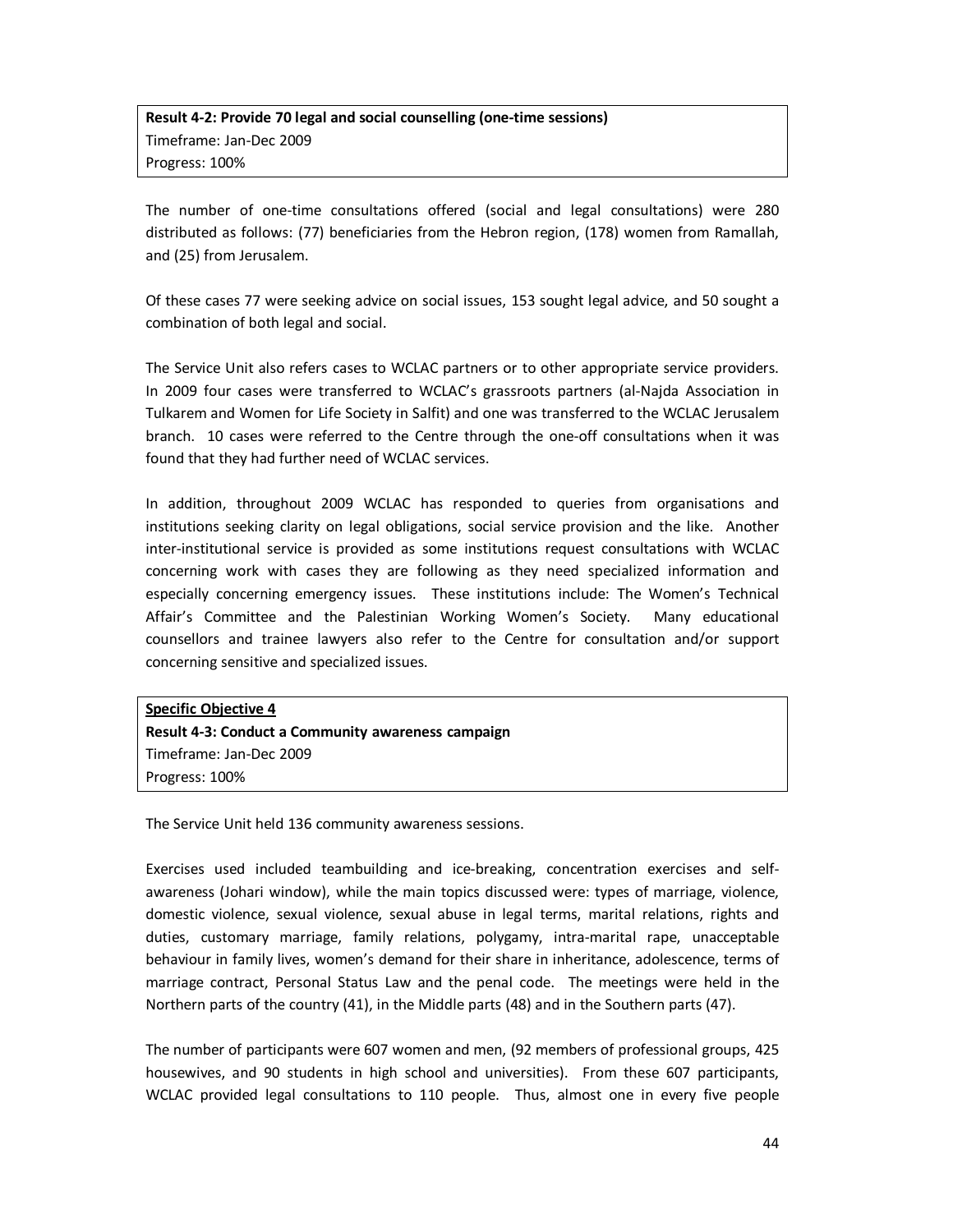attending the awareness-raising sessions was referred to a legal consultation, suggesting the high proportion of women with a need for WCLAC's Service Unit.

In addition, the service unit targeted the student population, in order to increase their awareness and target the change-makers of the future. Women's rights and Human Rights training took place in Abu Dis University (22 students, 25 hours of training) and Hebron University (36 students, 20 hours of training). As a result of these workshops and the visible presence of WCLAC in the universities, WCLAC has since been approached by 95 students interested in volunteering with WCLAC or receiving similar training. This is a very positive indicator of WCLAC's reputation within the universities, of the workshops covering areas of pertinent interest to students and of the impact of the workshops in spreading information through peer groups well beyond the number of direct beneficiaries trained.

In Bir Zeit University, WCLAC service unit held 5 training workshops (amounting to 25 hour training) for 31 students. Again, the same subjects were covered as at Abu Dis and Hebron Universities. In total 89 students were trained on these topics.

#### **Specific Objective 4**

**Result 4-4: Work with officials, judges, lawyers and social workers at courts**  Timeframe: Jan-Dec 2009 Progress: 50%

#### Workshop with female judges:

During the year 2009 follow up was done in order to arrange a meeting to discuss the implementation of this workshop. WCLAC has encountered difficulties in undertaking this activity as the Judiciary was not responding to our frequent request on setting up a date for the workshop. Accordingly, the workshop was not done.

#### Workshops with social workers in religious courts:

The training course was planned to fit in with their training schedule. Planned first for May, then rescheduled for October and postponed again, WCLAC continues to try to offer this training opportunity at a date convenient for the social workers.

#### Workshops with Police Department in Hebron:

A training course took place with 12 female police officers in Hebron on topics such as women's rights, the legislation towards women in Palestine, marriage contracts and Personal Status, and international humanitarian law. The training was a success and was so well-received by the security forces that requests have been made to provide similar skills for male officers. Two follow-up meetings have been held with senior officers to assess progress in implementing increased gender-sensitivity and human rights awareness. Although actual change in working practice has been limited so far, WCLAC continues to advocate for further change and the security forces continue to listen to WCLAC's concerns.

#### **Specific Objective 4**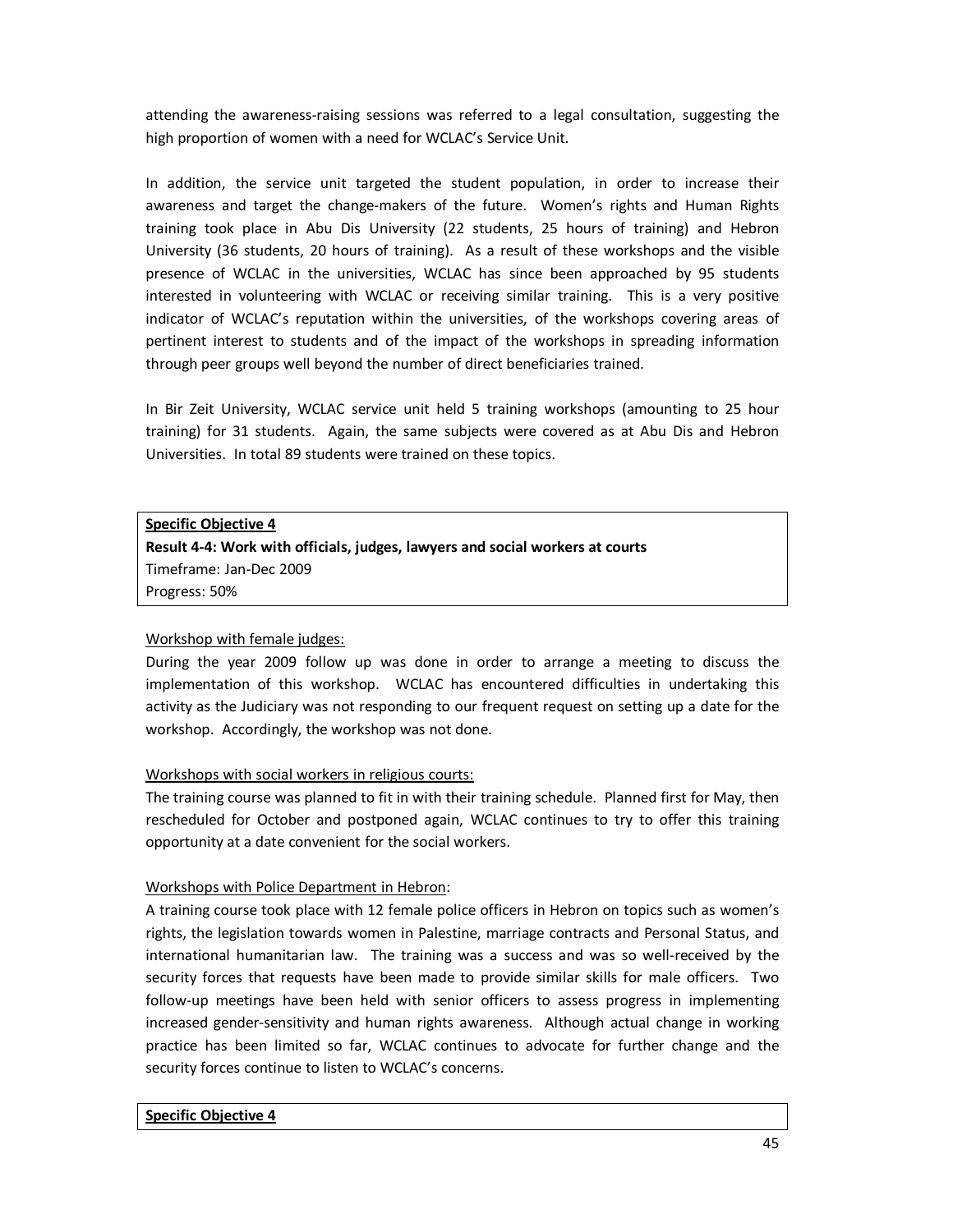## **Result 4-5: Distribute the legal self-help guide on maintenance rights for wives and children** Timeframe: Jan-Dec 2009 Progress: 100%

During the year, the distribution of the manual was done through workshops and group counselling sessions. In total, 510 women received the manual, as well as adequate training on how to use it. The manual was distributed during awareness raising sessions, to students, housewives, police officers, teachers, and others, and also distributed to clients of the Service Unit requiring information on child and wife maintenance rights.

#### **Specific Objective 4 Result 4-6: Conduct a media campaign**

Timeframe: Jan-Dec 2009 Progress: 100%

Several achievements can be highlighted for the reporting period regarding the Media Campaign:

- Service Unit staff benefited from training this year in how to write articles, and first put the training to use publishing an article in Al Ayyam Newspaper addressing women's rights and human rights issues. Four further articles were written and published.
- We prepared four TV spots addressed to the public, one per quarter to promote the importance of human rights and women's rights. The four spots were broadcasted.
- We were invited by Palestinian TV and Radio stations to appear on talk shows and news programmes to discuss women's rights, violence against women, and Personal Status Law. We participated in 5 TV shows and 12 radio episodes. WCLAC is considered an authoritative commentator on women's issues and rights, hence WCLAC received invitations to participate in several media outlets to talk on women and the law, discriminatory laws related to violence and personal status, violence against women inside and outside the family and Femicide.
- A record of press reporting on women's issues was done with a student from Birzeit University.
- A session about honour killing for the reasons of what is considered honour was recorded.
- WCLAC was interviewed for a press article on Palestinian women suffering from unjust laws.
- Interview about the "*Khulu'u*" at the National Media Centre.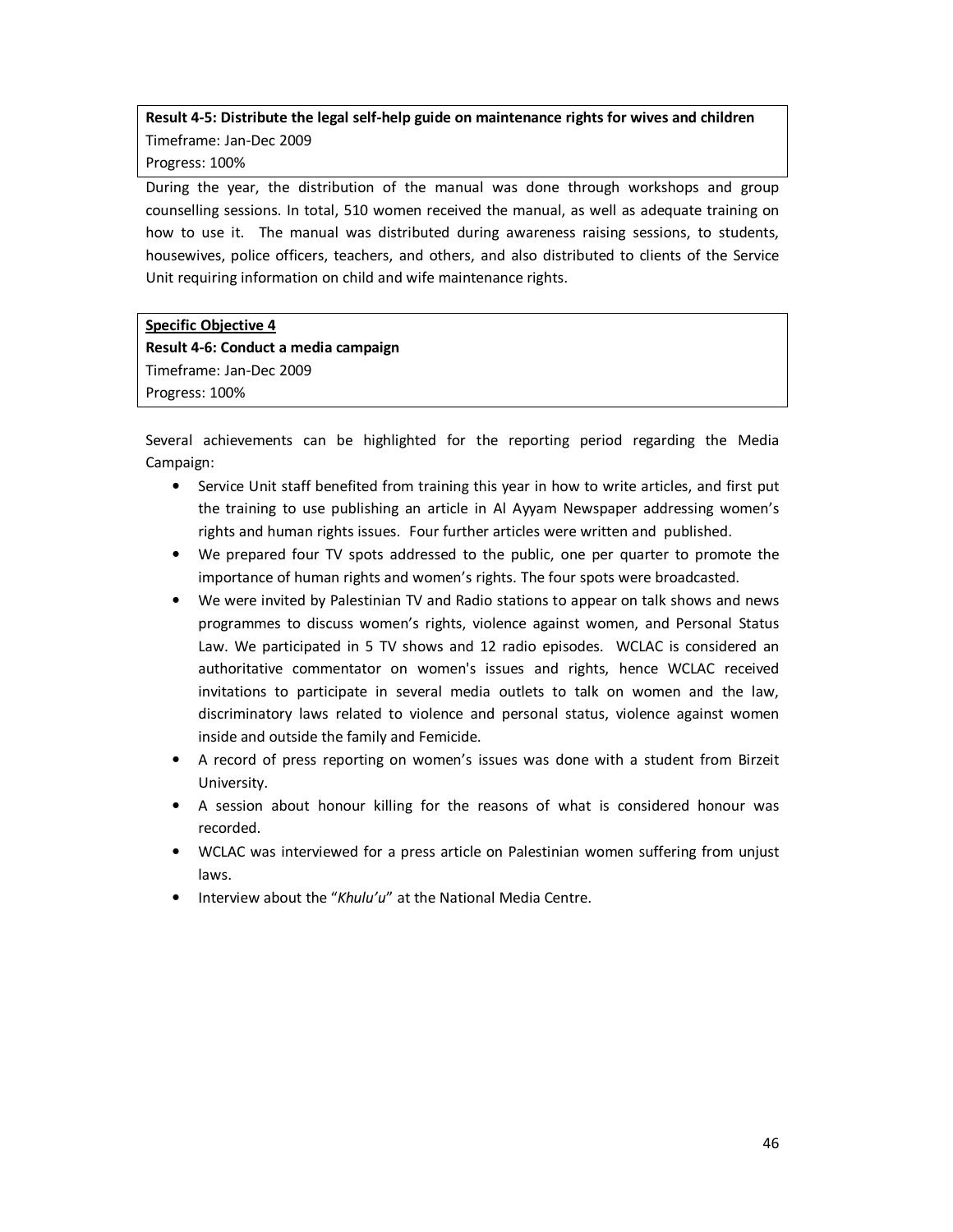# **Fourth Strategic Objective: Expose, locally and internationally, the practices of the Israeli occupation violations against women's rights**

**Long-term expected results** 

- **1. UN international and national human rights and women's rights organizations have a reliable source of information on Palestinian women.**
- **2. International community is more aware of the social implications of the occupation on Palestinian women and intervene on their behalf.**
- **3. Dialogue on human rights principles and women's rights is stimulated within the Palestinian community.**
- **4. Networks with international and national organizations allow for sharing of information and experiences which help develop strategies for their work.**

**Specific objectives:** 

**1. To monitor and expose the Israeli violations against the International Humanitarian Law.** 

#### **Specific Objective 1**

**Result 1-1: Training of 10 women field workers on documenting violations.** 

Timeframe: Jan-Dec 2009

Progress: 100%

A training programme was planned and implemented for the field researchers over the year. An initial introductory meeting was held in order to introduce the new staff to the group and to reconnect with the research group. Fourteen out of fifteen field workers participated in the meeting, four were new members. This was followed by a two day training programme which focused on practical training in interviewing, documenting and writing affidavits. The field workers were also trained on the following subjects: basics in international humanitarian law, introduction to international human rights law, introduction to feminist documentation methodology. Following this intensive training, small group meetings were also held with those fieldworkers who were working regularly to improve their interviewing and documenting skills.

A one-day training course on documenting home demolitions was held for 10 field researchers and two staff from Defence for Children International in order to educate the trainees on the issues and the law related to the Israeli policies of home demolitions. Participants were provided with the basic international law framework and an overview of the situation affecting Palestinians in Jerusalem. A lawyer from the Norwegian Refugee Council presented the context of Israeli law and procedural issues and information about referring cases to the NRC.

In addition to these training sessions, regular follow-up, monitoring and support meetings with fieldworkers were organised in order to discuss their work. WCLAC staff are in contact by telephone with the fieldworkers who call to discuss with them cases they have identified, and for other advice. WCLAC staff also meet with fieldworkers in the office to discuss their work,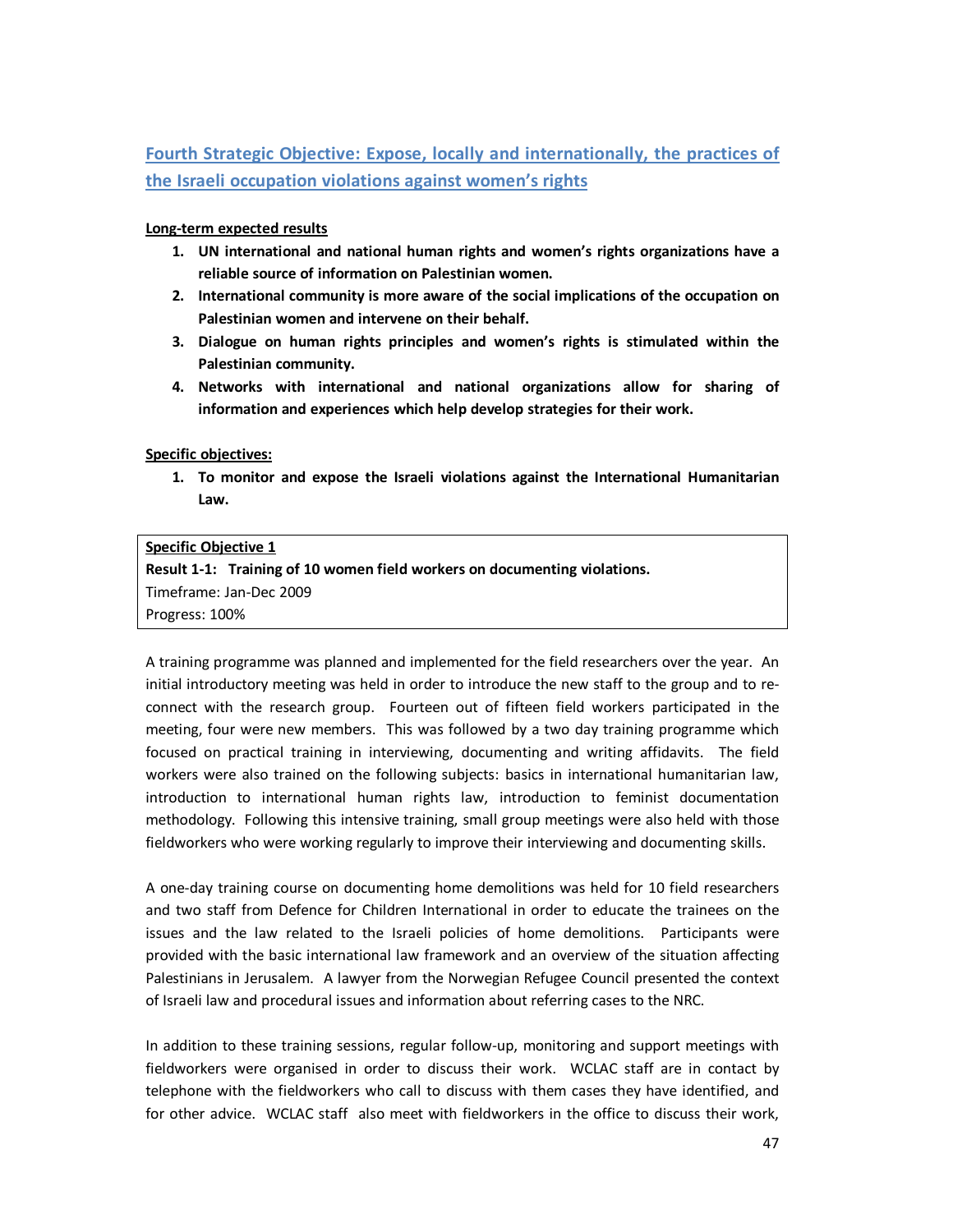and carry out field visits with fieldworkers in order to meet the women interviewed, to monitor and evaluate the work of fieldworkers and for staff to gain greater knowledge and awareness of the issues facing the women interviewed.

At the end of the year individual evaluations of the work of the fieldworkers were carried out and an individual plan for their training for 2010 was devised.

The first draft of a directory on basics in International Humanitarian Law and International Human Rights Law is ready. The manual is designed to inform and guide the centre's field researchers and staff on international law. It also helps researchers identify the violations according to each of these laws.

**Specific Objective 1 Result 1-2: Publish reports submitted to CEDAW.**  Timeframe: Jan-Dec 2009 Progress: 50%

The last report was finalized in November 2008, however it was not sent to the CEDAW committee as Israel had not submitted its report and therefore the CEDAW committee adjourned their review of Israel's compliance with the Convention. WCLAC will follow up on any developments, ensuring that it is aware of any new date set for Israel to be reviewed and that a report from the NGO perspective is presented in partnership with other Palestinian NGOs.

In the meantime, the Centre is in regular contact with IWRAW which works on building the capacity and training of NGOs on how to write shadow and alternative reports. The networking is aimed at coordinating efforts in order to submit a shadow report. A WCLAC staff member attended a training course in Cyprus organised by IWRAW which provided a useful opportunity to network with other women's organisations in the middle east region and to co-ordinate efforts for the forthcoming review of Israel by CEDAW. A former CEDAW Committee member was present at this training which provided practical and constructive advice on engaging with the Committee.

**Specific Objective 1 Result 1-3: Document on Palestinian women's experience of suffering under occupation (IHL)**  Timeframe: Jan-Dec 2009 Progress: 100%

The IHL project has documented 80 cases during the reporting period. They have covered issues affecting Palestinian women such as home demolitions; settler violence; separated families; arrest and detention and restrictions on freedom of movement. These are the result of interviews by the WCLAC staff and by the fieldworkers with women around the West Bank which are then documented in the form of comprehensive affidavits. Many of these affidavits have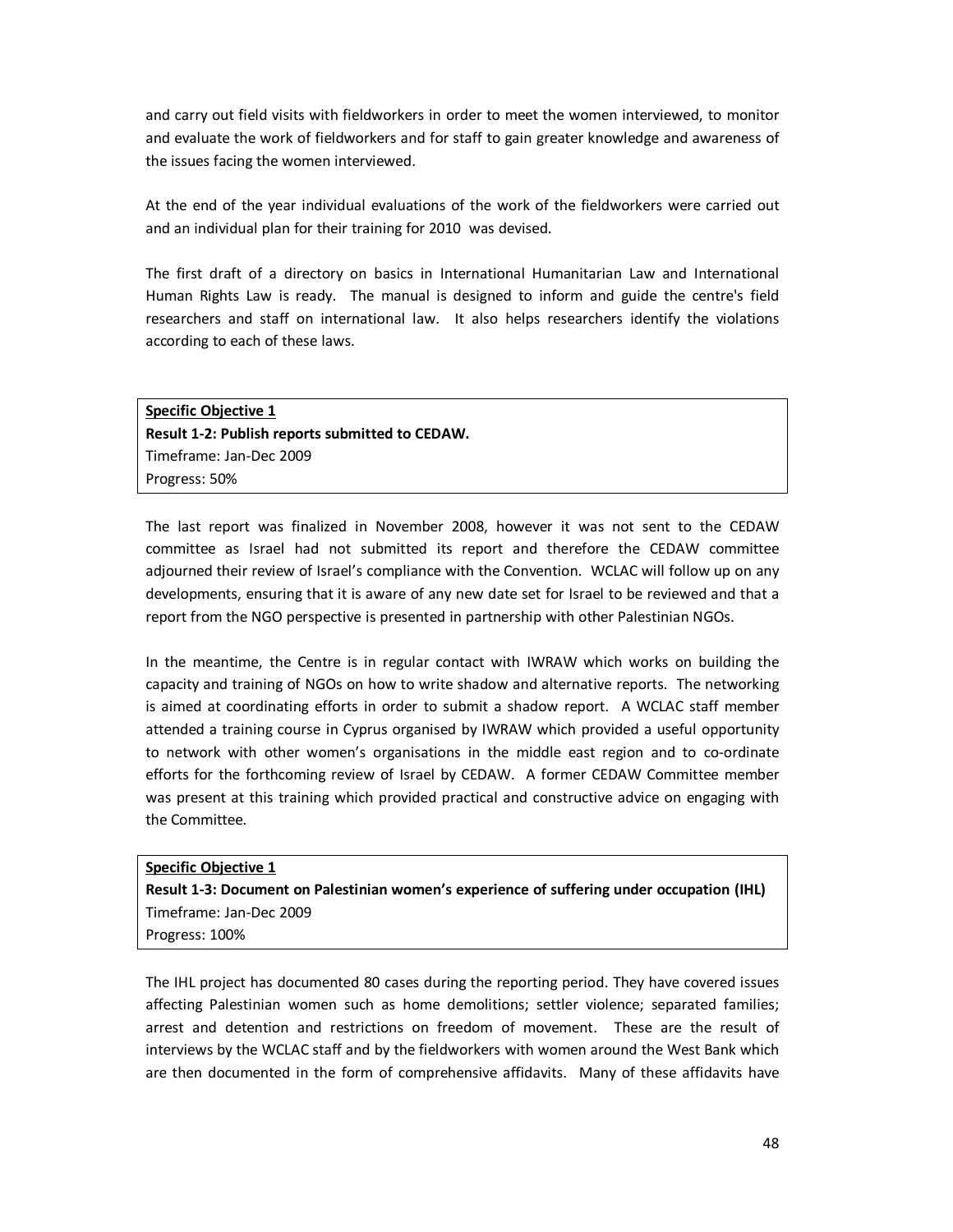been used during 2009 as case studies in reports to illustrate human rights violations against women and the impact of the occupation on women.



The following diagrams illustrate the type of violation documented and the locations in which they have been documented:

A report for the Human Rights Committee which monitors Israeli's compliance with the International Covenant on Civil and Political Rights was submitted to highlight how Palestinian women are affected by Israel's violations of the Covenant. This shadow report has been posted on the website of the Human Rights Committee on the site of the UN high Commissioner for Human Rights; it will be considered by the Committee when Israel is reviewed in July 2010.

WCLAC was represented at the UN Special Committee in their session collecting evidence in Amman-Jordan. The committee heard evidence from WCLAC on women and the gender specific impact of the occupation. This was the second time that WCLAC had attended and was an important exercise to ensure that the gender dimension of the occupation was highlighted for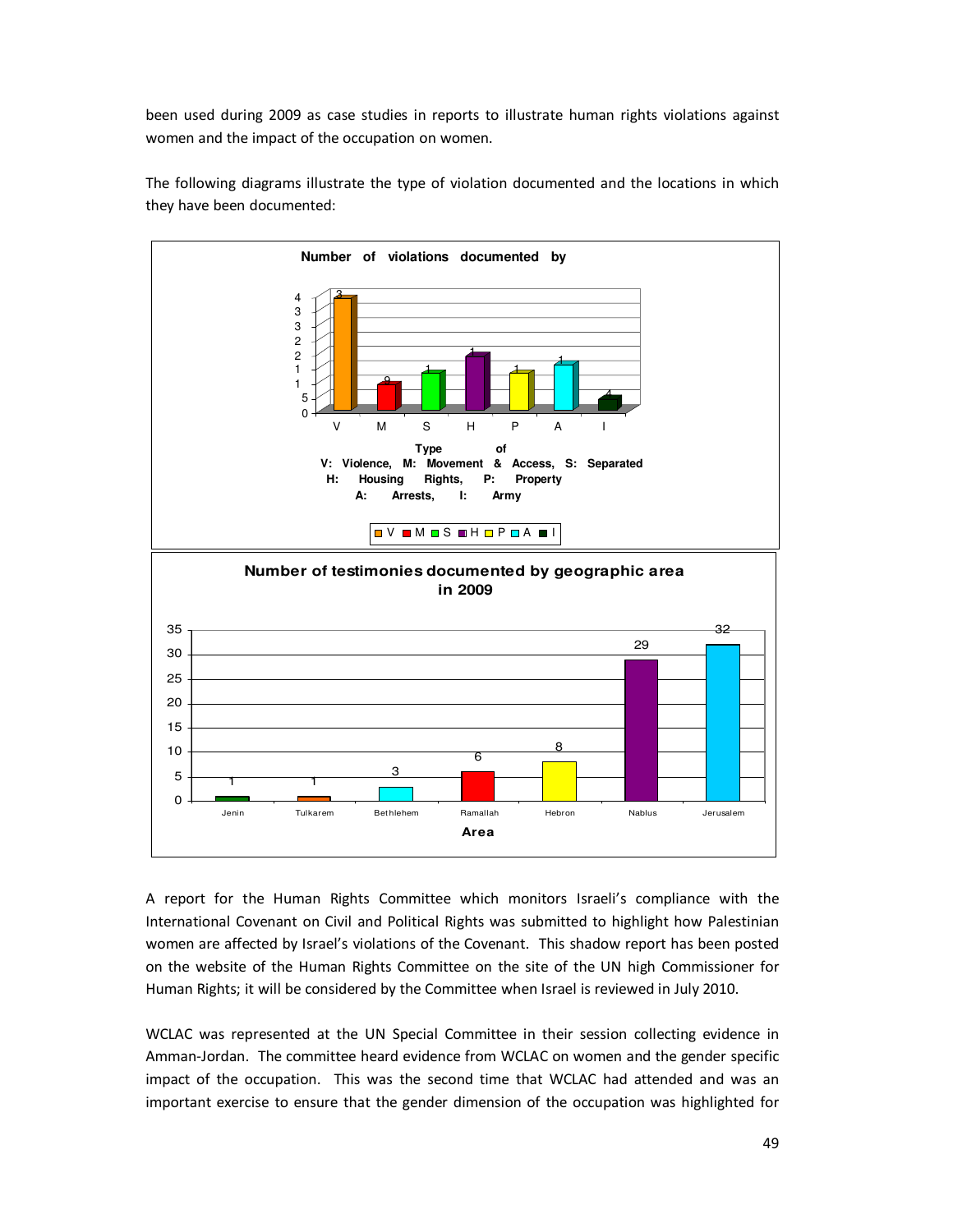the Committee and for the development of the individual staff members as well as the development of the IHL project itself.

The IHL and IHRL Project report for 2009 about the impact of the Israeli violations on women based on documented cases, will be distributed in early 2010. The report will be made available in hard copy and will also be available on WCLAC's website.

Meetings took place with other human rights organizations such as: DCI-Palestine, the Centre for Housing Rights and Evictions (COHRE) and Al Haq, and with journalists, students, researchers and other interested people. These meetings have been an opportunity to discuss the work of WCLAC and work of IHL project and to provide information to them on the gender specific impact of the occupation. We have also been accompanied on field visits by interested people, including an officer from UNOHCHR and have assisted others including journalists in setting up meetings with affected Palestinian women.

**Specific Objective 1 Result 1-4: Attend one international conference on women issues**  Timeframe: Jan-Dec 2009 Progress: 100%

During 2009, WCLAC continued its practice of international advocacy work through direct representation in international fora. WCLAC Director, Maha Abu-Dayyeh Shamas, attended the 11<sup>th</sup> Session of the Human Rights Council (June 2009) in Geneva, Switzerland.

WCLAC also presented an Alternative Report for consideration regarding Israel's Third Periodic Report to the United Nations Human Rights Committee in August, and presented a written submission and gave oral evidence to the Field Mission of the Special Committee to Investigate Israeli Practices Affecting the Human Rights of the Palestinian People and Other Arabs of the Occupied Territories.

Participation in such internationally significant events creates ideal circumstances to use published documents from our documentation unit, such as the Report on Israeli Human Rights Violations, to accompany a powerfully expressed verbal message, either within the forum itself or through side-meetings.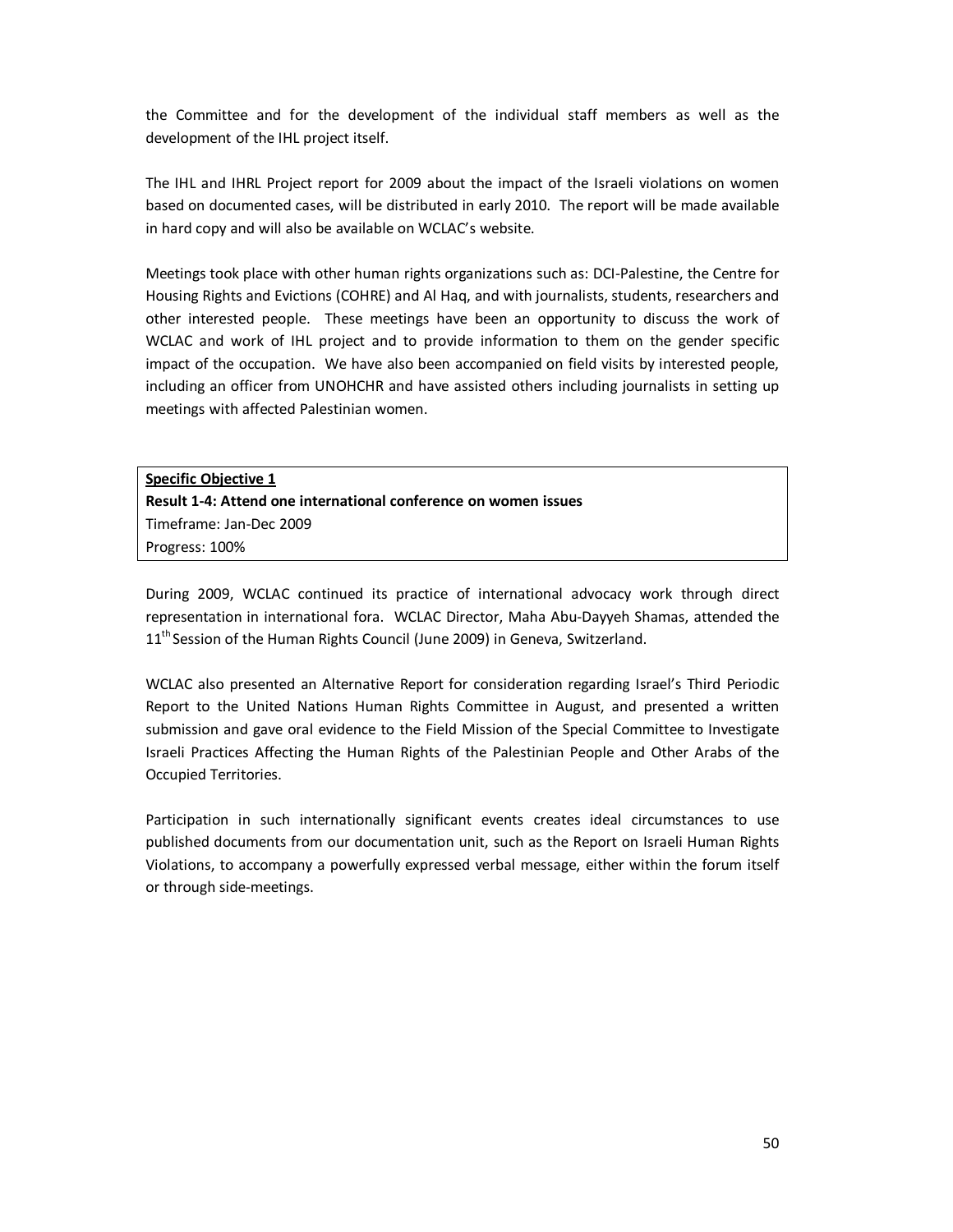# **Fifth Strategic Objective: Develop WCLAC's own capacity,** performance **and sustainability**

#### **Long-term expected results:**

- **1. WCLAC's operations are more efficient and effective.**
- **2. The staff is more involved in the planning process and directing the future activities of WCLAC, thus leading to less turn over and greater employee satisfaction.**
- **3. The donors receive standardized reports which allow for better communication and understanding between WCLAC and donors**

**Specific objectives:** 

- **1. Develop planning, evaluation, and monitoring system.**
- **2. Build capacity of WCLAC staff.**
- **3. Develop partnership relations with donor organizations.**

#### **Specific Objective 1**

**Result 1-1: Revise and develop a strategic plan, annual activity plan, budgets, and annual reports.** 

Timeframe: Jan-Dec 2009

Progress: 100%

During the year 2009, WCLAC revised and refined the annual activity plans through meetings with Unit Heads. The annual narrative and financial reports for 2008 were prepared by the administrative unit and approved by the Board of Trustees. Semi-annual and 9-month narrative and financial reports were prepared and duly submitted during the year; these can be made available upon request.

The process of reporting on the overall implementation and results of the 5 year strategic plan (2005-2009) has started. Focal points for each strategic objective were identified in order to draft the report in 2010. [Recruited in early 2010, the new WCLAC Programme Director will also contribute to evaluating the completed five year programme.]

The regular holding of monthly board meetings was upheld through the year, and one General Assembly meeting took place in which elections for a new administrative committee took place.

WCLAC conducted a strategic planning workshop in June, followed by other intensive workshops and individual meetings in order to complete the preparation of a new strategic plan for the period 2010-2012. The workshops included analysis of the political, economic and the legislative environment, and examined the impact of these on our programme implementation. By September, WCLAC had developed its strategy: "Consolidating the Past, Growing the Future 2010-2012". The new strategic plan was prepared for three years instead of five; within the ever-changing Palestinian political context, our analysis and experience suggests that strategic planning over three years strikes a better balance of long-term thinking with well-targeted interventions.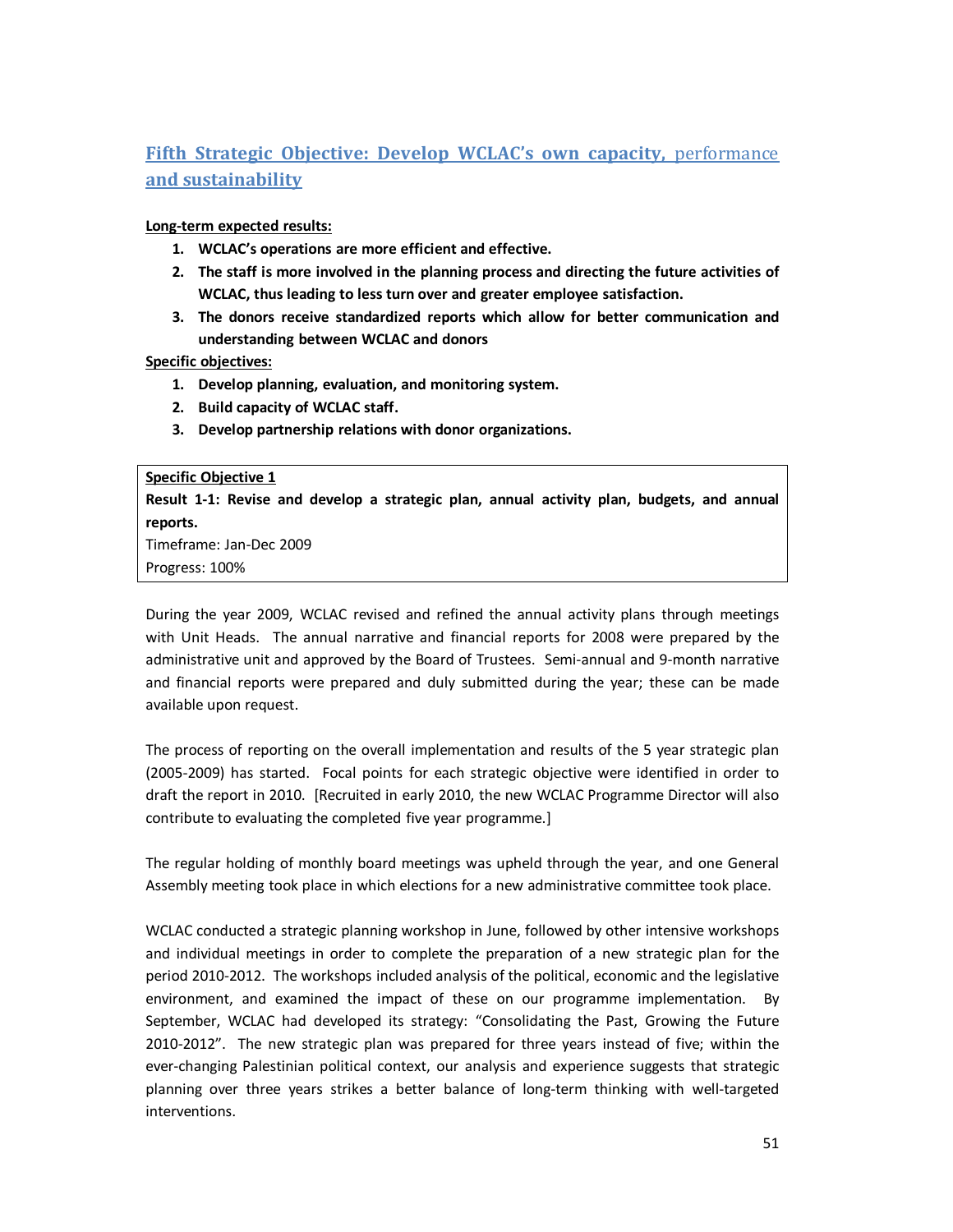#### **Specific Objective 1**

**Result 1-2: Hold an external evaluation on the impact of our 5-year programme (2005-2009)**  Timeframe: Sept-Dec 2009 Progress: 80%

WCLAC started the process of the External evaluation to review WCLACs programmes, particularly in light of the completion of the five year strategy. The report is due to be completed and considered by WCLAC in 2010.

A separate evaluation of WCLACs Legal Aid and Service unit has been undertaken by the EU, and will be shared with WCLAC in early 2010.

**Specific Objective 1 Result 1-3: Prepare and develop financial and administrative manuals**  Timeframe: Jan-Dec 2009 Progress: 80%

The contents of the manual will be as listed below. However, certain processes are yet to be finalised.

- Employee's bylaws: has been prepared and waiting for the Board's approval.
- Financial and management procedures: needs to be updated for the Board's approval, given the restructuring process that the Centre went through in 2009.
- Incentive procedures: is still being developed to be submitted for the Board's approval.
- The employee's contract: an ongoing process of development in employee contracts is still going on. WCLAC has yet to settle on a final form of contracts.

#### **Specific Objective 1**

**Result 1-4: Develop the electronic database (MIS)**  Timeframe: Jan-Dec 2009 Progress: 50%

The MIS was launched at the beginning of last year and all necessary data was progressively inserted into the system. This represented a tremendous amount of technical work. The data of the plan of the Centre should have been inserted into the system by July but due to the changes made over the budget and strategic planning process the insertion of data was postponed. During 2010 all the staff will receive appropriate training in how to use the system and integrate it into their daily work procedures.

**Specific Objective 2 Result 2-1: Conduct training needs assessment.**  Timeframe: Sept-Dec 2009 Progress: 80%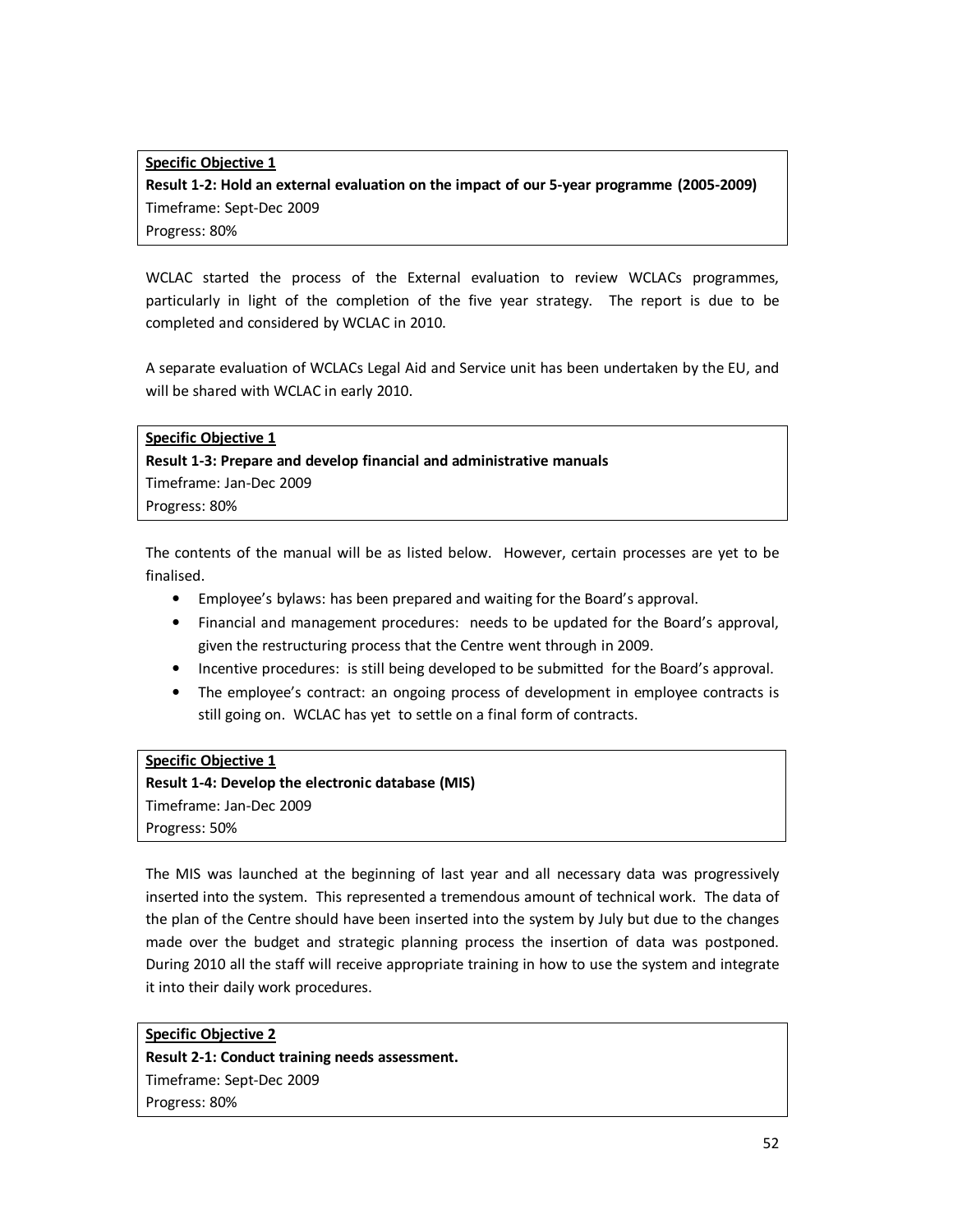During the first part of the year, the capacity-building unit carried out a training needs assessment for WCLAC staff, aiming to develop a comprehensive training plan for Centre staff, based on their needs. A questionnaire was developed, distributed and filled by the staff. The capacity building unit is now in the process analyzing the results of the questionnaire.

A methodology was set in order to conduct the peer evaluation for the staff, which will be used as an ongoing tool to evaluate staff professional performance. Three meetings took place and we are in process of introducing the peer evaluation scheme.

#### **Specific Objective 2**

**Result 2-2: Train and develop the capacity of the Centre's staff**  Timeframe: Jan-Dec 2009 Progress: 100%

During 2009, WCLAC staff members were able to participate in many international and local workshops. 17 people participated in: 16 local workshops and training events; and in 14 regional and international visits, workshops , conferences and training events.

#### **Specific Objective 3**

**Result 3-1: Evaluate WCLAC programmess and partnership agreements.** 

Timeframe: Jan-Dec 2009 Progress: 80%

An evaluation for the centre programmes started and will be completed and addressed in 2010.

WCLAC held a consortium meeting in May 2009 in order to discuss our partnership agreements as well as to listen to input from our donors on our programmess and activities. WCLAC views the consortium meetings as a great opportunity not only to update its donors on the progress of the work, but also as an important venue for the exchange of ideas and for providing a different insight into our programmes – in other words, for cementing a real partnership.

In addition, WCLAC conducted individual meetings with the following partners:

- OXFAM-NOVIB
- Dutch Representative Office
- Norwegian Representative Office
- Dan Church Aid
- UNFPA
- Heinrich Boell Foundation
- EED
- Open Society Institute (OSI Mena)
- **ACSUR**
- Irish Representative Office
- NDC
- International Legal Aid Assistance (ILAC Sweden)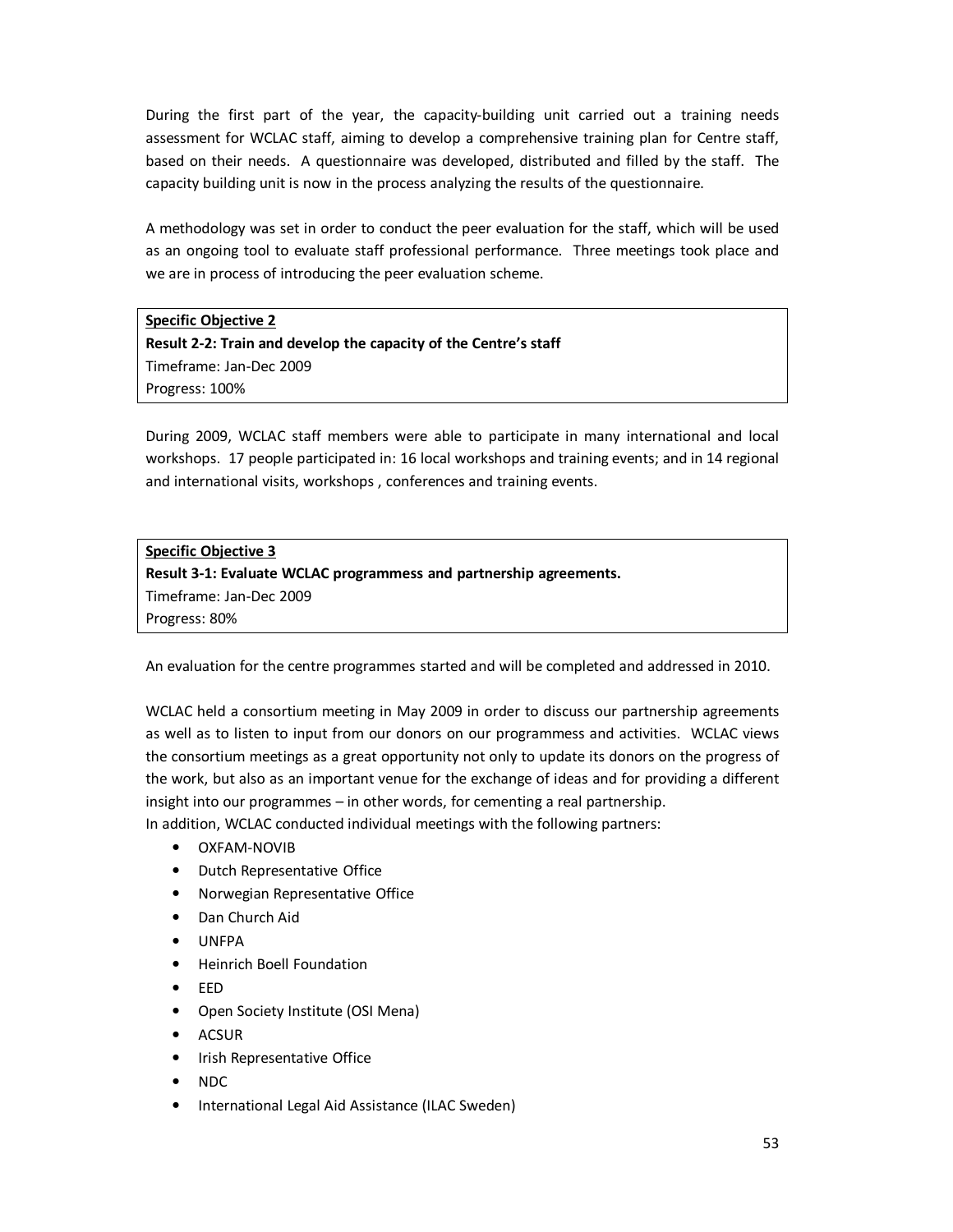- Caritas
- Acsur
- **Drosos**
- Belgium Representative office
- UNDP
- French Consulate
- Danish Representative office
- European Union
- Ford Foundation
- Swiss cooperation
- UNIFEM
- Kvinna Til Kvinna

It has to be noted that not all of the above listed donor organizations are presently supporting financially WCLAC, but all have done so at one point or the other. Donors continuously change their support strategies either based on theme or region or sometimes for their own fiscal considerations. However, WCLAC remains a good contact for information for their own policy development, and WCLAC continue to remain interested in fostering these relationships.

As WCLAC is highly regarded by other local NGOs, we have also been approached by other NGOs for joint projects. One such partnership is with Juzoor for the Takamol Project, funded by the EU, introducing an integrated referral system. We have also been approached by institutions from Israel such as the Kayan Feminist organization and Sidra (The Bedouin women in the Negev). WCLAC sees the two organizations as strategic allies in terms of vision, but is giving deep consideration to the how an effective partnership could be implemented with Israeli organizations given that most available donors exclude Israeli organizations from categories to be supported as Israel is considered a developed country.

Since WCLAC is totally dependent on donor funding, serious thinking has to be invested in ensuring the financial sustainability of the organization. One approach is to generate local income. In that context WCLAC has also developed stronger ties with the Centre for Cultural Heritage Reservation in Bethlehem, signing an agreement with them initiating the renovation of an old house in Beit Jala to be used as a premises for the WCLAC in that area to help extend WCLAC's service provision and to have an income source (training facilities and rooms for hire) which will aid the financial sustainability of WCLAC. These kinds of projects are developed between local families, NGOs and the Cultural Rehabilitation Centre, whereby the families offer their property to use for ten years free of rent in return for the renovation that is carried out by the rehabilitation centre. It has to be noted that such an arrangement was made by Women of Life with a family from Bidya and Riwaq, an organization with a similar mission as the Centre for Cultural Heritage Reservation, as mentioned above.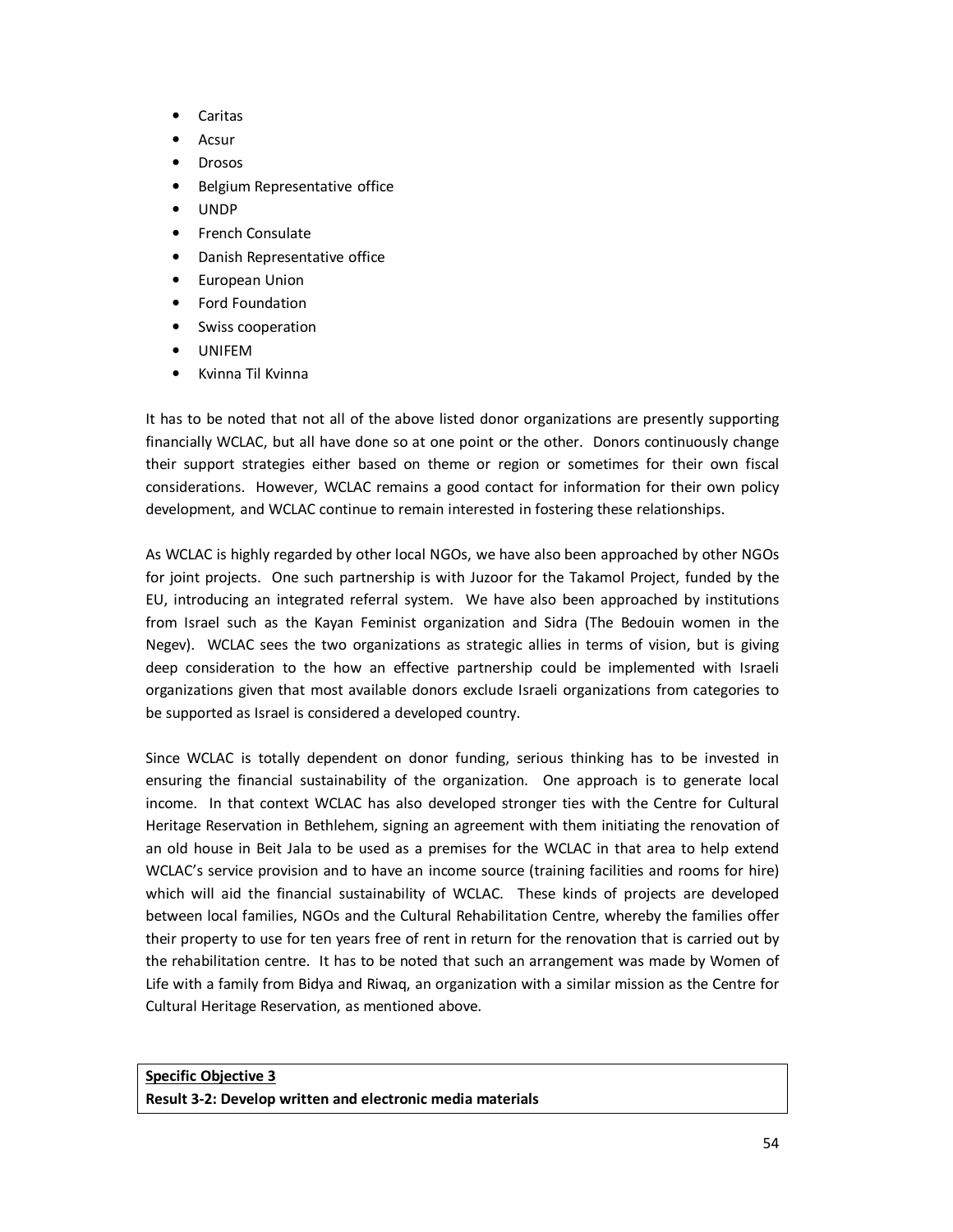Timeframe: Jan-Dec 2009 Progress: 100%

#### The website

The Arabic and English versions of the website were regularly updated.

Preparation of materials for publication

- Issued a greeting card for the occasion of International Women's Day.
- Printed files related to the Centre.
- Produced a newsletter for 2008 which was uploaded on WCLAC's website.
- WCLAC news of major events are updated on website on regular basis.

#### **Specific Objective 3**

**Result 3-3: Develop a strategy for communication and outreach**  Timeframe: Apr-Dec 2009 Progress: 100%

WCLAC has given time and effort to streamlining its public profile and media output. During 2009, a consultant was hired to lead the process of developing a Media and Communications Strategy (available on request), which is now in the process of being integrated into WCLAC's work.

In order to promote networking between governmental and non governmental sectors WCLAC conducted a reception for Palestine's female ministers in July 2009. They were the Minister of Social Affairs, the Minister of Women's Affairs, the Minister of Education and Higher Education, the Minister of Culture and the Minister of Tourism and Antiquities.

**Specific Objective 3 Result 3-4: Develop WCLAC's Library assets.**  Timeframe: Jan-Dec 2009 Progress: 80%

The library has gone through a process of organization since we moved to our new premises in Batn el-Hawa in Ramallah. The books are being categorized according to subject. The library is open to staff and outside visitors to use the materials on site. However, WCLAC does not offer a lending service.

During 2009 there were 107 visitors from the Centre's staff and 76 external visitors. The library in Hebron was visited by 92 students and researchers. A research assistant is available to help students and help them find references for their research. The subjects that are mostly researched are: Women and development, Misyar marriage (marriage of convenience for a short period of time mostly practices in the Gulf countries), violence against women, Beijing